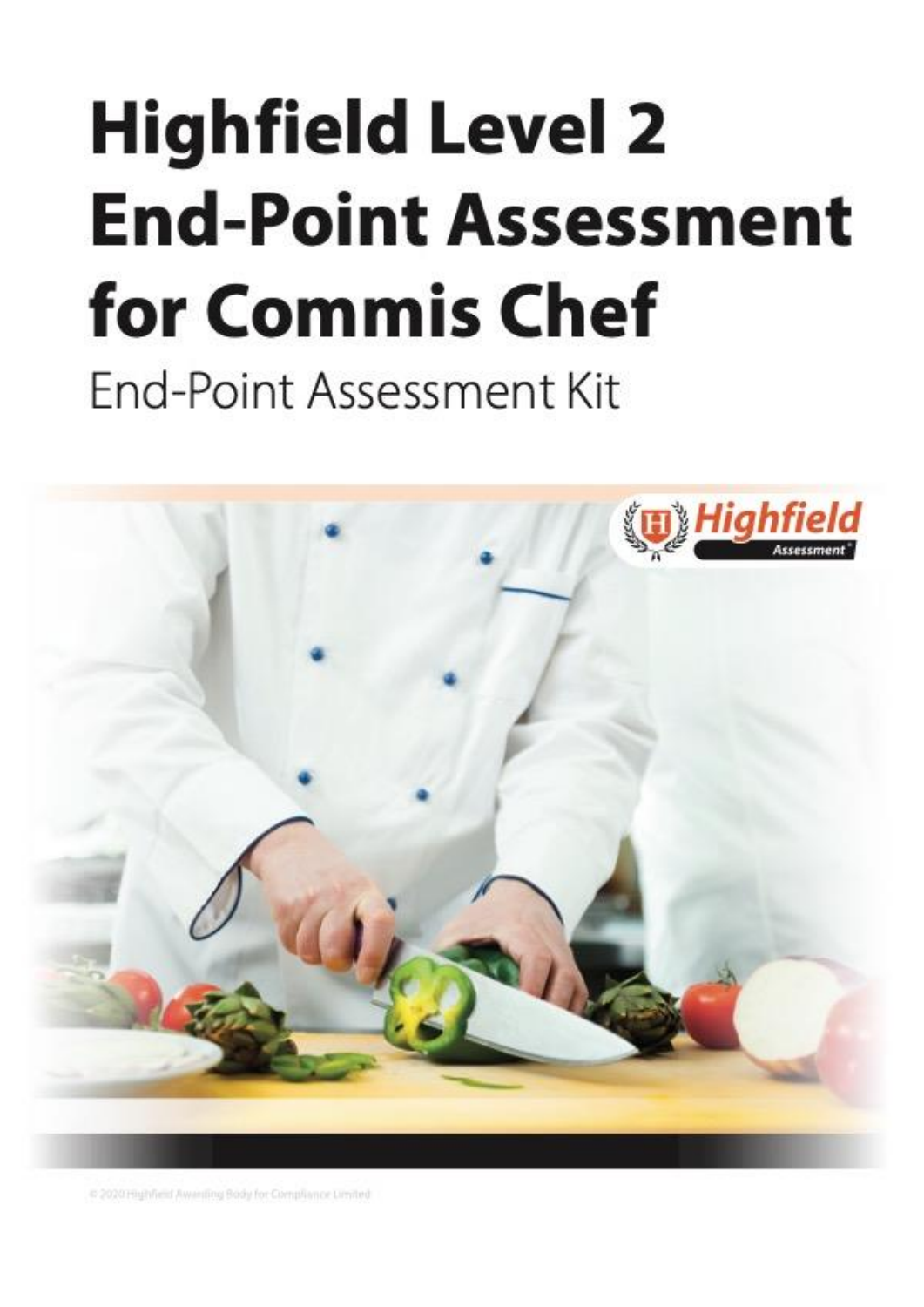# **Highfield Level 2 End-Point Assessment for Commis Chef**

# EPA Kit

# Contents

Please click on the headings below to navigate to the associated section of the EPA kit.

| <b>Introduction</b>                                             | 5  |
|-----------------------------------------------------------------|----|
| The Highfield approach                                          | 8  |
| <b>Gateway</b>                                                  | 9  |
| <b>The Commis Chef Apprenticeship Standard</b>                  | 11 |
| <b>Assessment summary</b>                                       | 32 |
| <b>Assessing the on-demand test</b>                             | 36 |
| <b>Assessing the culinary challenge</b>                         | 42 |
| <b>Assessing the practical observation</b>                      | 49 |
| Assessing the professional discussion                           | 57 |
| Annex A: The food groups – for culinary challenge and practical |    |
| observation                                                     | 65 |
| <b>Annex B: Preparation and cooking range</b>                   | 66 |
| <b>Annex C: Recipe log range</b>                                | 71 |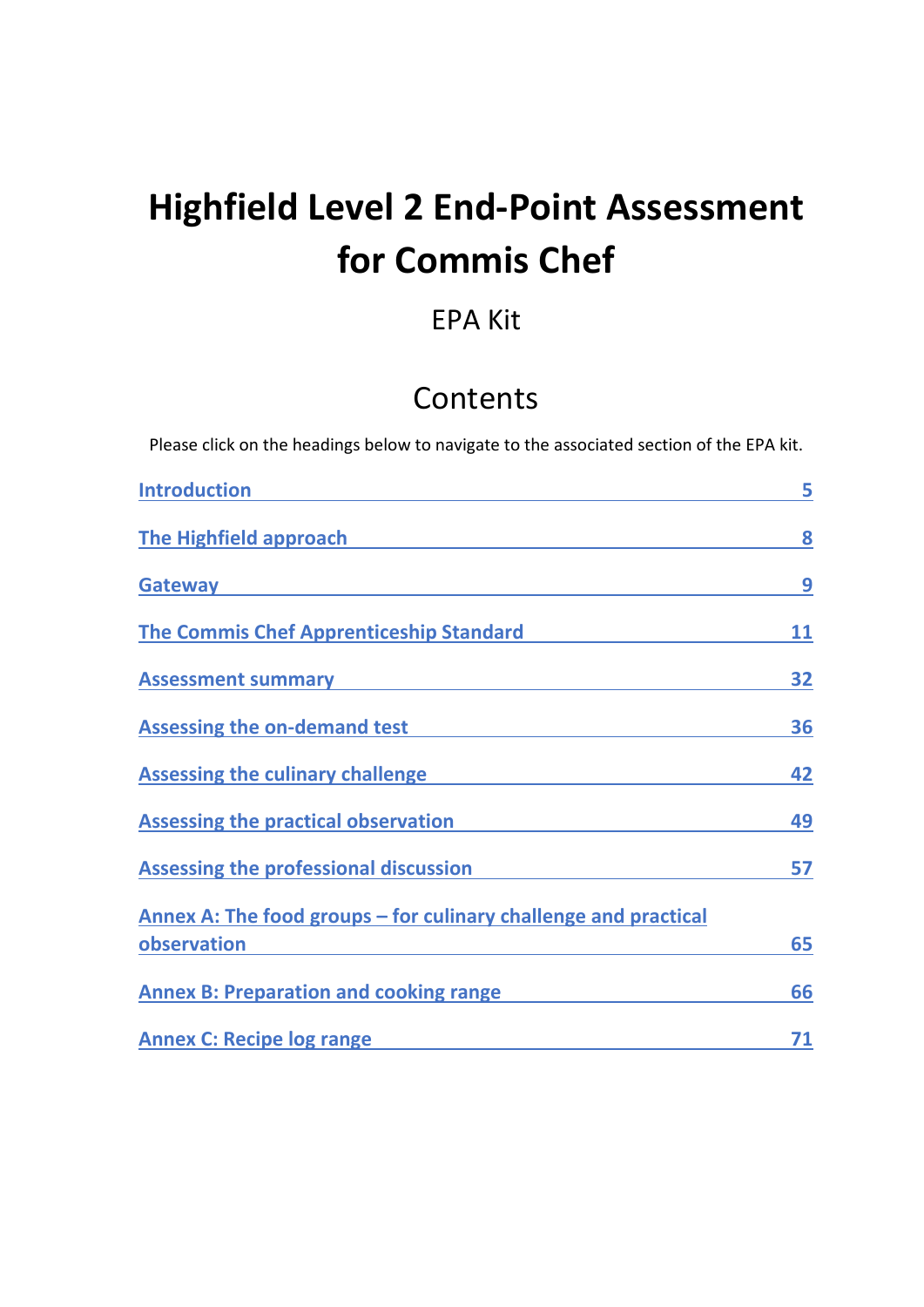# **How to use this EPA kit**

Welcome to the Highfield end-point assessment kit for the Level 2 Commis Chef Apprenticeship Standard.

Highfield is an independent end-point assessment organisation that has been approved to offer and carry out the independent end-point assessments for the Level 2 Commis Chef Apprenticeship Standard. Highfield internally quality assures all end-point assessments in accordance with its IQA process. Additionally, all end-point assessments are externally quality assured by the relevant EQA organisation.

The EPA kit is designed to outline all you need to know about the end-point assessments for this standard and will also provide an overview of the on-programme delivery requirements. In addition**,** advice and guidance for trainers on how to prepare apprentices for the end-point assessment is included. The approaches suggested are not the only ways in which an apprentice may be prepared for their assessments, but trainers may find them helpful as a starting point.

Highfield also offers the Highfield Commis Chef Apprenti-kit that is a comprehensive learning resource, which is designed to be used on-programme.

For more information, please go to the Highfield Products website. Please note that the use of this kit is not a prerequisite for apprentices undertaking the Commis Chef end-point assessment.

| <b>Key facts</b>                     |                              |
|--------------------------------------|------------------------------|
| <b>Apprenticeship standard:</b>      | Commis Chef                  |
| Level:                               |                              |
| <b>On-programme duration:</b>        | Minimum of 12 months         |
| End-point assessment window:         | Maximum of 2 months          |
| Grading:                             | Pass/Distinction             |
| <b>End-point assessment methods:</b> | On-demand test               |
|                                      | Culinary challenge           |
|                                      | <b>Practical observation</b> |
|                                      | Professional discussion      |

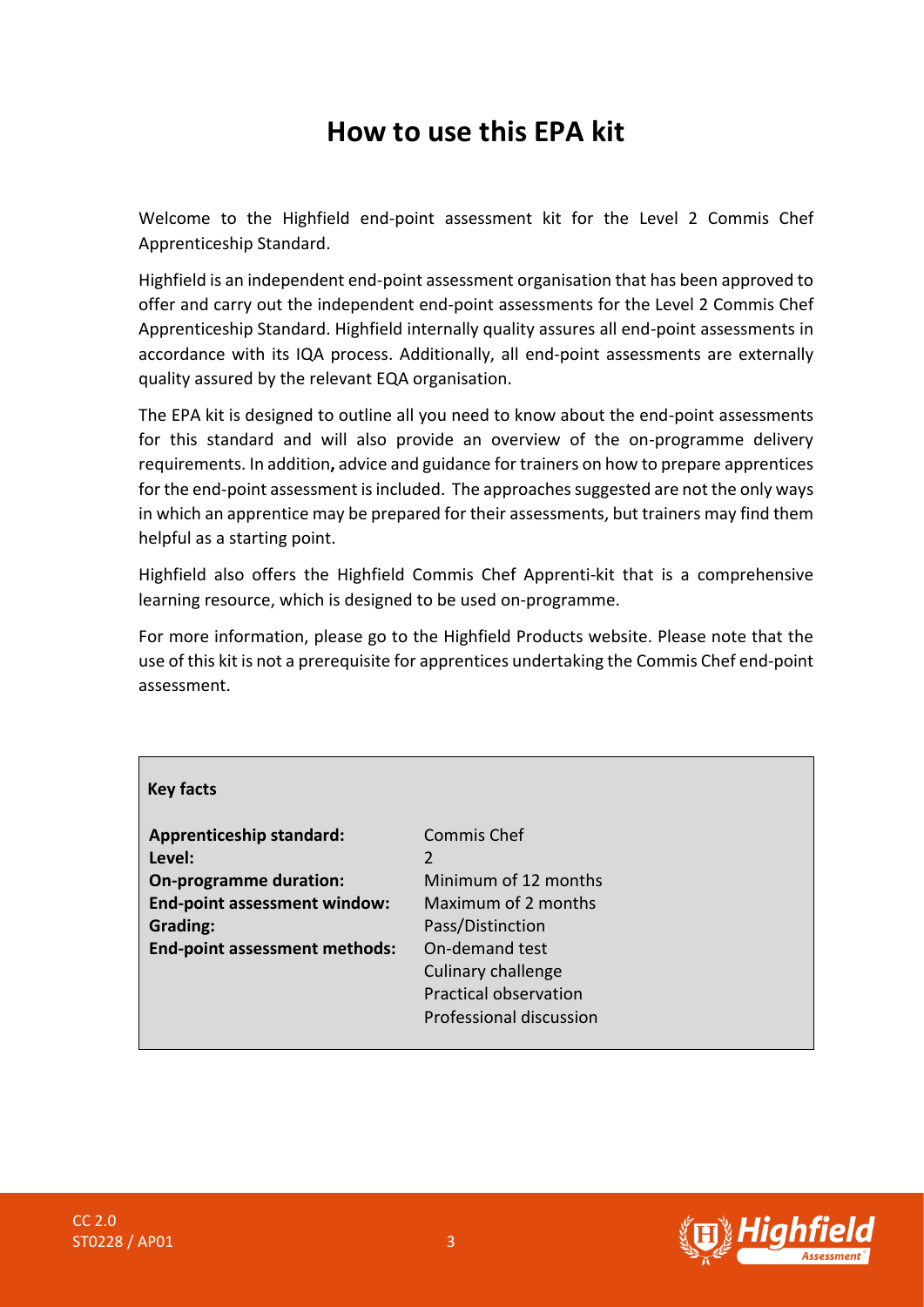#### **In this kit, you will find:**

- an overview of the standard and any on-programme requirements
- a section focused on delivery, where the standard and assessment criteria are presented in a suggested format that is suitable for delivery
- guidance on how to prepare the apprentice for gateway
- detailed information on which part of the standard is assessed by which assessment method
- suggestions on how to prepare the apprentice for each part of the end-point assessment
- a section focused on the end-point assessment method where the assessment criteria are presented in a format suitable for carrying out 'mock' assessments

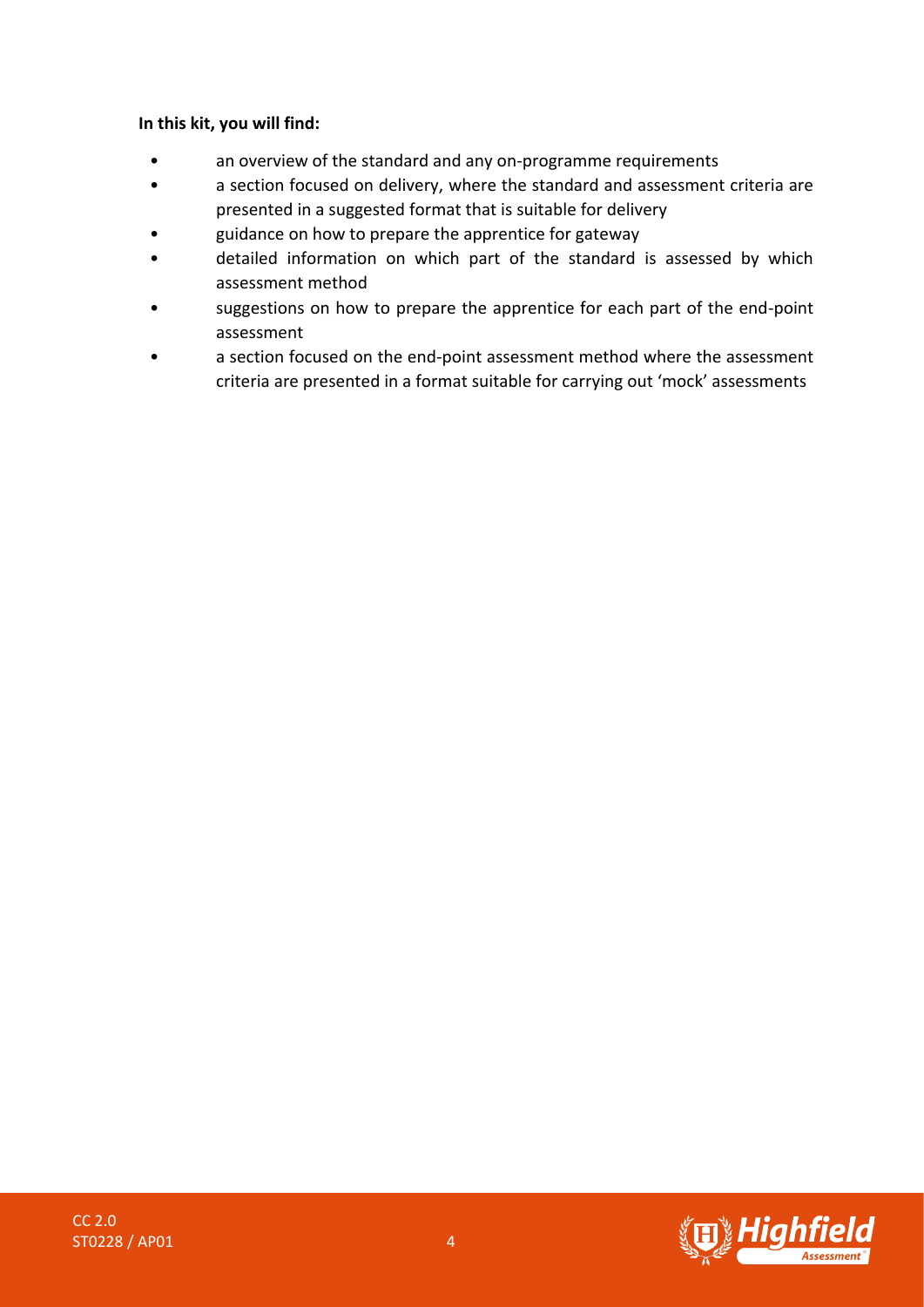# **Introduction**

#### <span id="page-4-0"></span>**Standard overview**

A commis chef is the most common starting position in many kitchens and in principle, the most junior culinary role. A commis chef prepares food and carries out basic cooking tasks under the supervision of a more senior chef. The primary objective of the commis chef is to learn and understand how to carry out the basic functions in every section of the kitchen, therefore having the opportunity to experience, consider and value each section with a view to choosing an area where they feel most inspired. The learning journey of any chef will vary considerably from one individual to the next, however it is necessary to understand and have experience in the basics that this role provides in order to progress to any future senior chef role.

#### **On-programme requirements**

Although learning, development and on-programme assessment is flexible and the process is not prescribed, the following is the recommended baseline expectation for an apprentice to achieve full competence in line with the commis chef standard.

Throughout the period of learning and development, and at least every 2 months, the apprentice should meet with the on-programme assessor to review and record their progress against the standard using the on-programme progression template. At these reviews, evidence should be discussed and recorded by the apprentice. Once the apprentice is deemed competent, the relevant section(s) of the standard should be signed off by the employer with the support of those involved in the learning and development.

The on-programme reviews and records are important to support the apprentice, onprogramme assessor and employer in monitoring the progress of learning and development and to determine when the apprentice has achieved full competence in their job role and is ready for independent end assessment. The on-programme progression template is **not** a portfolio of evidence, but a record of what the apprentice can do following periods of training, development and assessment. A minimum of 6 meetings and completed records are recommended to show ongoing competence across the entire standard, over a minimum of a 12-month period prior to starting the independent end assessment.

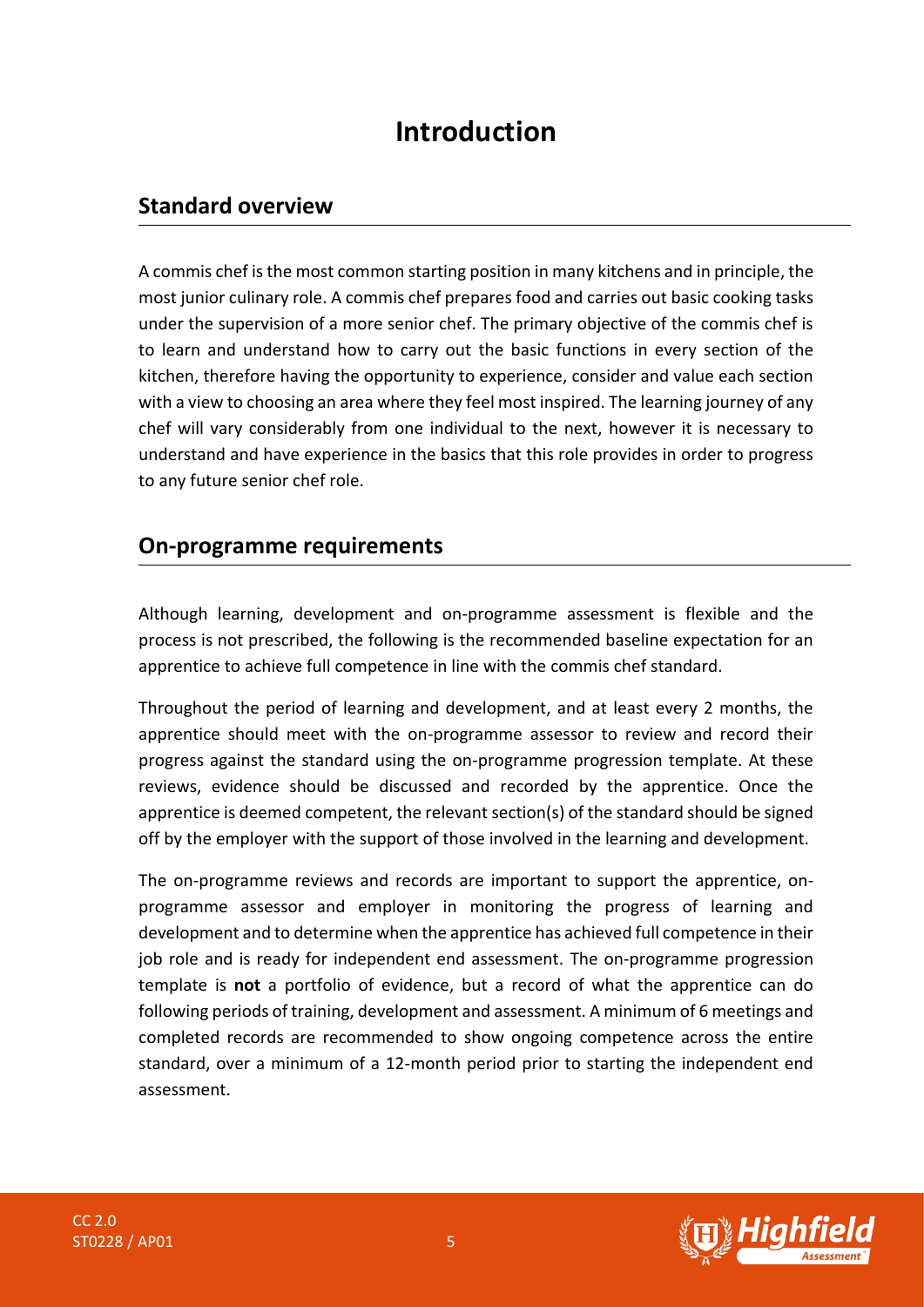#### **Recipe log**

While on programme, the apprentice must produce a log of their work (recipe log), which must be made available to the end-point assessor after the gateway review meeting. The log is an important document that must be referred to during the professional discussion. A recipe log template is available to download from the Highfield Assessment website.

The log of dishes gives the apprentice an opportunity to present the variety of dishes they have prepared in their setting (as per setting's menu(s)), with full recipes, time plans, food safety controls and photos. Employer endorsement of the quality of the finished dish on each recipe should be sought.

The log is to reflect dishes produced, not to record individual stages of preparation and cooking. For example, a steak pie would be a valid inclusion, whereas diced beef would not.

This log may only contain dishes prepared independently by the apprentice during their programme\*. **Annex C lists the minimum requirementsfor the recipe log**. It is anticipated that for new entrants to the kitchen environment, this will usually be after the first 6 months on-programme, but flexibility is given to employers to authorise the inclusion of dishes prepared before this time as long as they are prepared entirely independently by the apprentice; for example, where an employee has experience as a kitchen assistant prior to undertaking the commis chef apprenticeship.

| Timeline for recipe log:  |                                                    |  |  |  |
|---------------------------|----------------------------------------------------|--|--|--|
| On-programme              | The apprentice develops their recipe log           |  |  |  |
| Gateway review meeting    | The recipe log is available at the gateway meeting |  |  |  |
|                           | The end-point assessor reviews the recipe log and  |  |  |  |
| End-point assessor review | checks it meets the requirements set out in Annex  |  |  |  |
|                           | C. This meeting can be face to face or remote.     |  |  |  |
| Professional discussion   | The log is discussed during the professional       |  |  |  |
|                           | discussion                                         |  |  |  |

A recipe log template is available as a download from the Highfield Assessment website for apprentices to use.

 Dishes that have been prepared within a controlled environment outside of the workplace (such as a training kitchen) may also be included within the recipe log. However, **all** dishes included within the log must be prepared in full by the apprentice and validated by the employer, regardless of where the preparation took place.



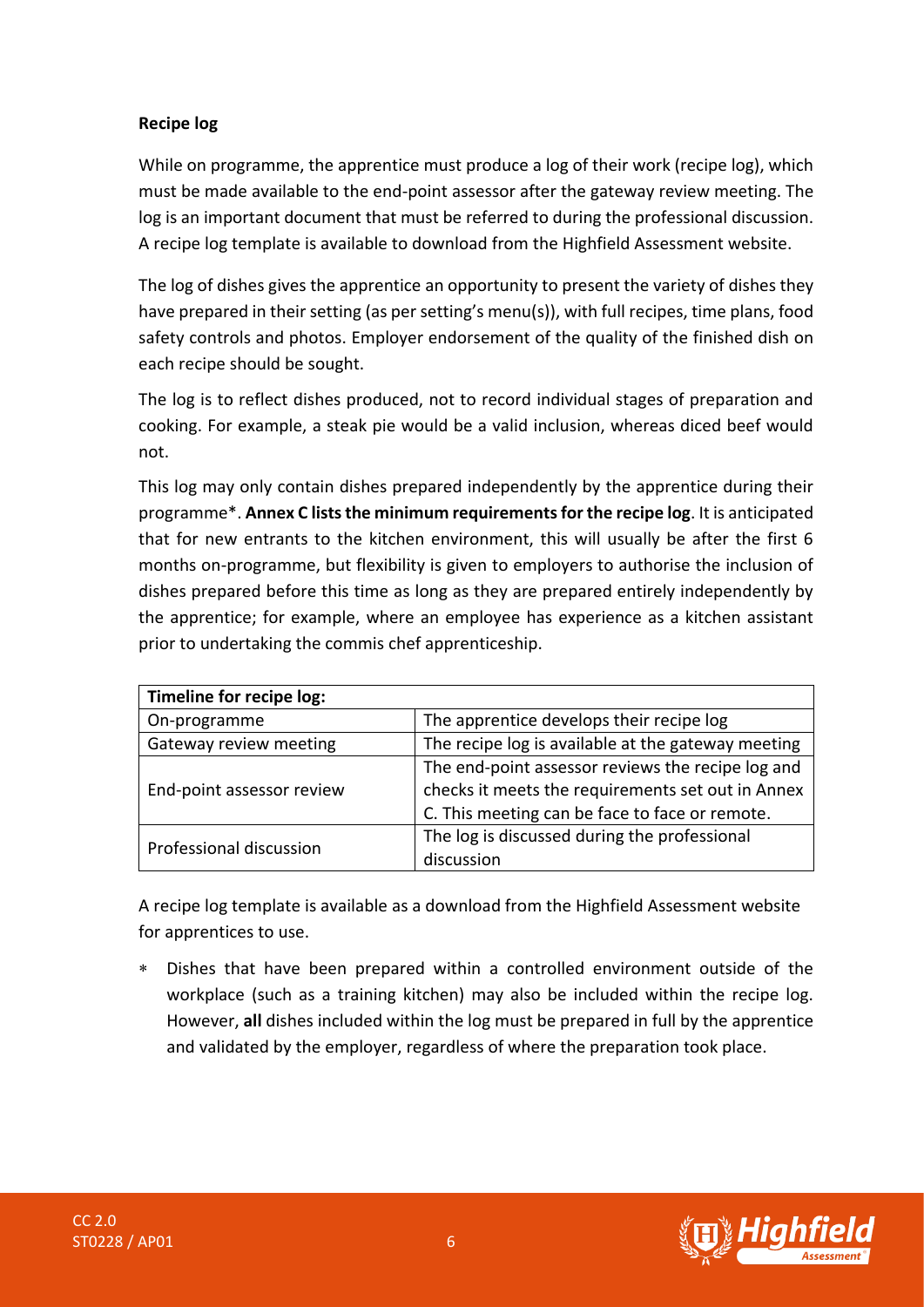# **Additional, relevant on-programme qualification**

Highfield Level 2 Diploma for Commis Chefs(RQF) is available as an additional qualification that may be taken alongside the commis chef apprenticeship while on-programme if required.

#### **Readiness for end-point assessment**

In order for an apprentice to be ready for the end-point assessments:

- they must have successfully completed the English and maths components of the apprenticeship.
- the employer must be confident that the apprentice has developed all the knowledge, skills and behaviours defined in the apprenticeship standard. To ensure this, the apprentice must attend a formal meeting with their employer to complete the gateway readiness report.
- the apprentice and the employer should then engage with Highfield to agree on a plan and schedule for each assessment activity to ensure all components can be completed within a 2-month end-assessment window. Further information about the gateway process is covered later in this guide.
- the apprentice must have produced a recipe log that covers the requirements listed in Annex C (note: the apprentice must share the recipe log with the independent end-point assessor in a meeting to take place after the gateway review meeting).

## **Order of end-point assessments**

There are 4 assessment activities for the commis chef independent end assessment. The on-demand test, practical observation and culinary challenge may be undertaken in any order, however, the professional discussion must be the last activity completed. All assessment activities must be completed within 2 months.

It is a requirement that apprentices have adequate time to prepare for and recuperate from each assessment activity prior to commencing the next. Assessments may occur over a minimum of 2 days and a maximum of 2 months within the assessment window, with no one day containing both observations or more than 2 assessment activities.



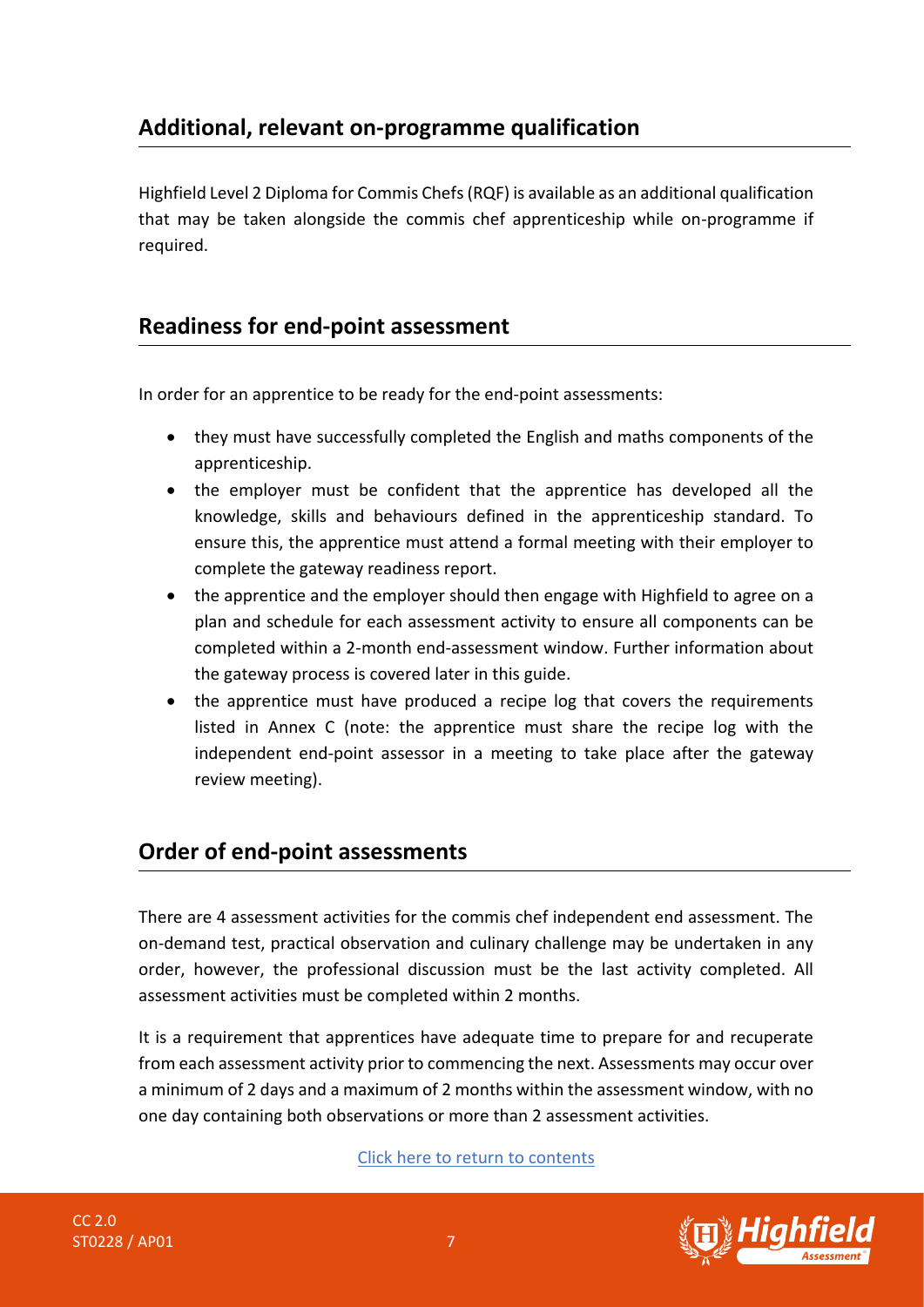# **The Highfield approach**

<span id="page-7-0"></span>This section describes the approach Highfield has adopted in the development of this endpoint assessment in terms of its interpretation of the requirements of the end-point assessment plan and other relevant documents.

#### **Documents used in developing this end-point assessment**

Standard (2015)

<https://www.instituteforapprenticeships.org/apprenticeship-standards/commis-chef/>

End-point assessment plan (2017 ST 0228/AP01)

[https://www.instituteforapprenticeships.org/media/1140/commis\\_chef.pdf](https://www.instituteforapprenticeships.org/media/1140/commis_chef.pdf)

Common approach (2017)

#### **Specific considerations**

On-demand tests - Highfield has used 52 questions and a pass mark of 70% for the ondemand test, in line with the common approach document issued by People1st.

In accordance with the commis chef assessment plan, Highfield has detailed which criteria **must** be covered within the culinary challenge and the practical observation respectively at the end of this guide. Additionally, there are some criteria within the assessment plan that had been open for assessment either by culinary challenge, practical observation or professional discussion, within this kit, Highfield has determined which assessment method these criteria will fall within. Wherever possible, all criteria detailed within the culinary challenge or practical observation should be covered within those assessments. However, in some circumstances, some criteria may be 'carried over' to the professional discussion (if they have not been achieved within the culinary challenge).

The assessment plan states that the: 'Apprentice will be given a base 'category' of cold and hot dessert range by the independent end assessor at the initial meeting with the independent end assessor, such as egg based dessert', however, Highfield have taken the decision to distribute this information to apprentices at the time of scheduling.

During the practical observation, wherever possible, situations and evidence should be naturally occurring. However, to ensure that all criteria can be covered, some simulation will be allowed to ensure total coverage of the standards. This can be arranged before the assessment takes place to give the best opportunity for all criteria to be met.

All of the evidence criteria used within this end-point assessment have been taken directly from the commis chef standard assessment plan.

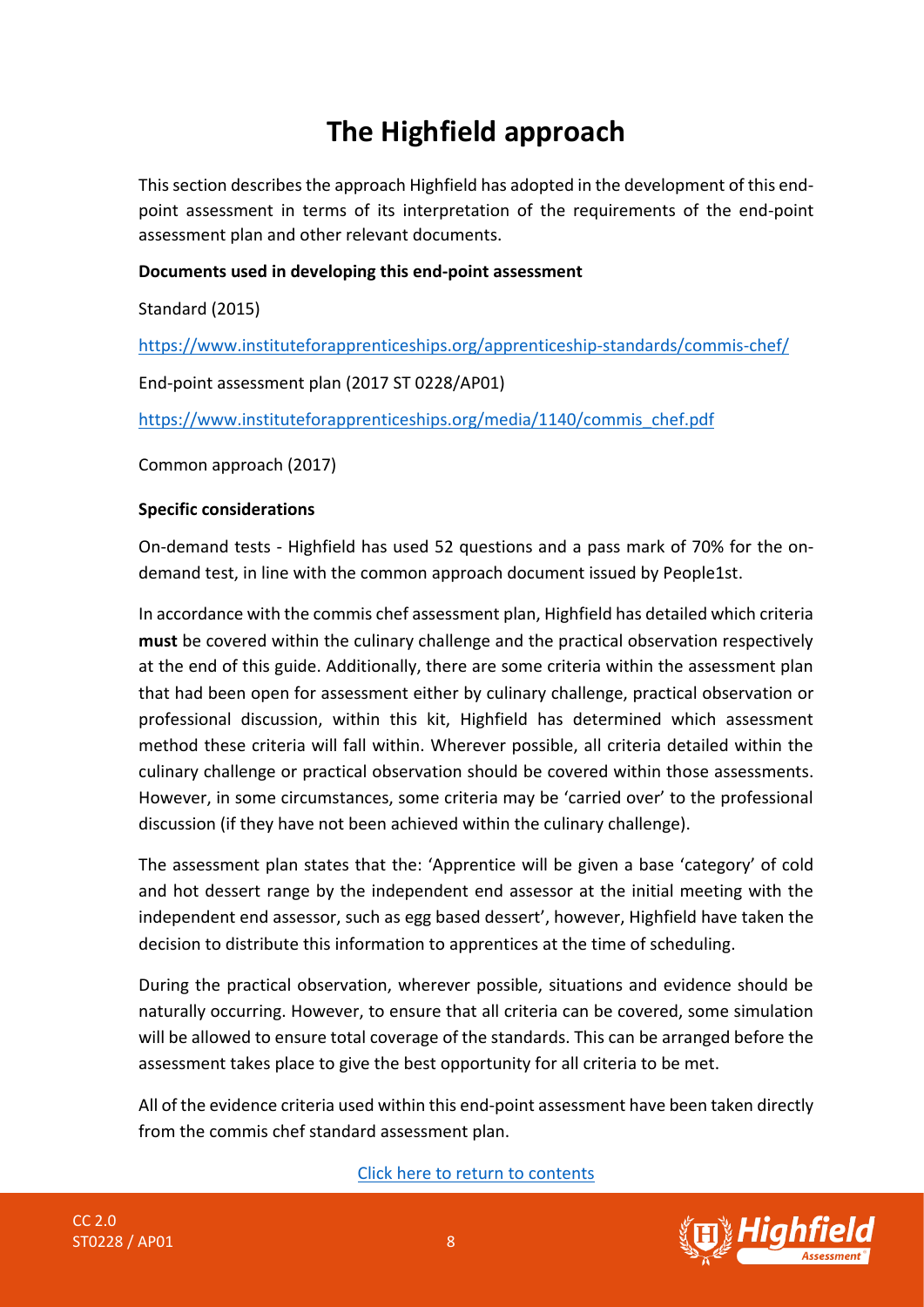# **Gateway**

## <span id="page-8-0"></span>**How to prepare for gateway**

After apprentices have completed their on-programme learning, they should be ready to pass through 'gateway' to their end-point assessment.

Gateway is a meeting that should be arranged between the apprentice, their employer and training provider to determine that the apprentice is ready to undertake their endpoint assessment. The apprentice should prepare for this meeting by bringing along workbased evidence, including:

- customer feedback
- recordings
- manager statements
- witness statements

As well as evidence from others, such as:

- mid and end-of-year performance reviews
- feedback to show how they have met the apprenticeship standards while onprogramme

In advance of gateway, apprentices will need to have:

- achieved Level 1 English
- achieved Level 1 maths
- taken Level 2 English test
- taken Level 2 maths test

Additionally, apprentices must bring:

- their organisation's menu
- their culinary challenge main course proposal

Apprentices should be advised by employers and providers to gather this evidence throughout their on-programme training. It is recommended that employers and providers complete regular checks and reviews of this evidence to ensure the apprentice is progressing and achieving the standards before the formal gateway meeting is arranged.



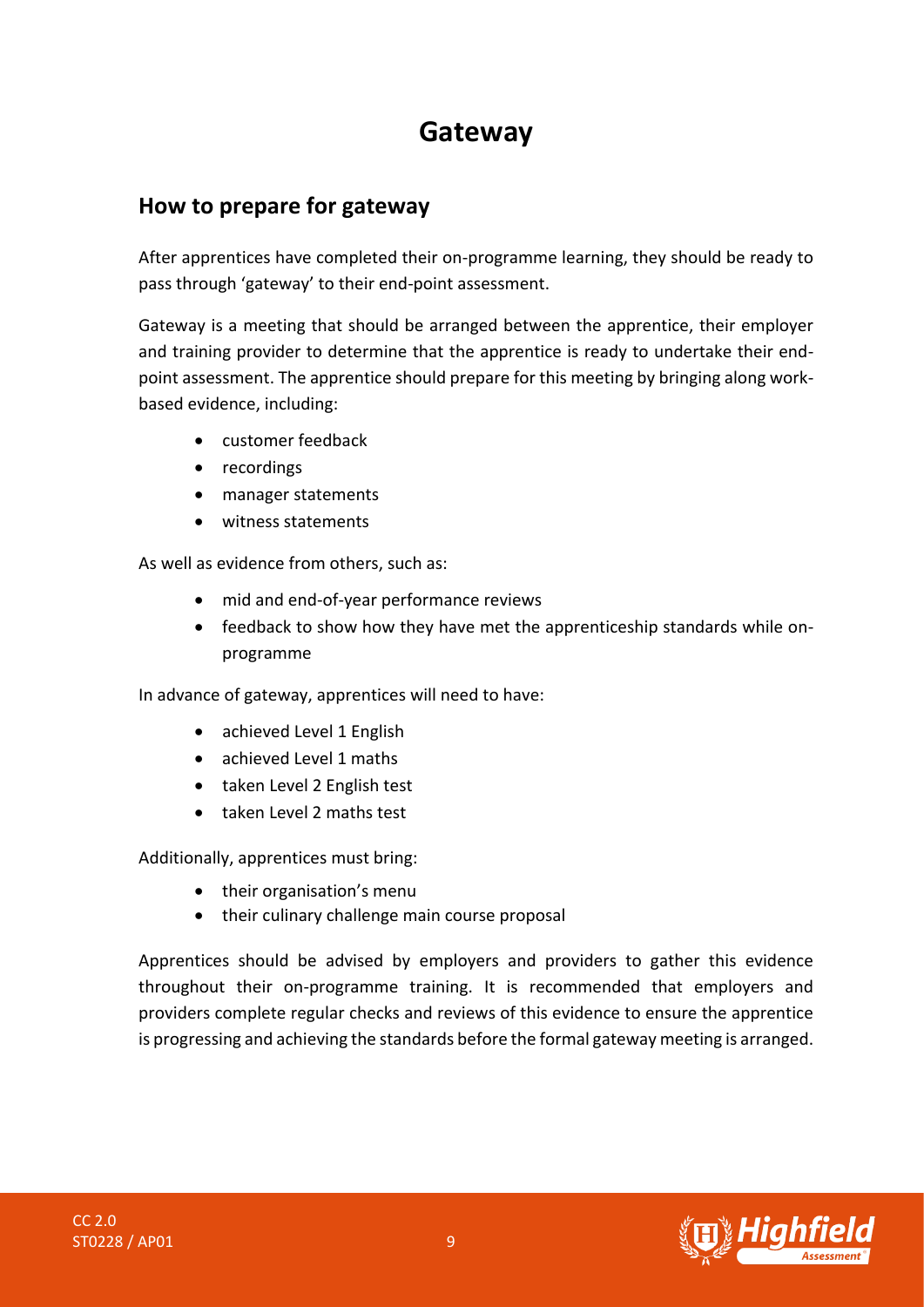# **The gateway meeting**

The gateway meeting should last around 1 hour and must be completed on or after the apprenticeship on-programme end date. It should be attended by the apprentice and the relevant people who have worked with the apprentice on-programme, such as the line manager/employer or mentor, the on-programme trainer/training provider and/or a senior manager (as appropriate to the business).

During the meeting, the apprentice, employer and training provider will discuss the apprentice's progress to date and confirm if the apprentice has met the full criteria of the apprenticeship standard during their on-programme training. The following gateway readiness report should be used to log the outcomes of the meeting and should be agreed by all 3 parties. The report should then be submitted to Highfield to initiate the end-point assessment process. If you require any support completing the gateway readiness report, please contact your employer engagement manager at Highfield Assessment.

**Please note:** a copy of the standard should be available to all attendees during the gateway meeting.

#### **Reasonable adjustments and special considerations**

Highfield Assessment has measures in place for apprentices who require additional support. Please refer to the Highfield Assessment Reasonable Adjustments Policy for further information/guidance.

#### **ID requirements**

All employers are required to ensure that each apprentice has their identification with them on the day of assessment so the end-point assessor/Highfield Assessment can check that the person undertaking the assessment is indeed the person they are claiming to be.

Highfield Assessment will accept the following as proof of an apprentice's identity:

- a valid passport (any nationality)
- a signed UK photocard driving licence
- a valid warrant card issued by HM forces or the police
- another photographic ID card, e.g. employee ID card or travel card



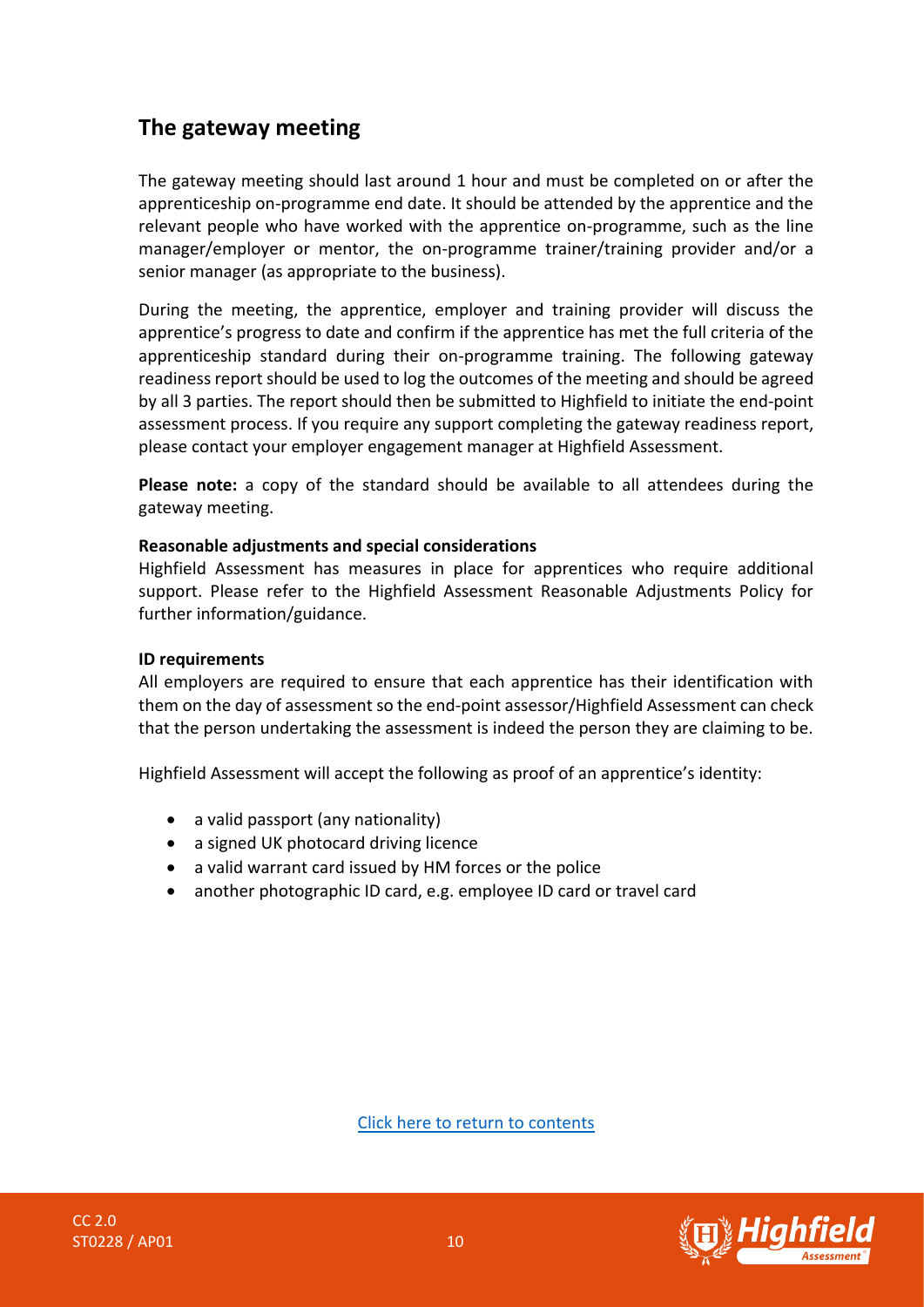# **The Commis Chef Apprenticeship Standard**

The following pages contain the Level 2 Commis Chef Apprenticeship Standard and the assessment criteria in a format that is suitable for delivery.

<span id="page-10-0"></span>

|         | <b>Culinary</b>                           |         |                                             |          |                                            |
|---------|-------------------------------------------|---------|---------------------------------------------|----------|--------------------------------------------|
|         | <b>Knowledge</b>                          |         | <b>Skills</b>                               |          | <b>Behaviour</b>                           |
|         | Understanding:                            |         | Demonstrating:                              |          | Showing:                                   |
| $\circ$ | the factors which influence the types of  | $\circ$ | a contribution to reviewing and             | $\circ$  | enthusiasm for keeping up to date with     |
|         | dishes and menus offered                  |         | refreshing menus in line with business      |          | business and industry trends               |
| $\circ$ | how technology supports the               |         | and customer requirements                   | $\circ$  | the use of technology and equipment in     |
|         | development and production of dishes      | $\circ$ | the use of available technology in line     |          | line with training                         |
|         | and menu items                            |         | with business procedures and guidelines     | $\circ$  | the confidence to promptly deal with       |
| $\circ$ | the importance of checking food stocks    |         | to achieve the best result                  |          | sub-standard ingredients, or those         |
|         | and keeping the storage areas in good     | $\circ$ | the checking of food stocks, report on      |          | nearing their sell by date                 |
|         | order                                     |         | shortages, prioritise food that is close to | $\circ$  | the ability to identify when tasks are not |
| $\circ$ | how to deal with identified shortages and |         | expiry and keep the storage areas in good   |          | going to plan and has the confidence to    |
|         | food close to expiry date                 |         | order                                       |          | request support when needed                |
| $\circ$ | how to undertake set up, preparation and  | $\circ$ | methodical working to prioritise tasks,     | $\Omega$ | an attention to detail and consistent      |
|         | cleaning tasks to standard                |         | ensuring they are completed at the right    |          | working to achieve standards               |
| $\circ$ | the correct ingredients and portion sizes |         | moment and to the required standard         | $\circ$  | a commitment to developing skills and      |
|         | for each dish in line with recipe         | $\circ$ | the accurate measuring of dish              |          | knowledge; trying out new ingredients      |
|         | specifications                            |         | ingredients and portion sizes               |          | and dishes; practicing and reflecting on   |
| $\circ$ | the principles of basic food preparation  | $\circ$ | a range of craft preparation and basic      |          | different preparation and cooking          |
|         | and cooking; taste; allergens; diet and   |         | cooking skills and techniques to prepare,   |          | techniques                                 |
|         | nutrition                                 |         | produce and present dishes and menu         | $\circ$  | care and attention when using knives and   |
| $\circ$ | commonly used knives and kitchen          |         | items in line with business requirements    |          | equipment                                  |
|         | equipment and their specific function     |         |                                             |          |                                            |

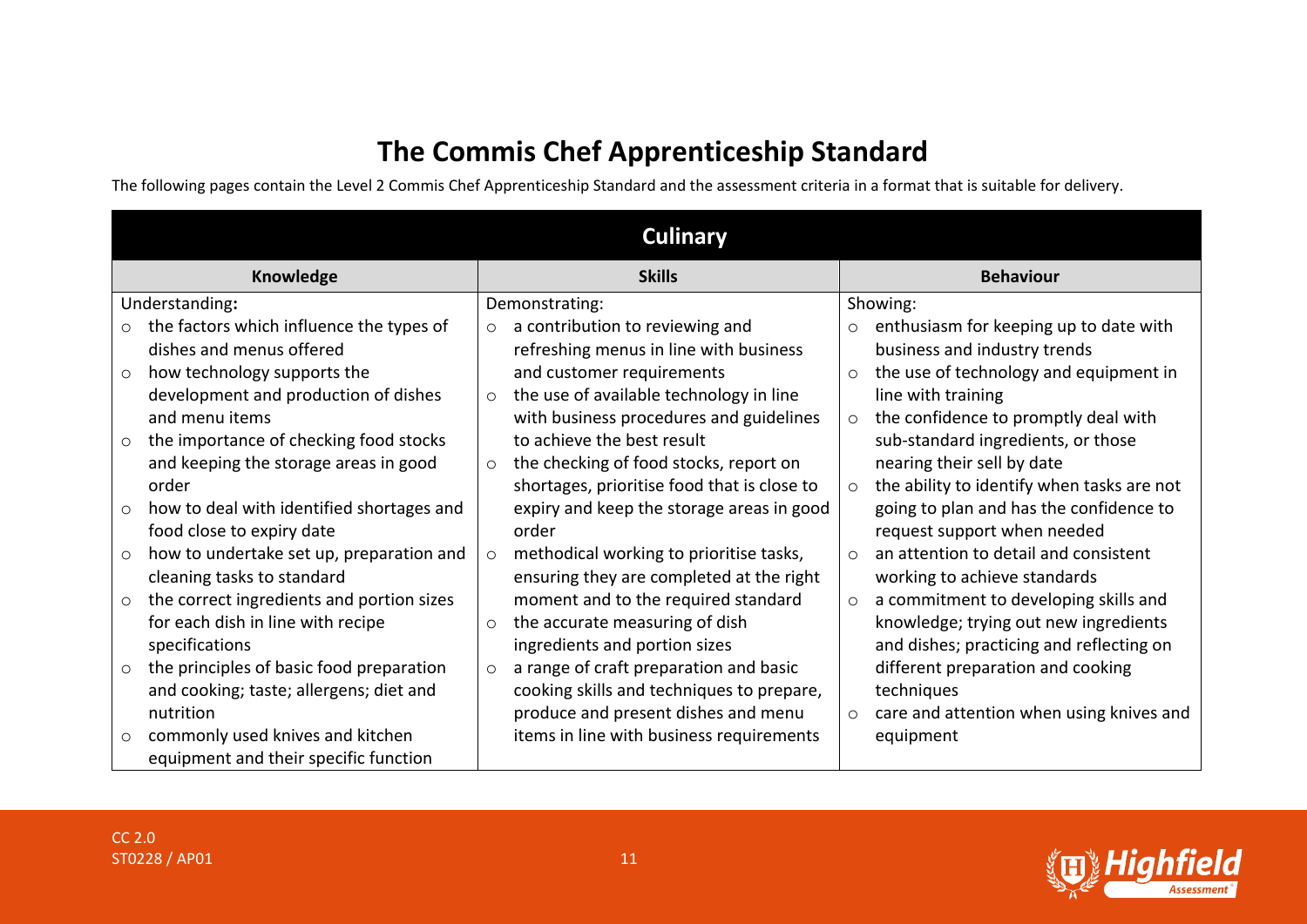| sources and quality points of common<br>$\circ$<br>food groups and commodities<br>traditional cuts of, and basic preparation<br>$\circ$<br>methods for, meat, poultry, fish and<br>vegetables<br>the impact of seasonality on the<br>$\circ$<br>availability, quality and price of<br>ingredients | the use of correct knives and knife skills<br>$\circ$<br>when preparing food as well as the<br>correct equipment when preparing,<br>cooking and presenting food<br>the correct storage and use of food<br>$\circ$<br>commodities when preparing dishes<br>the correct application of preparation<br>$\circ$<br>and selection methods when using meat,<br>poultry, fish and vegetables in dishes<br>the completion of preparation and<br>$\circ$<br>cooking tasks to a high standard,<br>delivered on time and presented as<br>described within the recipe specification | a consistent use of the correct volume<br>$\circ$<br>and quality of commodities in each dish,<br>maintaining attention to detail<br>the use of correct cuts and preparation<br>$\circ$<br>methods to produce high quality,<br>technically sound dishes<br>an appreciation of ingredients<br>$\circ$ |  |
|---------------------------------------------------------------------------------------------------------------------------------------------------------------------------------------------------------------------------------------------------------------------------------------------------|-------------------------------------------------------------------------------------------------------------------------------------------------------------------------------------------------------------------------------------------------------------------------------------------------------------------------------------------------------------------------------------------------------------------------------------------------------------------------------------------------------------------------------------------------------------------------|-----------------------------------------------------------------------------------------------------------------------------------------------------------------------------------------------------------------------------------------------------------------------------------------------------|--|
|                                                                                                                                                                                                                                                                                                   | <b>On-demand test</b>                                                                                                                                                                                                                                                                                                                                                                                                                                                                                                                                                   |                                                                                                                                                                                                                                                                                                     |  |
| Criteria covered in the on-demand test                                                                                                                                                                                                                                                            |                                                                                                                                                                                                                                                                                                                                                                                                                                                                                                                                                                         |                                                                                                                                                                                                                                                                                                     |  |
| The seasonal calendar of food (fish, meat, game and vegetables) and its impact on cost, quality and flavour<br>C <sub>U01</sub>                                                                                                                                                                   |                                                                                                                                                                                                                                                                                                                                                                                                                                                                                                                                                                         |                                                                                                                                                                                                                                                                                                     |  |
| <b>CU02</b><br>Technology and its application within food preparation area                                                                                                                                                                                                                        |                                                                                                                                                                                                                                                                                                                                                                                                                                                                                                                                                                         |                                                                                                                                                                                                                                                                                                     |  |
| The benefits in terms of cost savings, efficient working practices and end results of technological application in the area of food<br><b>CU03</b>                                                                                                                                                |                                                                                                                                                                                                                                                                                                                                                                                                                                                                                                                                                                         |                                                                                                                                                                                                                                                                                                     |  |
| preparation/production in terms of producing food, food procurement and monitoring of food storage - within the context the wider                                                                                                                                                                 |                                                                                                                                                                                                                                                                                                                                                                                                                                                                                                                                                                         |                                                                                                                                                                                                                                                                                                     |  |
| sector. Technology to include: Equipment; social media and apps and software in terms of SOPs and training; stock control and<br>ordering                                                                                                                                                         |                                                                                                                                                                                                                                                                                                                                                                                                                                                                                                                                                                         |                                                                                                                                                                                                                                                                                                     |  |
| Food safety and knowledge/temperature and storage conditions ambient chilled and frozen<br><b>CU04</b>                                                                                                                                                                                            |                                                                                                                                                                                                                                                                                                                                                                                                                                                                                                                                                                         |                                                                                                                                                                                                                                                                                                     |  |
| <b>CU05</b><br>The consequences of not checking in terms of self, others and the business                                                                                                                                                                                                         |                                                                                                                                                                                                                                                                                                                                                                                                                                                                                                                                                                         |                                                                                                                                                                                                                                                                                                     |  |
| Principles of safe food handling/COSHH and the need to clean as you go<br><b>CU06</b>                                                                                                                                                                                                             |                                                                                                                                                                                                                                                                                                                                                                                                                                                                                                                                                                         |                                                                                                                                                                                                                                                                                                     |  |
| The importance of undertaking mise-en place<br><b>CU07</b>                                                                                                                                                                                                                                        |                                                                                                                                                                                                                                                                                                                                                                                                                                                                                                                                                                         |                                                                                                                                                                                                                                                                                                     |  |
| CU <sub>08</sub>                                                                                                                                                                                                                                                                                  | Taste - basic flavour profile, seasoning, herbs and spices                                                                                                                                                                                                                                                                                                                                                                                                                                                                                                              |                                                                                                                                                                                                                                                                                                     |  |
| CU <sub>09</sub>                                                                                                                                                                                                                                                                                  | Common food groups and basic requirements for a <b>balanced diet</b>                                                                                                                                                                                                                                                                                                                                                                                                                                                                                                    |                                                                                                                                                                                                                                                                                                     |  |

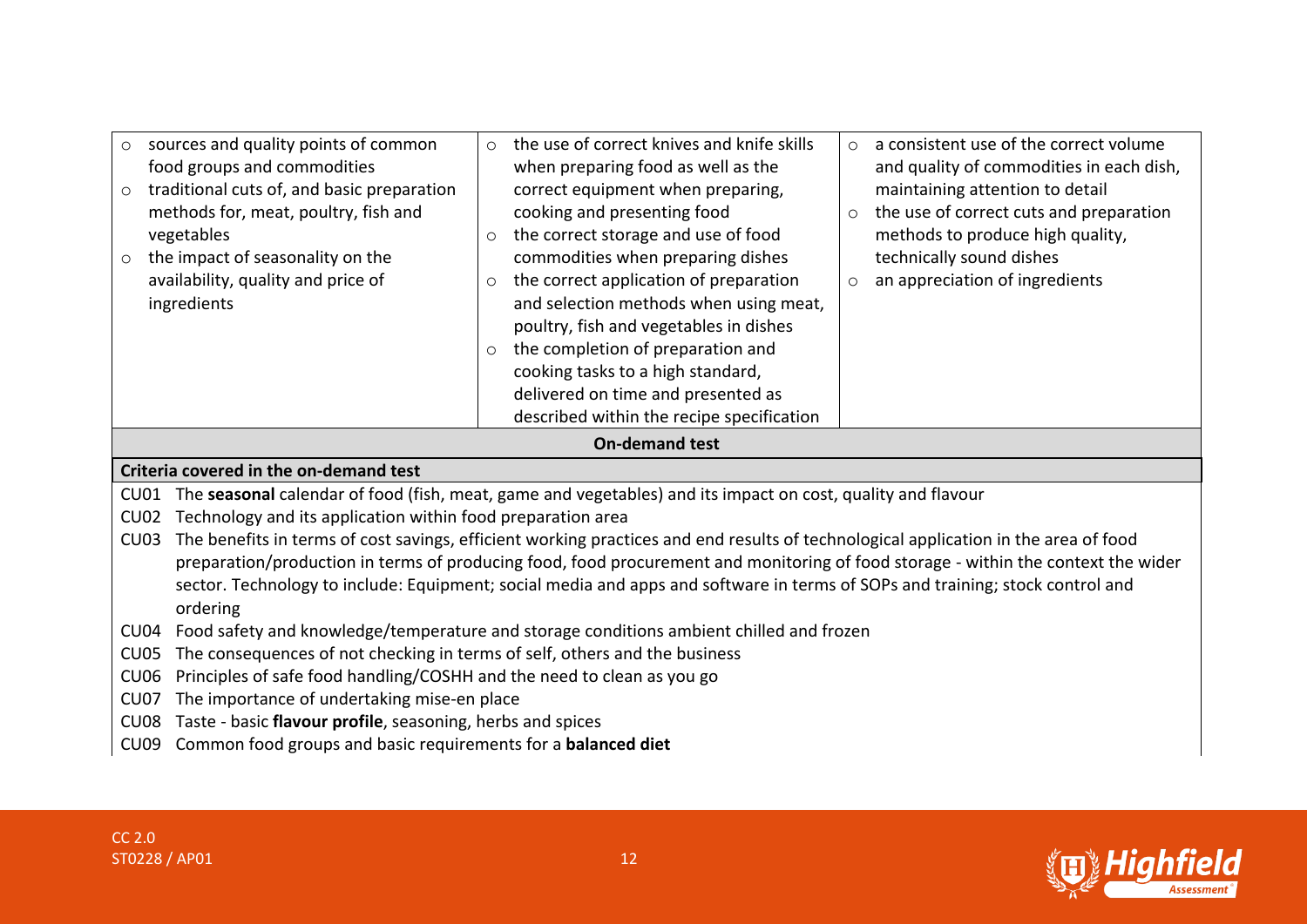CU10 Basic dietary variations such as vegetarian, vegan, **religious diets** CU11 The key allergens, how to find information about dish content, and the reasons they must be identified CU12 Common knives and their correct uses with each food group – cooks knives, boning, filleting, paring, pallete, peeler CU13 Commonly used kitchen equipment for cooking, processing and finishing dishes CU14 The correct use of techniques, tools, knives, and equipment when preparing, cooking and presenting food and why using these correctly is important CU15 What quality points to look for in:  $\circ$  fresh vegetables, including roots, bulbs, flower heads, fungi, seeds and pods, tubers, leaves, stems, vegetable fruits  $\circ$  a range of fresh poultry including duck, chicken and turkey o fresh meat, including beef, lamb, pork  $\circ$  fresh fish, including white fish (round), white fish (flat), oily fish o pre-packaged and dry goods o frozen and chilled (temperature controlled) foods including dairy CU16 Traditional cuts of, and basic preparation methods for, meat, poultry, fish and vegetables: o Meat: Primary (fillet, loin, rib, chops, T-bone) and secondary cuts (neck, skirt, shoulder, leg, cheek), offal: trim, dice, portion, mince, tie, bone, marinate, lard, bard o Poultry: breast, leg, wing, whole bird: filleting, butterfly, spatchcock, cut for sauté (classical), trimming o Fish: Darne, darne, goujon, suprême, tronçon, délice, paupiette descaling, skinning, boning, pin boning, marinating (wet & dry), trimming (using shears / filleting knife), gutting, butterflying o Vegetables: French cuts - julienne, mirepoix, macedoine, paysane, brunoise, baton, jadinere **Culinary challenge To pass, the following must be evidenced** *To gain a distinction* CU17 Customer profile of the organisation and how this affects menu design and costing CU18 Availability of food CU19 **Mise en place** undertaken in a timely fashion and ensure all food preparation allows for requirements of service *CU42 Complete detailed research into the 'base dessert' CU43 Execute food preparation and finishing tasks speedily and to an excellent standard, including*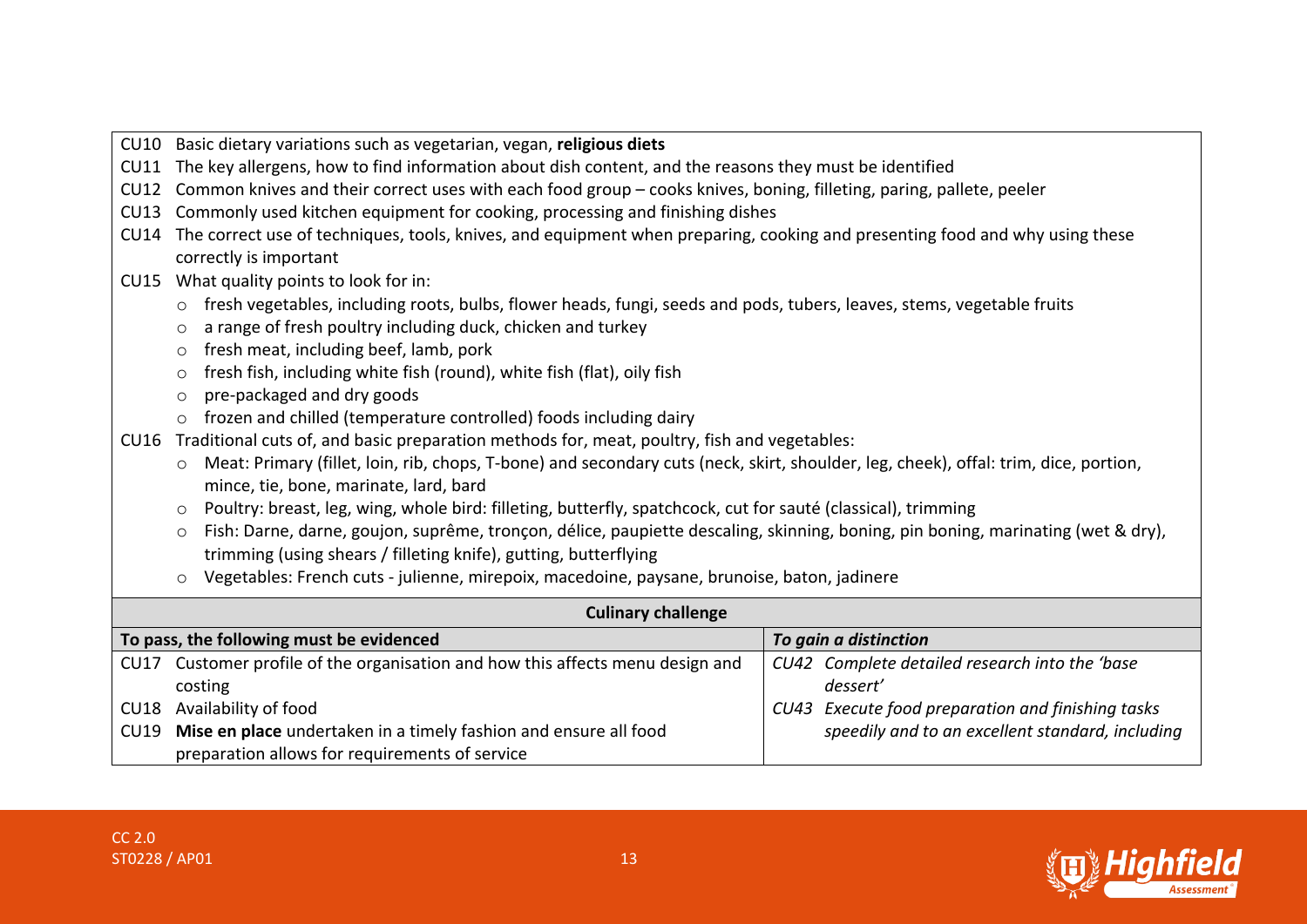|                  | CU20 Follow and adhere to cleaning schedules                                 |      | making changes throughout the process, where         |
|------------------|------------------------------------------------------------------------------|------|------------------------------------------------------|
| CU21             | How to find a dish specification / recipe for prescribed dish                |      | necessary                                            |
| CU22             | How to read and understand the specification / recipe for the dishes and     |      | CU44 Present dishes to the exact required standard - |
|                  | ingredients                                                                  |      | colour, consistency, texture and temperature         |
| CU23             | Weigh and measure ingredients using accurately functioning tools or          |      | CU45 Present flavour balance/taste profiles to the   |
|                  | equipment                                                                    |      | exact required standard                              |
| CU24             | Ensure the correct volume or number of components                            |      | CU46 Work accurately to their previously prepared    |
| CU25             | Ensure consistent portions are prepared and served                           |      | time plan                                            |
| CU26             | Pay attention to detail and work consistently to achieve standards           | CU47 | Work efficiently and effectively with ease, tasks    |
| CU27             | Follow specifications/brand standards to prepare and produce dishes and      |      | prioritised and sequenced, accurate use of           |
|                  | menu items, on time, ensuring consistency of the finished product as per     |      | materials, well organised, fast, continuously        |
|                  | Annex B                                                                      |      | keeping work area clean and tidy                     |
| CU <sub>28</sub> | Identify correct knives and equipment for preparation, cooking and finishing |      | CU48 Adhere to organisational requirements at all    |
|                  | of dishes and menu items as identified in Annex B                            |      | times                                                |
| CU29             | Correct settings and use of equipment when preparing, cooking and            |      | CU49 Demonstrate consistent professional             |
|                  | finishing dishes and menu items                                              |      | communication as required                            |
| CU30             | Adhere to company specifications/brands when preparing and cooking           |      |                                                      |
|                  | dishes                                                                       |      |                                                      |
| CU31             | Demonstrate care and attention when using knives and equipment               |      |                                                      |
| CU32             | Correctly store and use food commodities when preparing dishes               |      |                                                      |
| CU33             | Ambient, chilled and frozen storage used correctly                           |      |                                                      |
| CU34             | Correct labelling of food - dates, ingredients, allergens                    |      |                                                      |
| CU35             | Stock rotation                                                               |      |                                                      |
| CU36             | <b>Colour coding, following food safety systems</b>                          |      |                                                      |
| CU37             | Adhere to company/brand standard/menu specification                          |      |                                                      |
| CU38             | Consistently use the correct volume and quality of commodities in each       |      |                                                      |
|                  | dish, maintaining attention to detail                                        |      |                                                      |

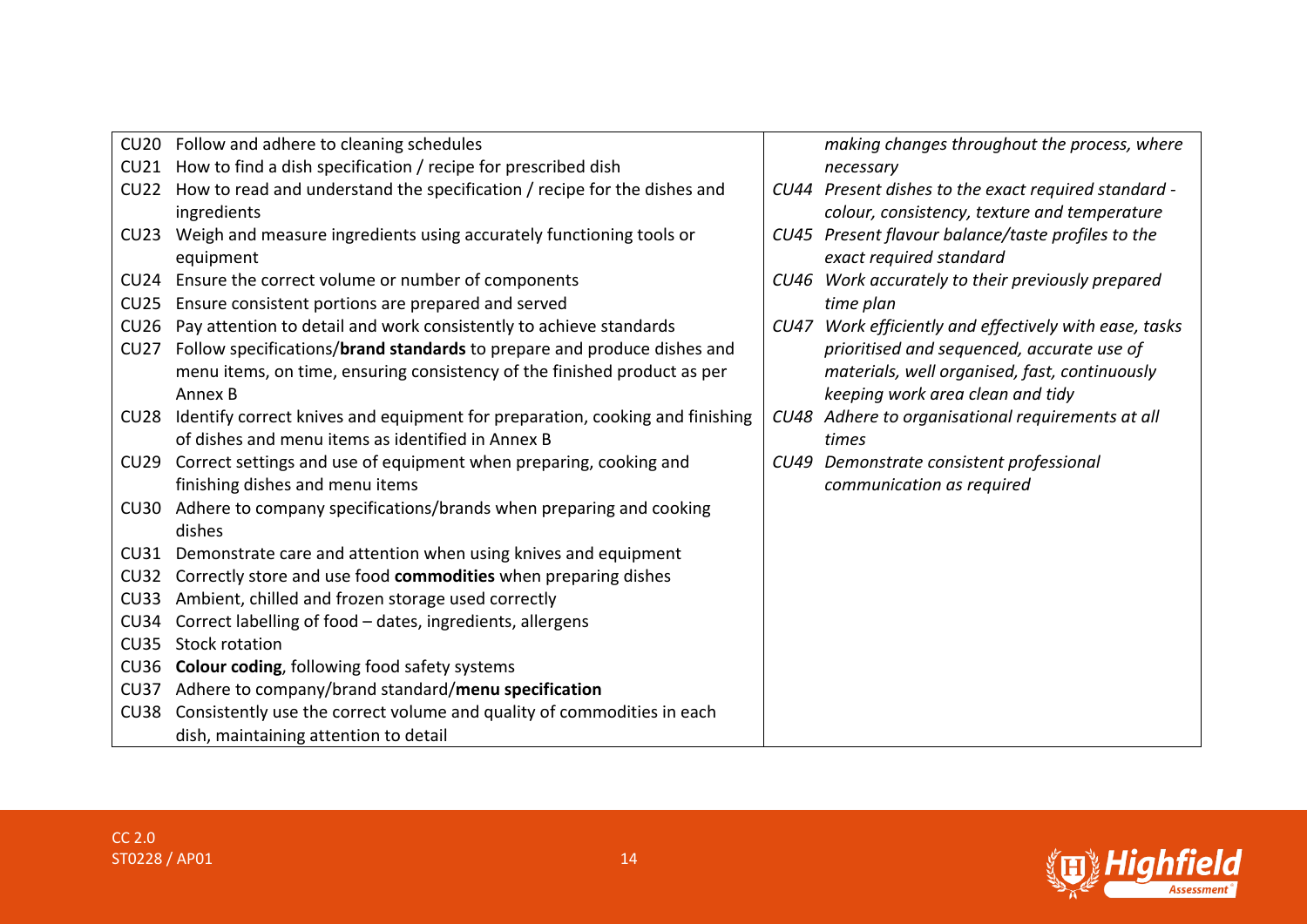| <b>CU39</b><br>CU40<br>CU41                                                                               | Apply correct preparation and selection methods when using meat, poultry,<br>fish and vegetables in dishes<br>Utilise the correct cuts and preparation methods to produce high quality,<br>technically sound dishes<br>Complete preparation and cooking tasks to a high standard, delivered on<br>time and presented as described within the recipe specification                                                                                                                                                                                                                                                                                                                                                                                                                                                                                                                                                                                               |             |                                                                                                                                                                                                                                                                                                                                                                                                                                                                                                                                                     |
|-----------------------------------------------------------------------------------------------------------|-----------------------------------------------------------------------------------------------------------------------------------------------------------------------------------------------------------------------------------------------------------------------------------------------------------------------------------------------------------------------------------------------------------------------------------------------------------------------------------------------------------------------------------------------------------------------------------------------------------------------------------------------------------------------------------------------------------------------------------------------------------------------------------------------------------------------------------------------------------------------------------------------------------------------------------------------------------------|-------------|-----------------------------------------------------------------------------------------------------------------------------------------------------------------------------------------------------------------------------------------------------------------------------------------------------------------------------------------------------------------------------------------------------------------------------------------------------------------------------------------------------------------------------------------------------|
|                                                                                                           | <b>Practical observation</b>                                                                                                                                                                                                                                                                                                                                                                                                                                                                                                                                                                                                                                                                                                                                                                                                                                                                                                                                    |             |                                                                                                                                                                                                                                                                                                                                                                                                                                                                                                                                                     |
|                                                                                                           | To pass, the following must be evidenced                                                                                                                                                                                                                                                                                                                                                                                                                                                                                                                                                                                                                                                                                                                                                                                                                                                                                                                        |             | To gain a distinction                                                                                                                                                                                                                                                                                                                                                                                                                                                                                                                               |
| CU19<br>CU20<br>CU21<br><b>CU22</b><br>CU23<br>CU24<br>CU25<br>CU26<br>CU27<br><b>CU28</b><br><b>CU29</b> | Mise en place undertaken in a timely fashion and ensure all food<br>preparation allows for requirements of service<br>Follow and adhere to cleaning schedules<br>How to find a dish specification/recipe for prescribed dish<br>How to read and understand the specification/recipe for the dishes and<br>ingredients<br>Weigh and measure ingredients using accurately functioning tools or<br>equipment<br>Ensure the correct volume/number of components<br>Ensure consistent portions prepared and served<br>Pay attention to detail and work consistently to achieve standards<br>Follow specifications/brand standards to prepare and produce dishes and<br>menu items, on time, ensuring consistency of the finished product as per<br>Annex B<br>Identify correct knives and equipment for preparation, cooking and finishing<br>of dishes and menu items as identified in Annex B<br>Correct settings and use of equipment when preparing, cooking and | <b>CU47</b> | CU43 Execute food preparation and finishing tasks<br>speedily and to an excellent standard, including<br>making changes throughout the process, where<br>necessary<br>CU44 Present dishes to the exact required standard -<br>colour, consistency, texture and temperature<br>CU45 Present flavour balance/taste profiles to the<br>exact required standard<br>Work efficiently and effectively with ease, tasks<br>prioritised and sequenced, accurate use of<br>materials, well organised, fast, continuously<br>keeping work area clean and tidy |

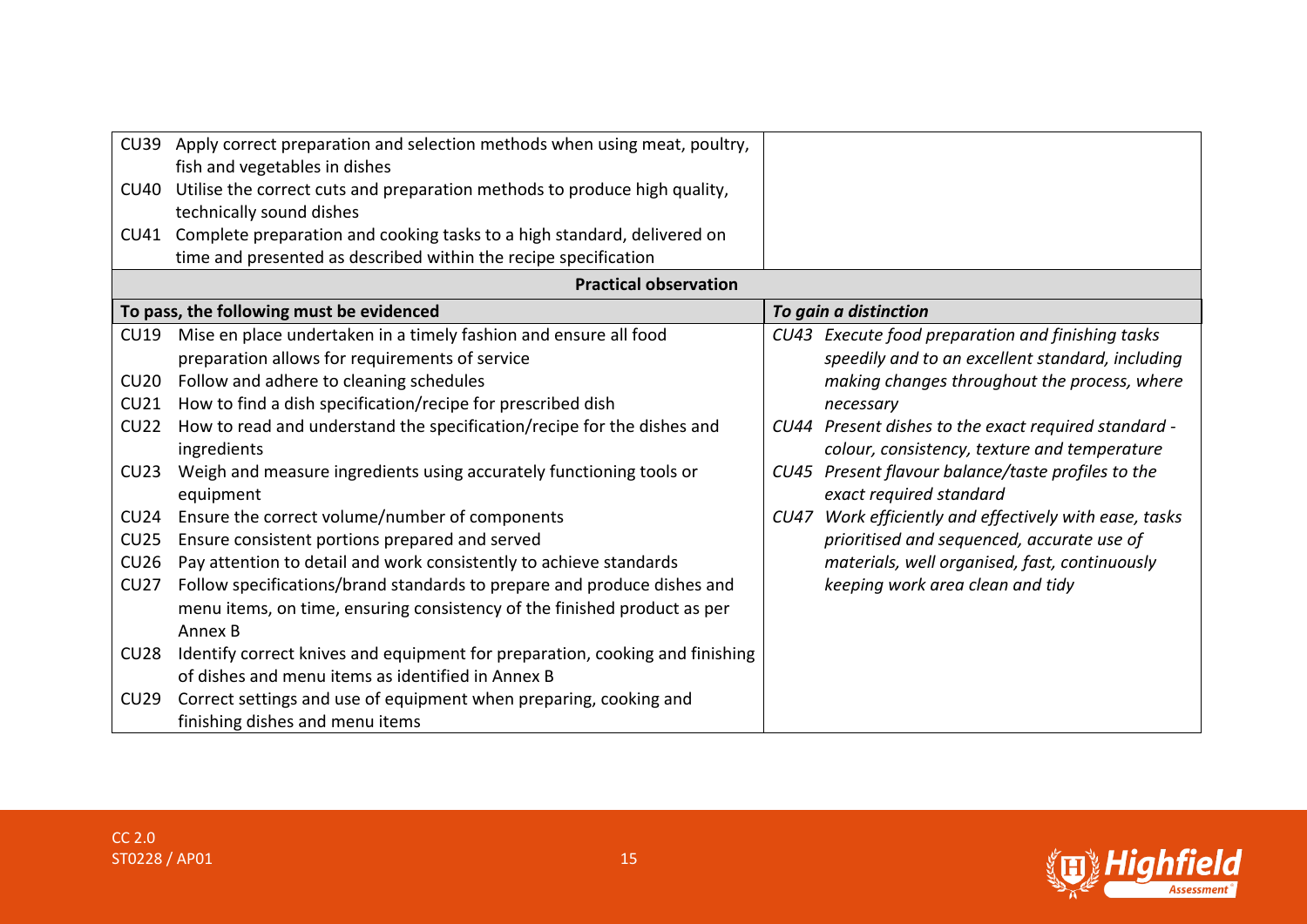| CU30        | Adhere to company specifications/brands when preparing and cooking<br>dishes |
|-------------|------------------------------------------------------------------------------|
| CU31        | Demonstrate care and attention when using knives and equipment               |
| CU32        | Correctly store and use food commodities when preparing dishes               |
| CU33        | Ambient, chilled and frozen storage used correctly                           |
| CU34        | Correct labelling of food - dates, ingredients, allergens                    |
| CU35        | <b>Stock rotation</b>                                                        |
| CU36        | Colour coding, following food safety systems                                 |
| CU37        |                                                                              |
|             | Adhere to company/brand standard/menu specification                          |
| CU38        | Consistently use the correct volume and quality of commodities in each       |
|             | dish, maintaining attention to detail                                        |
| CU39        | Apply correct preparation and selection methods when using meat, poultry,    |
|             | fish and vegetables in dishes                                                |
| <b>CU40</b> | Utilise the correct cuts and preparation methods to produce high quality,    |
|             | technically sound dishes                                                     |
| CU41        | Complete preparation and cooking tasks to a high standard, delivered on      |
|             | time and presented as described within the recipe specification              |
| <b>CU50</b> | Demonstrate working to menus in line with business requirements and          |
|             | advising of issues in terms of menu item availabilities and popularity of    |
|             | menu items and cooking to establishment standards- adhering to any           |
|             | nutritional requirements                                                     |
| CU51        | Turn up on time                                                              |
| CU52        | Wear uniform correctly                                                       |
| CU53        | Use technology in own kitchen as per manufacturers' instructions and in      |
|             | accordance with health and safety regulations                                |
| CU54        | Use technology appropriately and as required by the establishment in         |
|             | respect of cooking stated menu items                                         |
| CU55        | Work safely, efficiently and confidently in use of technology                |

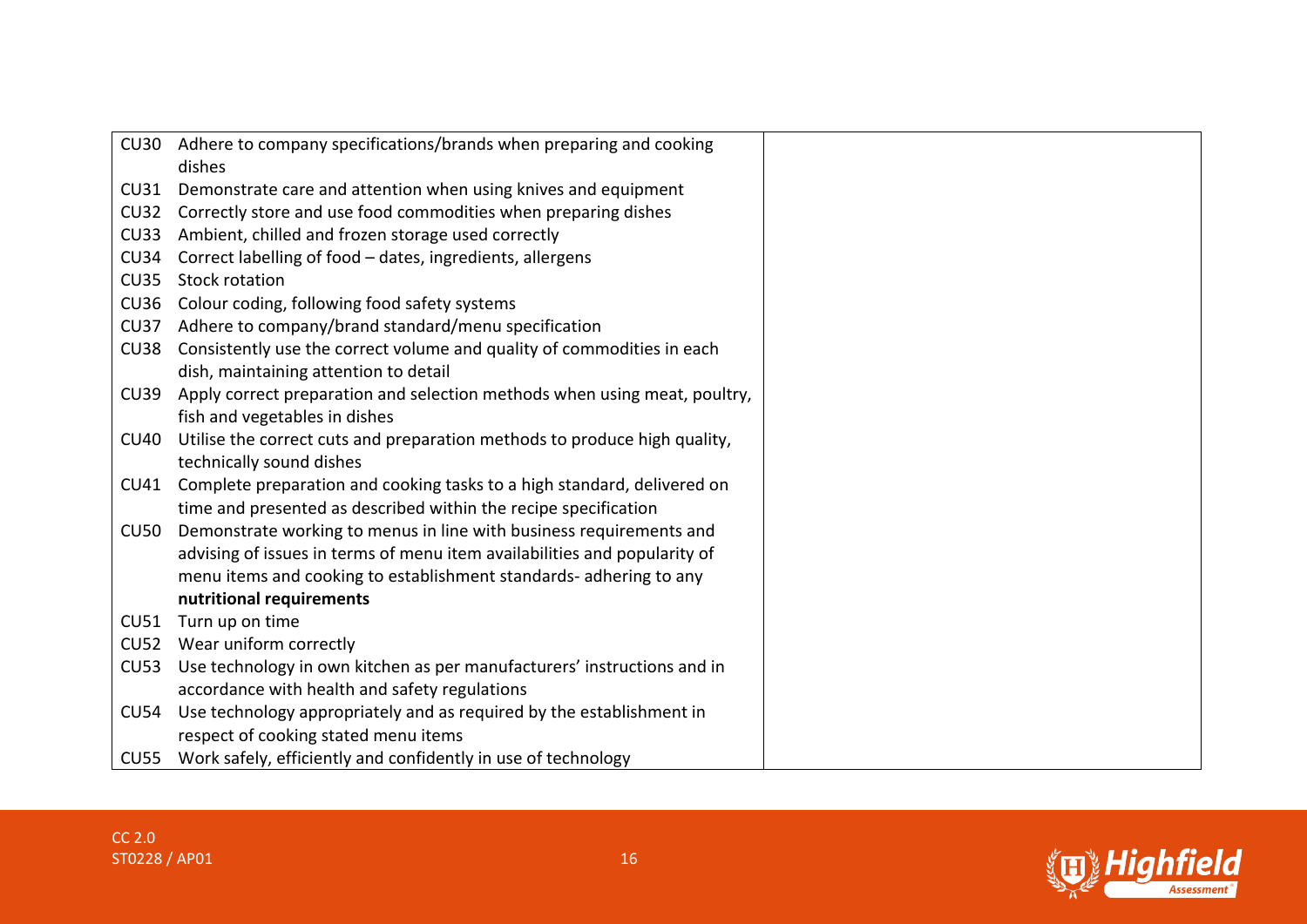|             | <b>Professional discussion</b>                                                                                                                   |                                                                                                        |  |  |  |
|-------------|--------------------------------------------------------------------------------------------------------------------------------------------------|--------------------------------------------------------------------------------------------------------|--|--|--|
|             | To pass, the following must be evidenced                                                                                                         | To gain a distinction                                                                                  |  |  |  |
| <b>CU28</b> | Identify correct knives and equipment for the preparation, cooking and<br>finishing of dishes and menu items as identified in Annex B            | CU65 Evaluate own performance and take<br>development opportunities to improve in food                 |  |  |  |
| CU29        | Correct settings and use of equipment when preparing, cooking and<br>finishing dishes and menu items                                             | preparation, cooking and service<br>CU66 Evaluate dishes to seek                                       |  |  |  |
| CU30        | Adhere to company specifications/brands when preparing and cooking<br>dishes                                                                     | improvement/modernisation<br>CU67 Proactively keep up to date with industry                            |  |  |  |
| CU38        | Consistently use the correct volume and quality of commodities in each<br>dish, maintaining attention to detail                                  | developments, food trends and business<br>objectives through trade publications, social                |  |  |  |
| <b>CU40</b> | Utilise the correct cuts and preparation methods to produce high quality,<br>technically sound dishes                                            | media platforms, colleagues and peers<br>CU68 Looking for opportunities to influence                   |  |  |  |
| CU41        | Complete preparation and cooking tasks to a high standard, delivered on<br>time and presented as described within the recipe specification       | improvements in culinary performance<br>Demonstrate a passion for cooking by preparing,<br><b>CU69</b> |  |  |  |
| <b>CU50</b> | Demonstrate working to menus in line with business requirements and<br>advising of issues in terms of menu item availabilities and popularity of | cooking and serving creative, technically sound<br>dishes                                              |  |  |  |
|             | menu items and cooking to establishment standards- adhering to any<br>nutritional requirements                                                   | Take appropriate opportunities to experiment<br>CU70<br>with new techniques/food items/methods and     |  |  |  |
| CU53        | Use technology in own kitchen as per manufacturers' instructions and in<br>accordance with health and safety regulations                         | dishes                                                                                                 |  |  |  |
| CU54        | Use technology appropriately and as required by the establishment in<br>respect of cooking stated menu items                                     |                                                                                                        |  |  |  |
| <b>CU55</b> | Work safely, efficiently and confidently in use of technology                                                                                    |                                                                                                        |  |  |  |
| <b>CU56</b> | Understand brand standards and basic food costs in relation to quality of<br>produce                                                             |                                                                                                        |  |  |  |
| <b>CU57</b> | Respond to feedback from line manager and any customer feedback<br>provided, including complaints                                                |                                                                                                        |  |  |  |

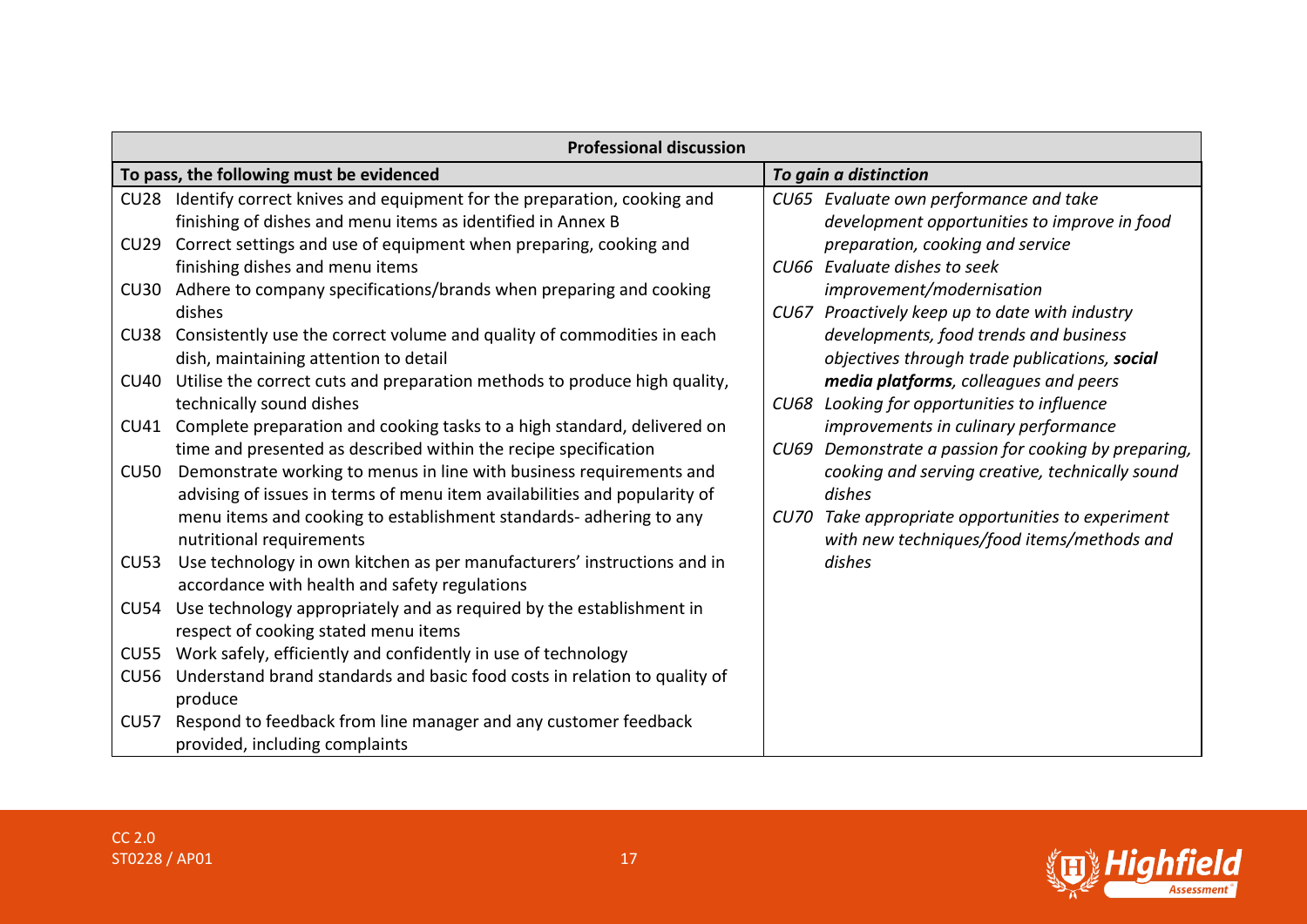|      | CU58 Undertake professional development as requested or self-managed            |
|------|---------------------------------------------------------------------------------|
|      | CU59 Check, report and carry out stock checks, demonstrating stock rotation and |
|      | recording of activities on appropriate documentation                            |
|      | CU60 Communicate to appropriate personnel of stock levels and shortages         |
| CU61 | Identify when tasks are not going to plan and have the confidence to            |
|      | request support when needed                                                     |
|      | CU62 Contribute to the development of menu items, and follow a structured       |
|      | development plan                                                                |
|      | CU63 Work with a mentor to make recommendations for a dish/try out new          |
|      | ideas/skills                                                                    |
|      | CU64 Reflect on ingredients, dishes and seasons, looking at menu and            |
|      | performance and making recommendations                                          |

#### **Amplification and guidance**

**Seasonal** - referring to the times of year when a given type food is at its peak, either in terms of harvest or its flavour. This is usually the time when the item is the cheapest and the freshest on the market. Examples may include asparagus (in season May to June), Jersey Royal potatoes (May to June), peaches (July to September), butternut squash (September to November), etc.

**Flavour profile** - includes seasoning, herbs and spices, umami, sweet, salt, sour, bitter, texture, temperature.

**Balanced diet** - a balance of nutrients, flavours and accompaniments.

**Religious diets** - e.g. Hinduism prohibits the consumption of beef. Sensitivity and care should be exercised when catering for those who follow religious dietary practices and this is particularly important where those being served are unable to eat elsewhere.

**Mise en place** - a French term (literally meaning 'setting in place') for having all ingredients measured, cut, peeled, sliced, grated, etc. before cooking. Pans are prepared, mixing bowls, tools and equipment set out. This allows for meals to be assembled quickly and effortlessly.

**Brand/standards** - e.g. standards applied across the organisation or brand to ensure guests and customers experience a consistent and uniform experience.

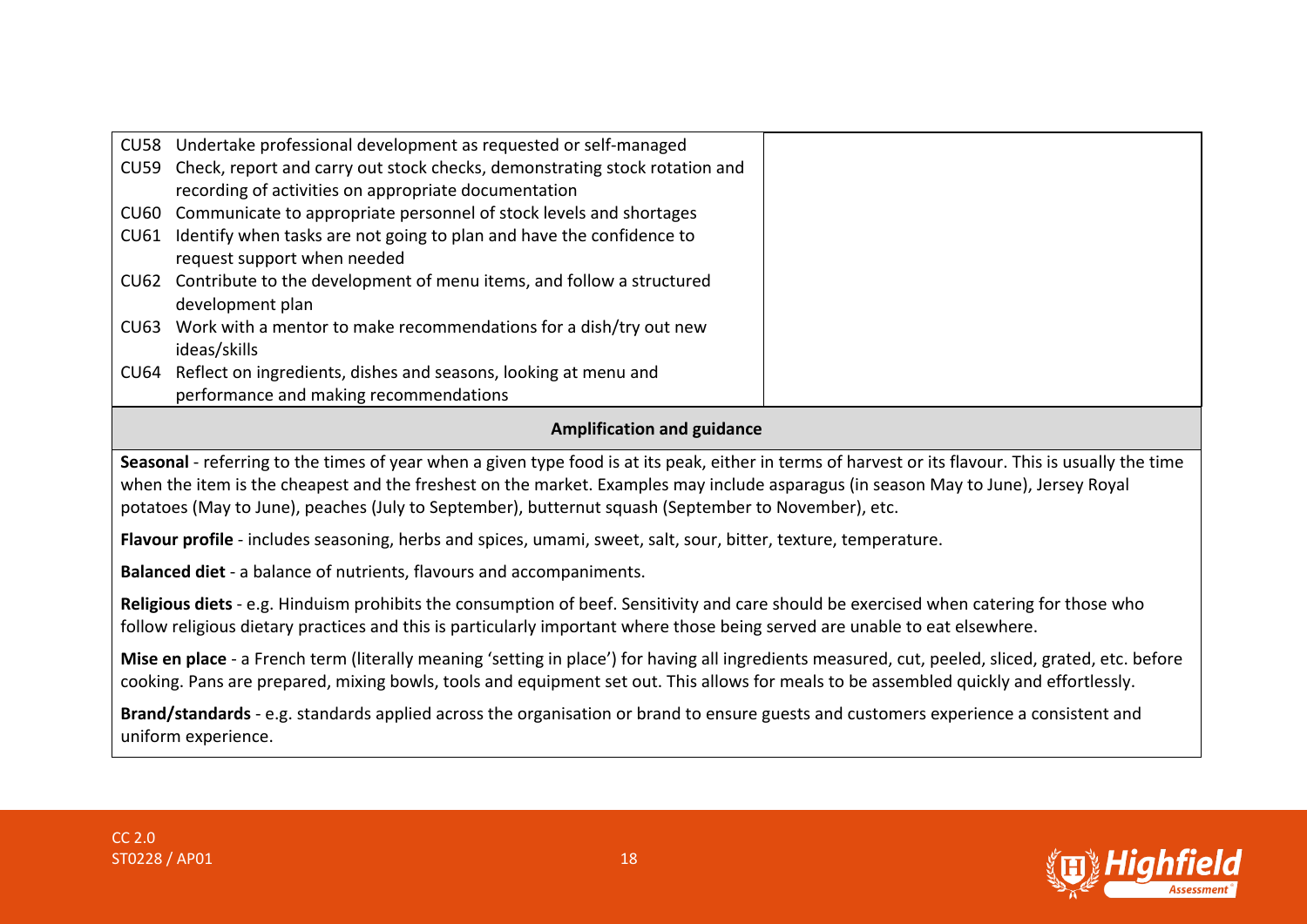**Commodities** - merchandise/produce. Understanding their supply and demand, reporting issues to a supervisor.

**Colour-coding** - prevents contamination and cross-contamination and makes daily operations easier. E.g. red knives and chopping boards for raw meat, blue for raw fish, yellow for cooked meats, green for salad and fruit, brown for vegetable and white for dairy products.

**Menu specification** - ensures consistency with cooking, presenting and budgeting.

**Nutritional requirements** – by law, information on allergenic ingredients must be provided. Food served must accurately reflect what the menu pertains it to be.

**Social media platforms** - e.g. Facebook or Twitter. Interacting with customers, replying to comments and reviews, sending out updates and promotions, etc. Maintaining a good reputation to the public.

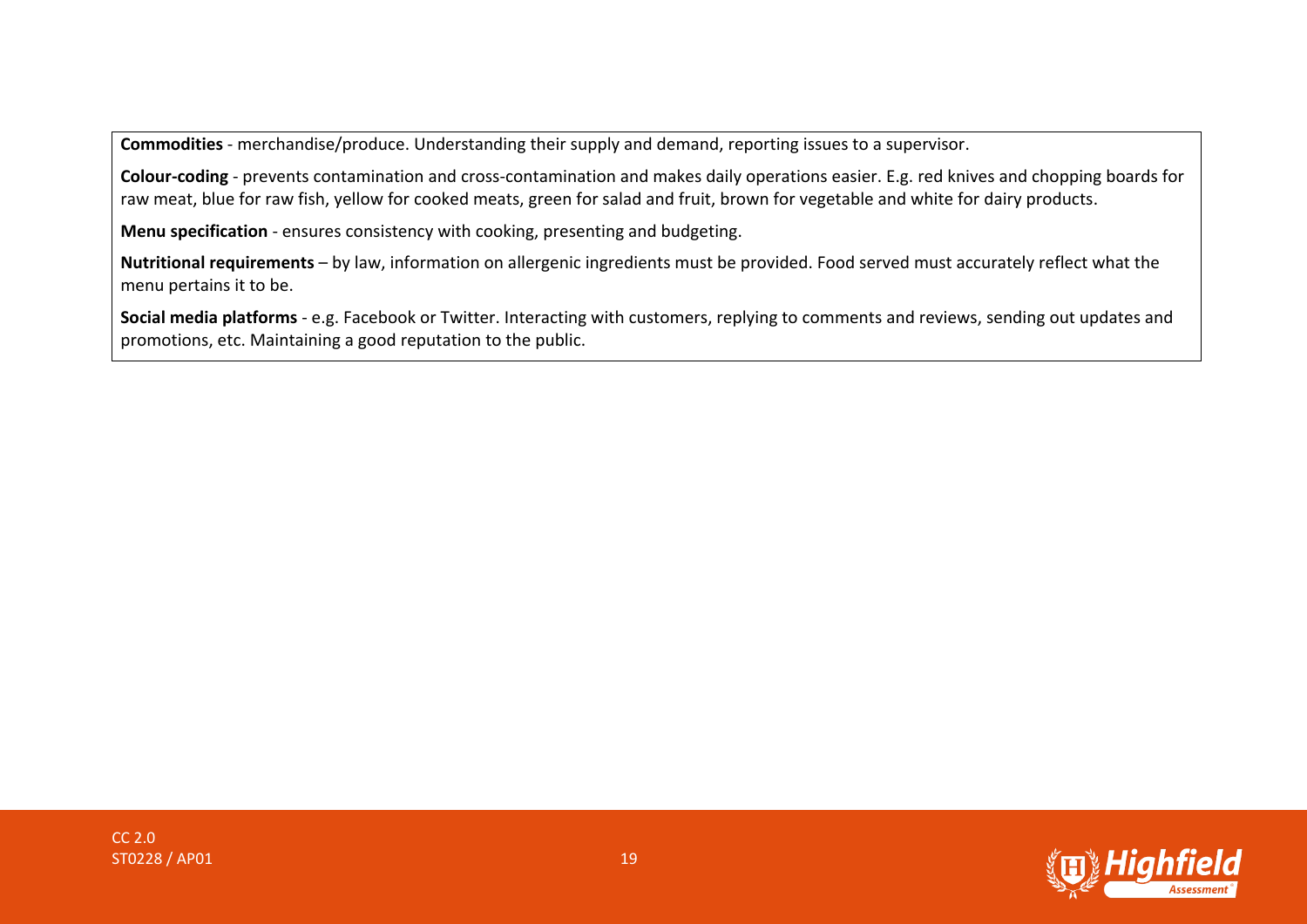| <b>Food safety</b>                                                                                                                                                                                                                                                                                                                                                                                                                                                                                                                                                                                                                                                                                                                                                                                                                                                                                                         |                                                                                   |                   |  |  |
|----------------------------------------------------------------------------------------------------------------------------------------------------------------------------------------------------------------------------------------------------------------------------------------------------------------------------------------------------------------------------------------------------------------------------------------------------------------------------------------------------------------------------------------------------------------------------------------------------------------------------------------------------------------------------------------------------------------------------------------------------------------------------------------------------------------------------------------------------------------------------------------------------------------------------|-----------------------------------------------------------------------------------|-------------------|--|--|
| Knowledge                                                                                                                                                                                                                                                                                                                                                                                                                                                                                                                                                                                                                                                                                                                                                                                                                                                                                                                  | <b>Skills</b>                                                                     | <b>Behaviours</b> |  |  |
| Understanding:<br>Demonstrating:<br>Showing:<br>the personal hygiene standards, food<br>the keeping of a clean and hygienic<br>high personal hygiene standards<br>$\circ$<br>$\circ$<br>$\circ$<br>safety practices and procedures required<br>kitchen environment at all times<br>safe working practices when storing,<br>$\circ$<br>the importance of following personal<br>preparing and cooking ingredients to<br>the completion of kitchen documentation<br>$\circ$<br>$\circ$<br>hygiene standards, food safety practices<br>maintain their quality and safety<br>as required<br>and procedures and the consequences of<br>the correct storage, preparation and<br>$\circ$<br>failing to meet them<br>cooking of ingredients, to deliver a quality<br>product that is safe for the consumer<br>how to store, prepare and cook<br>$\circ$<br>ingredients to maintain quality, in line<br>with food safety legislation |                                                                                   |                   |  |  |
| <b>On-demand test</b>                                                                                                                                                                                                                                                                                                                                                                                                                                                                                                                                                                                                                                                                                                                                                                                                                                                                                                      |                                                                                   |                   |  |  |
| Criteria covered in the on-demand test                                                                                                                                                                                                                                                                                                                                                                                                                                                                                                                                                                                                                                                                                                                                                                                                                                                                                     |                                                                                   |                   |  |  |
| <b>FS01</b><br>Risks to food safety                                                                                                                                                                                                                                                                                                                                                                                                                                                                                                                                                                                                                                                                                                                                                                                                                                                                                        |                                                                                   |                   |  |  |
| <b>FS02</b><br>Types of contamination and cross-contamination of food and surfaces and how they can occur                                                                                                                                                                                                                                                                                                                                                                                                                                                                                                                                                                                                                                                                                                                                                                                                                  |                                                                                   |                   |  |  |
|                                                                                                                                                                                                                                                                                                                                                                                                                                                                                                                                                                                                                                                                                                                                                                                                                                                                                                                            | Vehicles of contamination, including surfaces<br><b>FS03</b>                      |                   |  |  |
| The types of food poisoning and how food poisoning organisms can contaminate food<br><b>FS04</b>                                                                                                                                                                                                                                                                                                                                                                                                                                                                                                                                                                                                                                                                                                                                                                                                                           |                                                                                   |                   |  |  |
| The common symptoms of food poisoning<br><b>FS05</b><br>The factors which enable the growth of food poisoning organisms<br><b>FS06</b>                                                                                                                                                                                                                                                                                                                                                                                                                                                                                                                                                                                                                                                                                                                                                                                     |                                                                                   |                   |  |  |
| The effect of personal hygiene and behaviour on the safety of food<br><b>FS07</b>                                                                                                                                                                                                                                                                                                                                                                                                                                                                                                                                                                                                                                                                                                                                                                                                                                          |                                                                                   |                   |  |  |
| Own role in spotting and dealing with hazards, and in reducing the risk of contamination<br><b>FS08</b>                                                                                                                                                                                                                                                                                                                                                                                                                                                                                                                                                                                                                                                                                                                                                                                                                    |                                                                                   |                   |  |  |
| <b>FS09</b><br>The importance of identifying food hazards promptly                                                                                                                                                                                                                                                                                                                                                                                                                                                                                                                                                                                                                                                                                                                                                                                                                                                         |                                                                                   |                   |  |  |
| <b>FS10</b>                                                                                                                                                                                                                                                                                                                                                                                                                                                                                                                                                                                                                                                                                                                                                                                                                                                                                                                | The potential impact on health if hazards are not spotted and dealt with promptly |                   |  |  |
| The importance of risk assessments<br><b>FS11</b>                                                                                                                                                                                                                                                                                                                                                                                                                                                                                                                                                                                                                                                                                                                                                                                                                                                                          |                                                                                   |                   |  |  |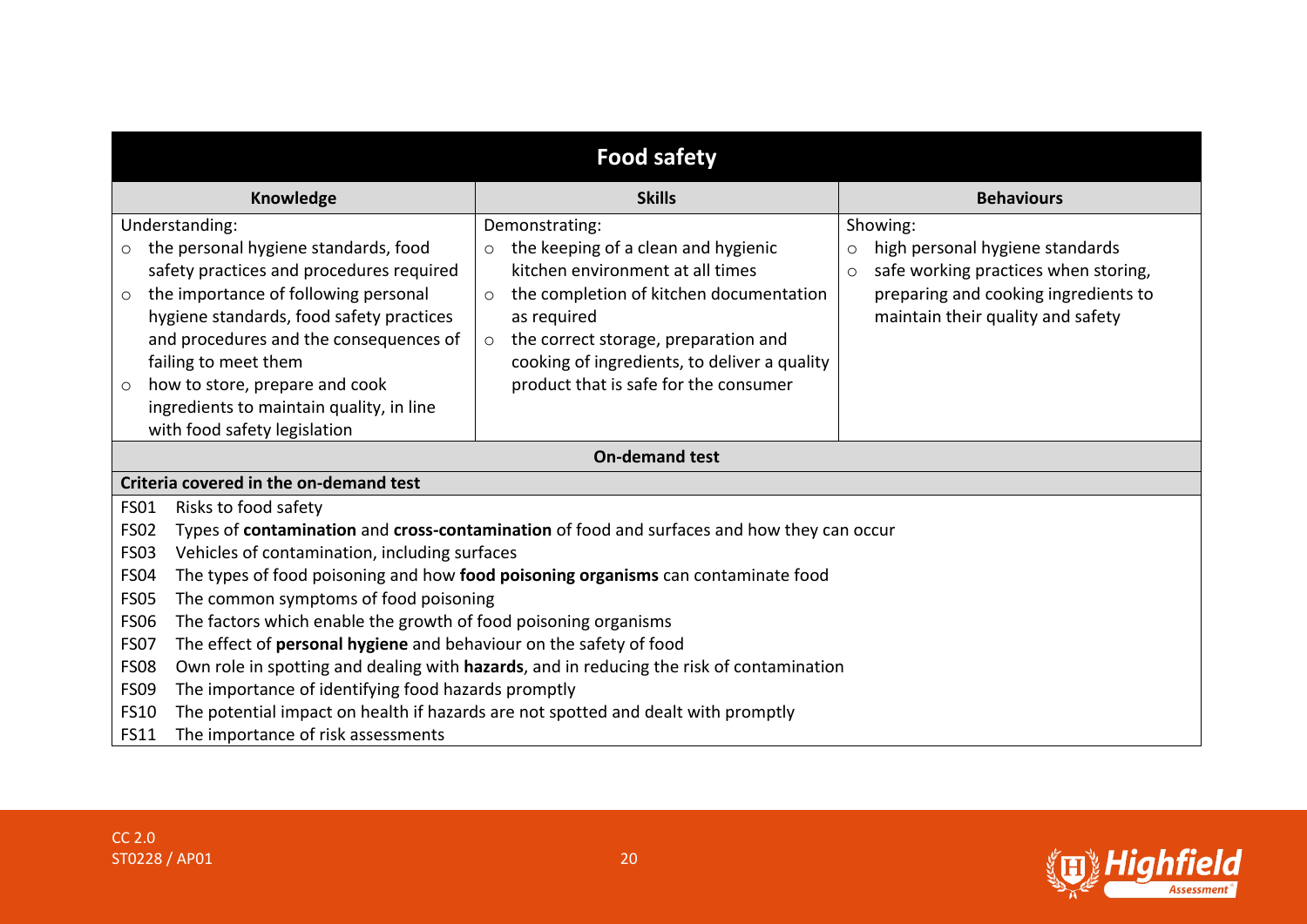| <b>FS12</b> | Types of unsafe behaviour that may impact on the safety of food and why it is important to avoid this type of behaviour when working<br>with food                       |                                                           |  |  |
|-------------|-------------------------------------------------------------------------------------------------------------------------------------------------------------------------|-----------------------------------------------------------|--|--|
| <b>FS13</b> | The legal and regulatory requirements for food safety, the importance of complying with them, the implications of noncompliance<br>and the role of enforcement officers |                                                           |  |  |
| <b>FS14</b> | Control of risks to food safety                                                                                                                                         |                                                           |  |  |
| <b>FS15</b> | The importance of, and methods for, the separation of raw and cooked foods and separation of finished dishes                                                            |                                                           |  |  |
| <b>FS16</b> | Identify the temperature danger zone, why food needs to be kept at specified temperatures and how to ensure this                                                        |                                                           |  |  |
| <b>FS17</b> | Procedures to follow when dealing with stock including deliveries, storage, date marking and stock rotation, and why it is important to<br>consistently follow them     |                                                           |  |  |
| <b>FS18</b> | The importance of keeping work areas and environment clean and tidy, and tools, utensils and equipment in good order, clean<br>condition and stored correctly           |                                                           |  |  |
| <b>FS19</b> | Methods and frequency of cleaning and maintenance of equipment, surfaces and environment and how they affect food safety in the<br>workplace                            |                                                           |  |  |
| <b>FS20</b> | The actions that should be taken in response to spotting a potential hazard                                                                                             |                                                           |  |  |
| <b>FS21</b> | The types of food waste which can occur in the workplace and how it should be safely handled in the workplace                                                           |                                                           |  |  |
| <b>FS22</b> | The main types of pests and infestation that may pose a risk to the safety of food, how they can occur, how to recognise them and                                       |                                                           |  |  |
|             | how to prevent them                                                                                                                                                     |                                                           |  |  |
| <b>FS23</b> | The consequences and main symptoms of allergen and intolerant contamination                                                                                             |                                                           |  |  |
| <b>FS24</b> | The legal requirements for a food business to apply a food safety management system based on the codex principles of HACCP, and                                         |                                                           |  |  |
|             | allergen control management                                                                                                                                             |                                                           |  |  |
|             | <b>Culinary challenge</b>                                                                                                                                               |                                                           |  |  |
|             | To pass, the following must be evidenced                                                                                                                                | To gain a distinction                                     |  |  |
| <b>FS25</b> | Reduce contamination risks associated with workflow procedures                                                                                                          | Consistently follows best practice in adhering to<br>FS33 |  |  |
| <b>FS26</b> | Use storage procedures to prevent cross-contamination<br>all food safety processes                                                                                      |                                                           |  |  |
| <b>FS27</b> | Make sure surfaces and equipment are clean and in good condition                                                                                                        |                                                           |  |  |
| <b>FS28</b> | Use clean and suitable cloths and equipment for wiping and cleaning                                                                                                     |                                                           |  |  |
|             | between tasks                                                                                                                                                           |                                                           |  |  |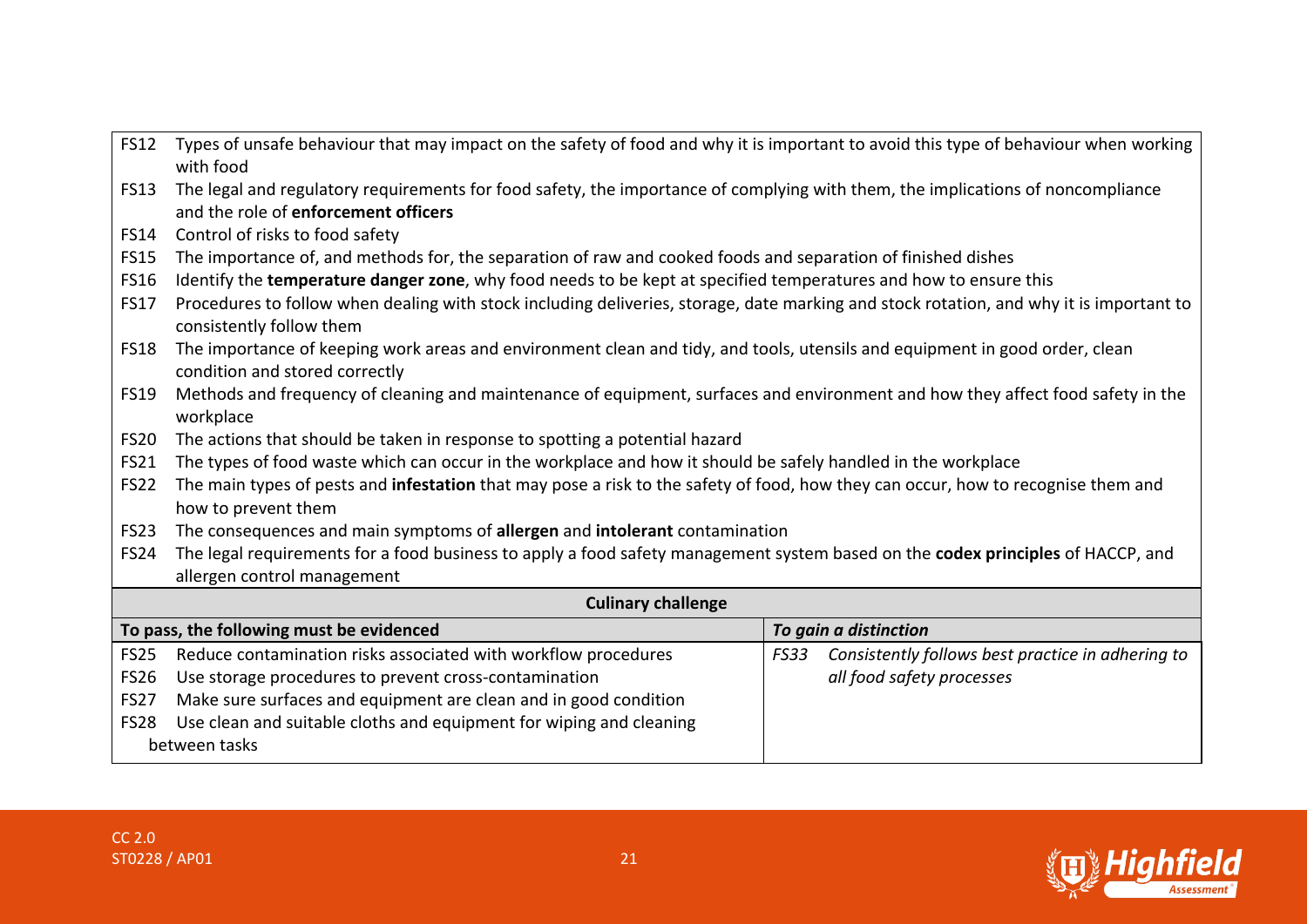| <b>FS29</b>      | Dispose of waste promptly, hygienically and appropriately                                                         |  |  |  |
|------------------|-------------------------------------------------------------------------------------------------------------------|--|--|--|
| <b>FS30</b>      | Avoid unsafe behaviour that could contaminate the food you are working                                            |  |  |  |
| with             |                                                                                                                   |  |  |  |
| FS31             | Keep necessary records up-to-date                                                                                 |  |  |  |
| <b>FS32</b>      | Prepare, cook and hold food safely                                                                                |  |  |  |
| <b>FS34</b>      | Check food before and during operations for any hazards, and follow the                                           |  |  |  |
|                  | correct procedures for dealing with these                                                                         |  |  |  |
| FS35             | Prevent cross-contamination, such as between raw foods, foods already                                             |  |  |  |
|                  | cooking/reheating and ready-to-eat foods                                                                          |  |  |  |
| FS36             | Use methods, times, temperatures and checks to make sure food is safe                                             |  |  |  |
|                  | <b>Practical observation</b>                                                                                      |  |  |  |
|                  | To pass, the following must be evidenced                                                                          |  |  |  |
| FS <sub>25</sub> | Reduce contamination risks associated with workflow procedures                                                    |  |  |  |
| <b>FS26</b>      | Use storage procedures to prevent cross-contamination                                                             |  |  |  |
| <b>FS27</b>      | Make sure surfaces and equipment are clean and in good condition                                                  |  |  |  |
| <b>FS28</b>      | Use clean and suitable cloths and equipment for wiping and cleaning between tasks                                 |  |  |  |
| <b>FS29</b>      | Dispose of waste promptly, hygienically and appropriately                                                         |  |  |  |
| <b>FS30</b>      | Avoid unsafe behaviour that could contaminate the food you are working with                                       |  |  |  |
| <b>FS31</b>      | Keep necessary records up-to-date                                                                                 |  |  |  |
| <b>FS32</b>      | Prepare, cook and hold food safely                                                                                |  |  |  |
| FS34             | Check food before and during operations for any hazards, and follow the correct procedures for dealing with these |  |  |  |
| <b>FS35</b>      | Prevent cross-contamination, such as between raw foods, foods already cooking/reheating and ready-to-eat foods    |  |  |  |
| <b>FS36</b>      | Use methods, times, temperatures and checks to make sure food is safe                                             |  |  |  |

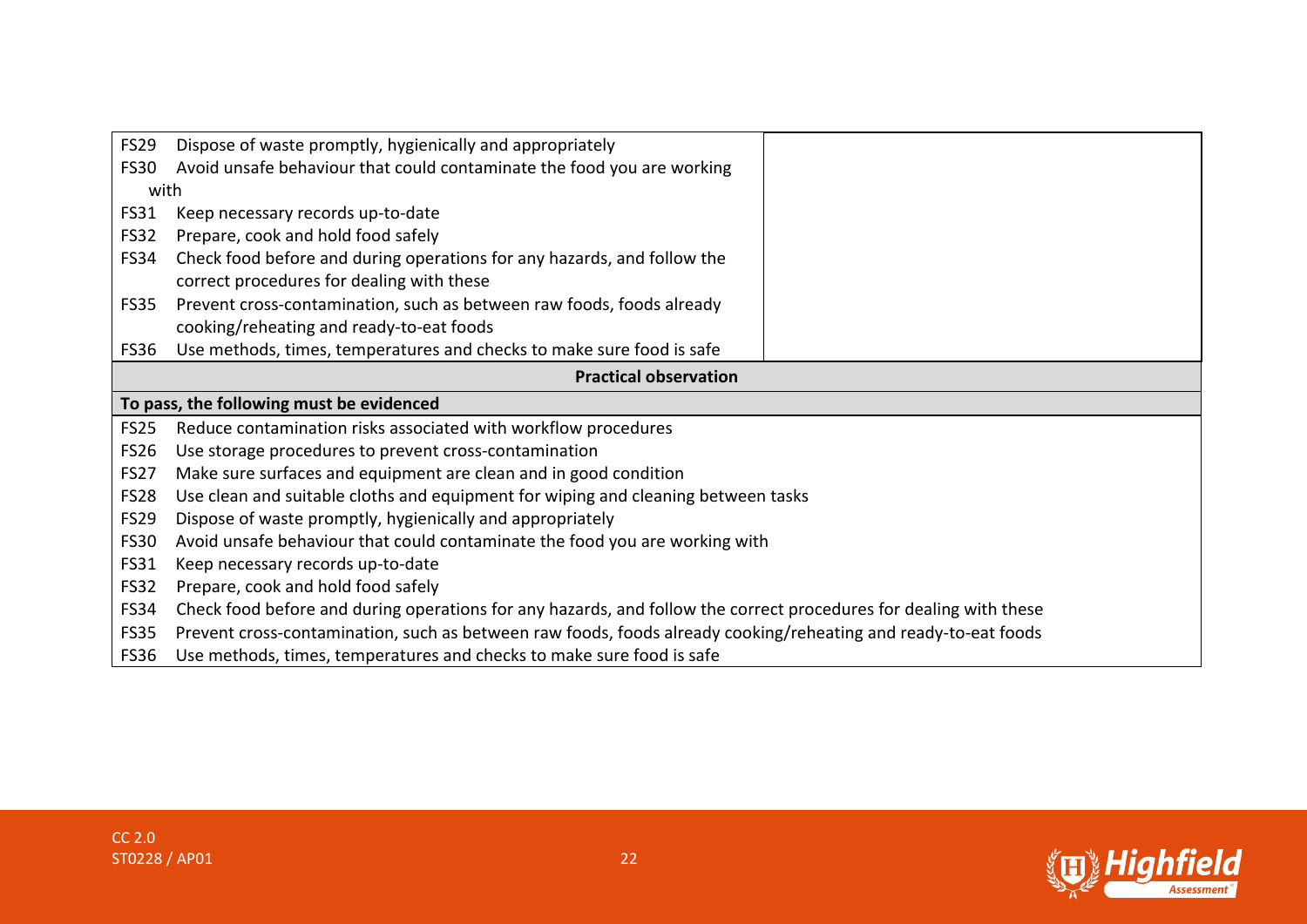| <b>Professional discussion</b> |                                                                                                                                    |  |  |
|--------------------------------|------------------------------------------------------------------------------------------------------------------------------------|--|--|
|                                | To pass, the following must be evidenced                                                                                           |  |  |
| <b>FS37</b>                    | Understand and interpret labels, recording the presence of allergens and intolerants                                               |  |  |
| <b>FS38</b>                    | Identify and analyse potential hazards of cross-contamination                                                                      |  |  |
| <b>FS39</b>                    | Provide accurate information to customers                                                                                          |  |  |
| <b>FS40</b>                    | Control deliveries, storage, stock rotation and supplier specifications to protect against allergen and intolerant contamination   |  |  |
| <b>FS41</b>                    | Approach allergen control responsibly                                                                                              |  |  |
| <b>FS42</b>                    | Maintain up-to-date records and instructions                                                                                       |  |  |
| <b>FS43</b>                    | Use safe food handling practices and procedures for preparing and serving both "specific allergen" free and "intolerant" free food |  |  |
| <b>FS44</b>                    | Adhere to organisation's procedures for items that may cause allergic reactions                                                    |  |  |
| <b>FS45</b>                    | Check that food is undamaged, is at the appropriate temperature and within its 'use-by date' on delivery                           |  |  |
| <b>FS46</b>                    | Prepare food for storage and store within correct timescales and conditions                                                        |  |  |
| <b>FS47</b>                    | Clean and maintain storage areas, including assurance of the correct temperature for the type of food                              |  |  |
| <b>FS48</b>                    | Store food so that cross-contamination is prevented                                                                                |  |  |
| <b>FS49</b>                    | Separate and correctly store ready-to-eat foods and common allergenic foods such as nuts (e.g. sealed containers)                  |  |  |
| <b>FS50</b>                    | Follow stock rotation procedures                                                                                                   |  |  |
| <b>FS51</b>                    | Safely dispose of food that is beyond its 'use-by date'                                                                            |  |  |

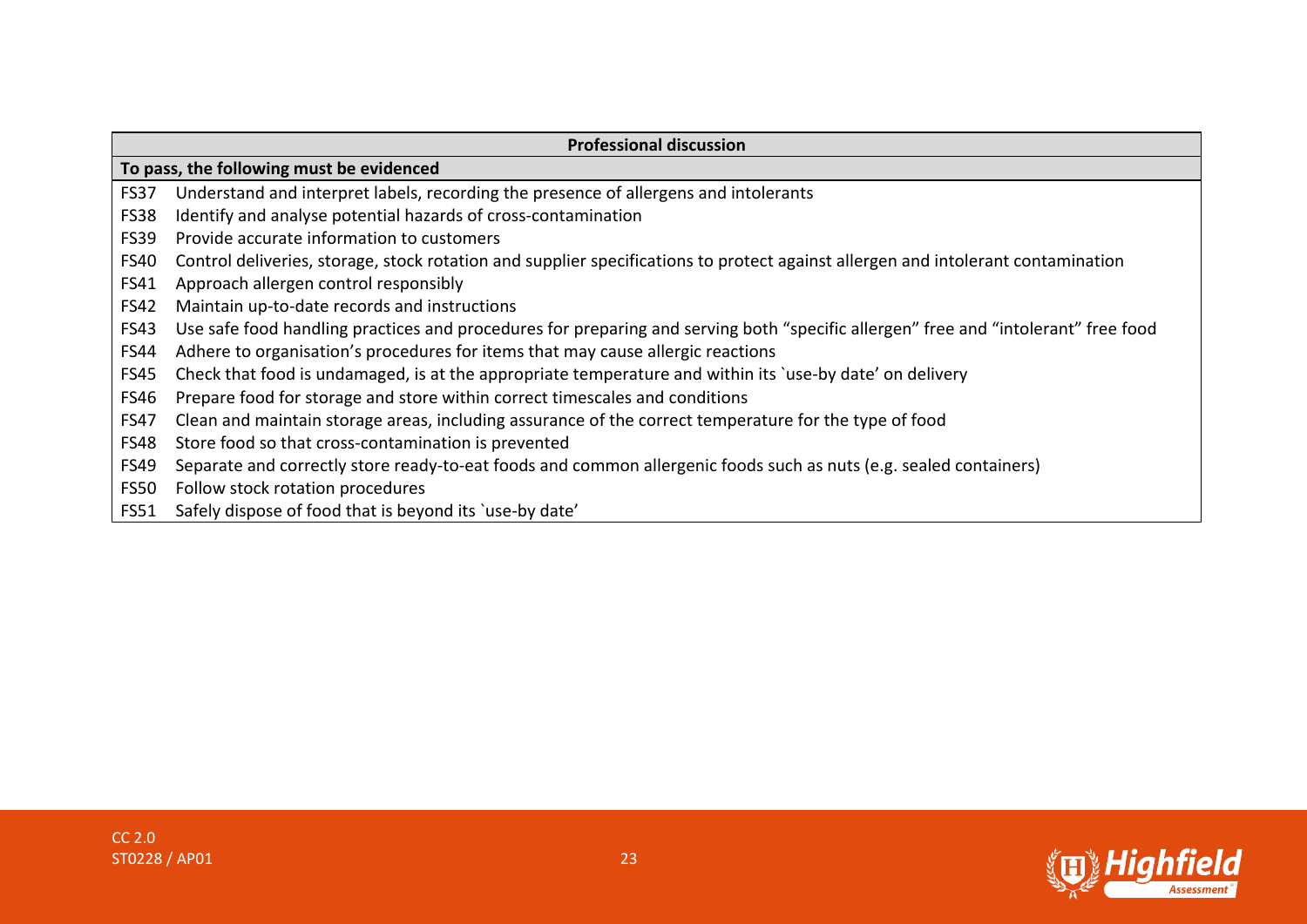#### **Amplification and guidance**

**Contamination** - best described as the presence of harmful or objectionable matter in food. Types of contamination include chemical, physical, allergenic and microbial.

**Cross-contamination** - the transferring of microorganisms from contaminated food and contaminated areas to cooked or ready to eat food.

**Food poisoning organisms** - cause illnesses including salmonella, norovirus, campylobacter, *E. coli* and listeria.

**Personal hygiene** – including handwashing, personal cleanliness, protective clothing, reporting illnesses and healthy carriers.

**Hazards** - something with the potential to cause harm, e.g., chemical, physical, allergenic and microbial.

**Enforcement officers** - roles include limiting the spread of any food poisoning outbreaks, making recommendations, providing guidance and issuing notices.

**Temperature danger zone** - when food is kept between 5°C and 63°C.

**Infestation** - the state of being invaded or overrun by pests or parasites such as rodents, cockroaches and silverfish.

**Allergen** - examples of what allergens can cause include rashes, swelling of the throat and death. Triggers the immune system. Common allergens include gluten, nuts, shellfish and eggs.

**Intolerant** - symptoms caused are usually gut symptoms, such as bloating, diarrhoea, constipation and IBS. Common intolerants include gluten, wheat and lactose.

| <b>Codex principles</b> - the 7 basic principles of HACCP are | 6) List all potential hazards associated with each step, conduct a hazard analysis, |
|---------------------------------------------------------------|-------------------------------------------------------------------------------------|
| implemented into the system through the 12 steps,             | and consider any measures to control identified hazards (Principle 1)               |
| based on Codex Alimentarius:                                  | 7) Determine critical control points (Principles 2)                                 |
| 1) Assemble HACCP team                                        | 8) Establish critical limits for each CCP (Principle 3)                             |
| 2) Describe product                                           | 9) Establish a monitoring system for each CCP (Principle 4)                         |
| 3) Identify intended use                                      | 10) Establish corrective actions (Principle 5)                                      |
| 4) Construct flow diagram                                     | 11) Establish verification procedures (Principle 6)                                 |
| 5) On-site confirmation of flow diagram                       | 12) Establish documentation and record-keeping (Principle 7)                        |



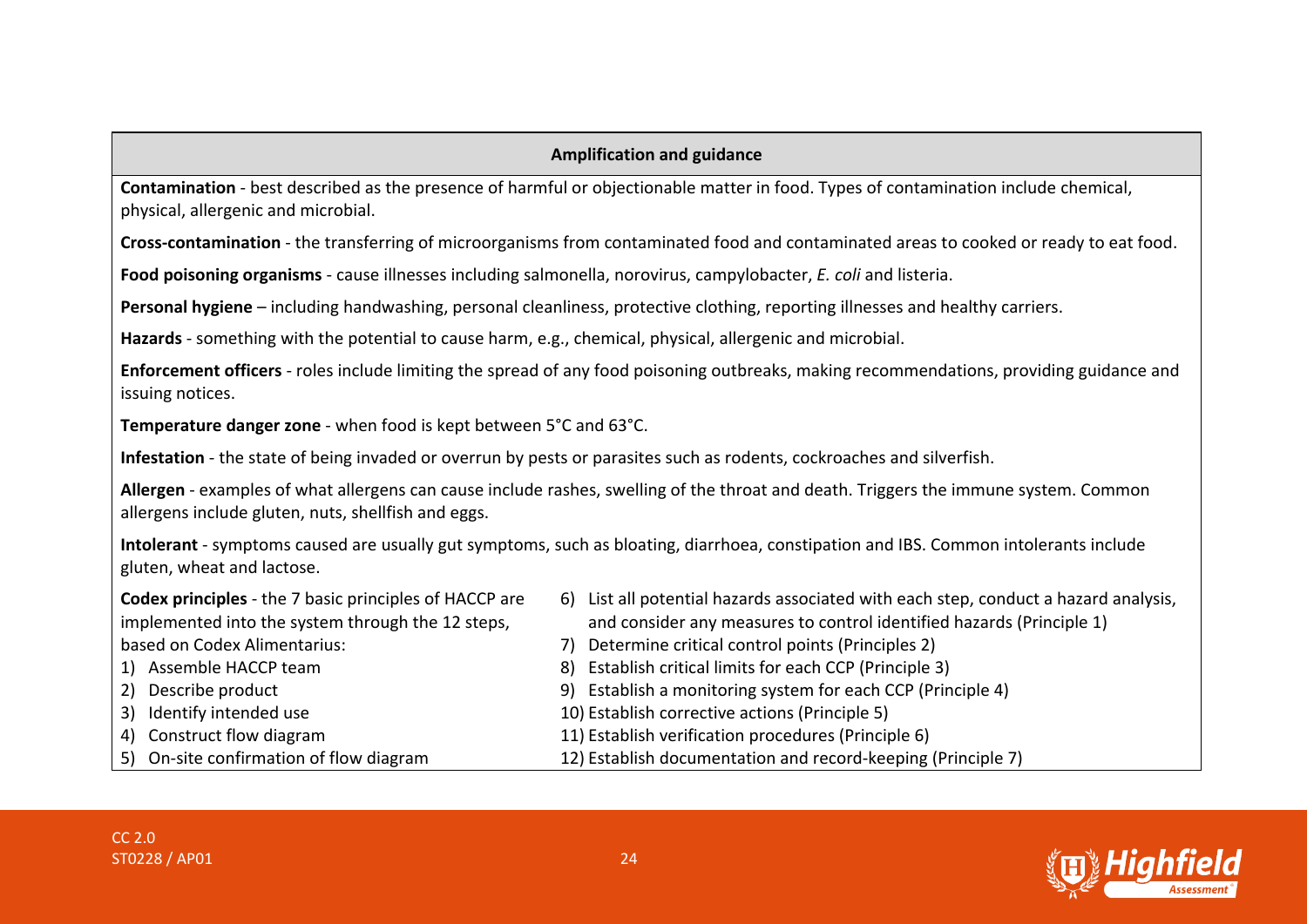| <b>People</b>                                                                                                                                                                                                                                                                                                                                                                                                                                                                               |                                                                                                                                                                                                                                                                                                                                                                                                                                                                                                                         |                                                                                                                                                                                                                                                                                                                                                                                                                                                                                                                                                                                               |  |  |  |
|---------------------------------------------------------------------------------------------------------------------------------------------------------------------------------------------------------------------------------------------------------------------------------------------------------------------------------------------------------------------------------------------------------------------------------------------------------------------------------------------|-------------------------------------------------------------------------------------------------------------------------------------------------------------------------------------------------------------------------------------------------------------------------------------------------------------------------------------------------------------------------------------------------------------------------------------------------------------------------------------------------------------------------|-----------------------------------------------------------------------------------------------------------------------------------------------------------------------------------------------------------------------------------------------------------------------------------------------------------------------------------------------------------------------------------------------------------------------------------------------------------------------------------------------------------------------------------------------------------------------------------------------|--|--|--|
| Knowledge                                                                                                                                                                                                                                                                                                                                                                                                                                                                                   | <b>Skills</b>                                                                                                                                                                                                                                                                                                                                                                                                                                                                                                           | <b>Behaviour</b>                                                                                                                                                                                                                                                                                                                                                                                                                                                                                                                                                                              |  |  |  |
| Understanding:<br>how personal and team performance<br>$\circ$<br>impact on the successful production of<br>dishes and menu items<br>how to communicate with colleagues and<br>$\circ$<br>team members from a diverse range of<br>backgrounds and cultures<br>the importance of training and<br>$\circ$<br>development to maximise own<br>performance<br>how to support team members when the<br>$\circ$<br>need arises<br>professional behaviours and<br>$\circ$<br>organisational culture | Demonstrating:<br>working effectively with others to ensure<br>$\circ$<br>dishes produced are of high quality,<br>delivered on time and to the standard<br>required<br>the use of suitable communication<br>$\circ$<br>methods<br>operating in a fair and equal manner that<br>$\circ$<br>demonstrates effective team working<br>the development of own skills and<br>$\circ$<br>knowledge through training and<br>experiences<br>the supporting of team members to<br>$\circ$<br>produce dishes and menu items on time | Showing:<br>pride in own role through an enthusiastic<br>$\circ$<br>and professional approach to tasks<br>listening to and respecting other peoples'<br>$\circ$<br>point of view and responding politely<br>a willing to welcome and act on feedback<br>$\circ$<br>to improve personal methods of working,<br>recognising the impact that personal<br>performance has on the team<br>a recognition of own personal growth<br>$\circ$<br>and achievement<br>positive responses to instruction and be<br>$\circ$<br>aware of team members who may need<br>support to get menu items out on time |  |  |  |
| how all teams are dependent on each<br>$\circ$<br>other<br>the importance of teamwork both back<br>$\circ$<br>and front of house                                                                                                                                                                                                                                                                                                                                                            | to quality standards<br>performing the role to the best of own<br>$\circ$<br>ability in line with the business values<br>and culture<br>the development of good working<br>$\circ$<br>relationships across the team and with<br>colleagues in other parts of the<br>organisation                                                                                                                                                                                                                                        | without compromising quality<br>behaviour in line with the values and<br>$\bigcirc$<br>culture of the business<br>effective to communication and<br>$\bigcirc$<br>behaviour to help team members achieve<br>the best result for the customers and the<br>business                                                                                                                                                                                                                                                                                                                             |  |  |  |

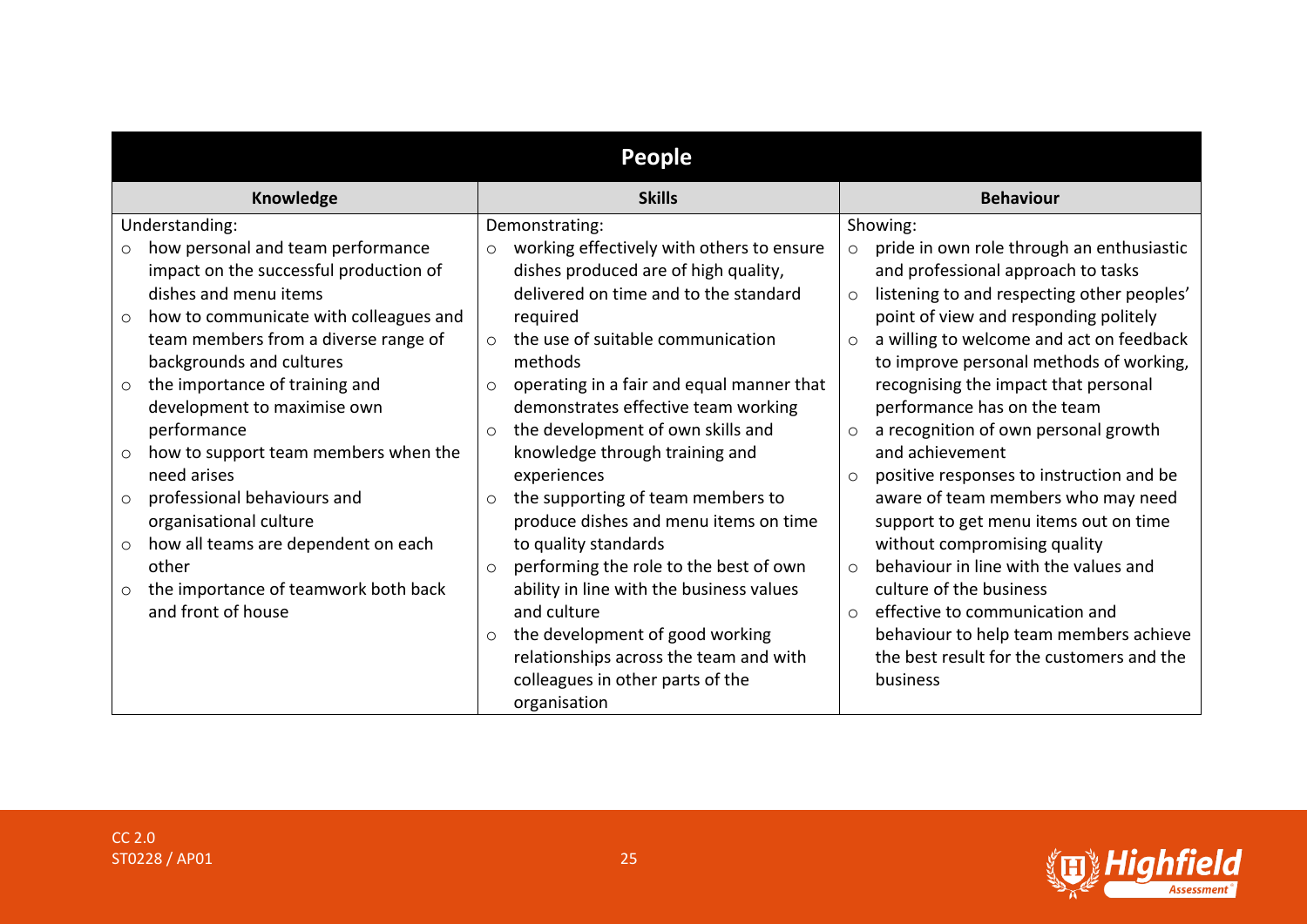|                                                                                                                                   | the ability to deal with challenges and<br>$\circ$<br>problems constructively to drive a                                        |                                                       |  |  |  |
|-----------------------------------------------------------------------------------------------------------------------------------|---------------------------------------------------------------------------------------------------------------------------------|-------------------------------------------------------|--|--|--|
|                                                                                                                                   | positive outcome                                                                                                                |                                                       |  |  |  |
|                                                                                                                                   | <b>On-demand test</b>                                                                                                           |                                                       |  |  |  |
|                                                                                                                                   | Criteria covered in the on-demand test                                                                                          |                                                       |  |  |  |
| <b>PP01</b>                                                                                                                       | The impact of poor individual performance from an individual on a team                                                          |                                                       |  |  |  |
| <b>PP02</b>                                                                                                                       | The impact of poor team performance on the business and the customer experience                                                 |                                                       |  |  |  |
| <b>PP03</b>                                                                                                                       | The benefits and impact of a high performing team in respect of food production and meeting customers' expectations of the food |                                                       |  |  |  |
|                                                                                                                                   | experience                                                                                                                      |                                                       |  |  |  |
| PP04                                                                                                                              | How to respond to requests of assistance from colleagues                                                                        |                                                       |  |  |  |
| <b>PP05</b>                                                                                                                       | The importance of being supportive - whilst ensuring own work priorities are met                                                |                                                       |  |  |  |
| <b>PP06</b>                                                                                                                       | Professional behaviours such as timekeeping; need for full attendance; following company standards along the lines of reporting |                                                       |  |  |  |
|                                                                                                                                   | illness and absence; booking holidays, wearing of company uniform; attending agreed events such as arranged training            |                                                       |  |  |  |
| The impact of own behaviours on the team and the impact of unprofessional/negative behaviours on team working<br>PP <sub>07</sub> |                                                                                                                                 |                                                       |  |  |  |
| <b>Culinary challenge</b>                                                                                                         |                                                                                                                                 |                                                       |  |  |  |
|                                                                                                                                   | To pass, the following must be evidenced                                                                                        |                                                       |  |  |  |
| <b>PP08</b>                                                                                                                       | Take pride in own role through an enthusiastic and professional approach to tasks                                               |                                                       |  |  |  |
|                                                                                                                                   | <b>Practical observation</b>                                                                                                    |                                                       |  |  |  |
|                                                                                                                                   | To pass, the following must be evidenced                                                                                        | To gain a distinction                                 |  |  |  |
| <b>PP08</b>                                                                                                                       | Take pride in own role through an enthusiastic and professional approach                                                        | Use appropriate communication: role model for<br>PP17 |  |  |  |
|                                                                                                                                   | professionalism: manner, clear and timely<br>to tasks                                                                           |                                                       |  |  |  |
| <b>PP09</b>                                                                                                                       | Work effectively with others to ensure dishes produced are of high quality,                                                     | information, encouraging feedback, listening          |  |  |  |
|                                                                                                                                   | delivered on time and to the standard required                                                                                  | actively, striving for excellence in professional     |  |  |  |
| <b>PP10</b>                                                                                                                       | Demonstrate team work - as seen by working well with colleagues and                                                             | relationships                                         |  |  |  |
|                                                                                                                                   | professional conduct and good time-keeping and willingness to cover for                                                         |                                                       |  |  |  |
|                                                                                                                                   | others and respond flexibly to rota requirements                                                                                |                                                       |  |  |  |

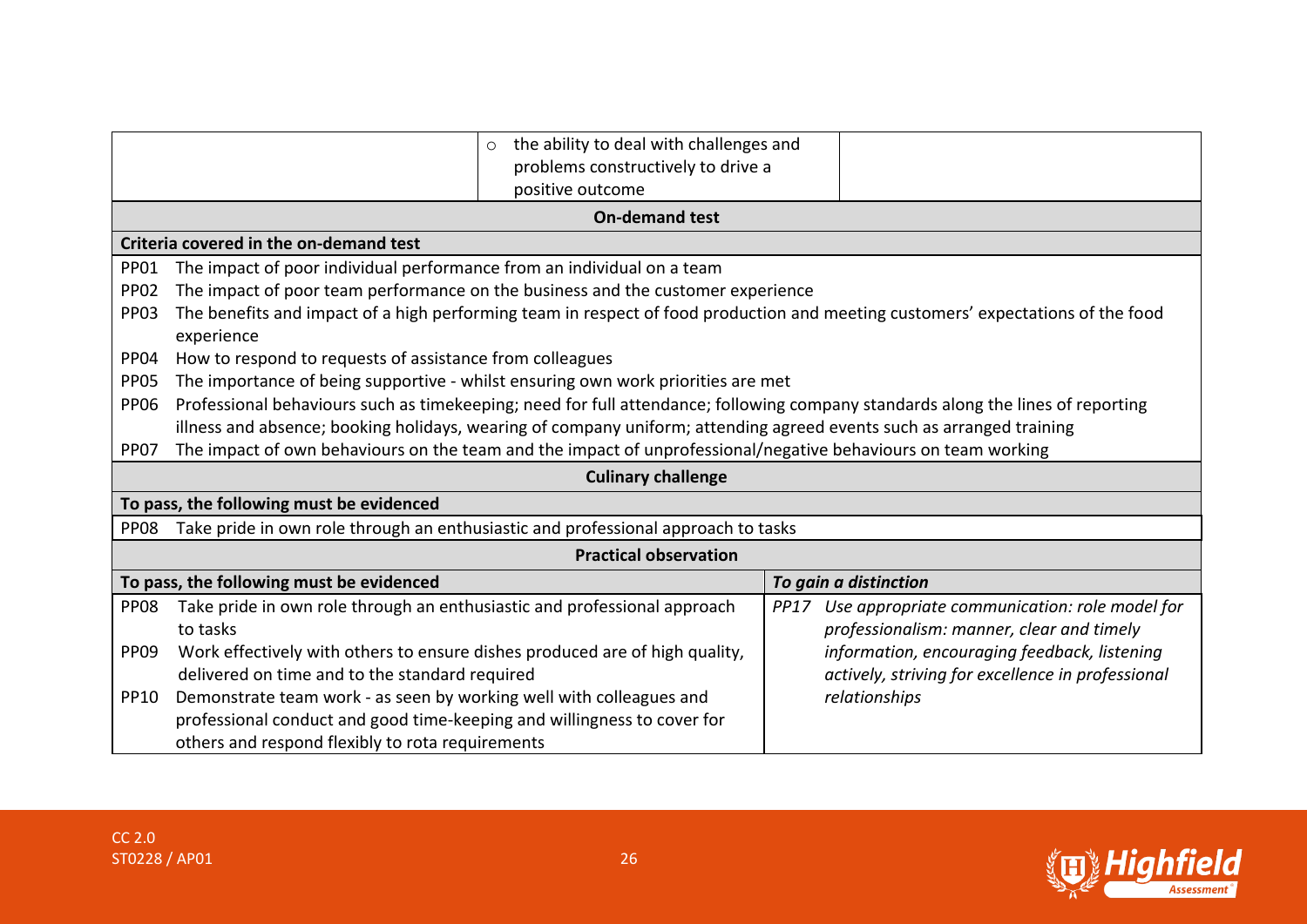| <b>PP11</b>      | Listen to and respect other peoples' point of view and respond politely    |             |                                                |
|------------------|----------------------------------------------------------------------------|-------------|------------------------------------------------|
| <b>PP12</b>      | Demonstrate team working and professional conduct - checking attendance    |             |                                                |
|                  | at work; behaviours in team activities such as team meetings               |             |                                                |
| <b>PP13</b>      | Demonstrate appropriate responses to instructions, request information     |             |                                                |
|                  | when required and ask questions to seek clarification and further guidance |             |                                                |
| PP14             | Demonstrate support to others by asking where help is required when own    |             |                                                |
|                  | tasks are completed                                                        |             |                                                |
| <b>PP15</b>      | Can accelerate work pace when required and go the extra mile               |             |                                                |
| <b>PP16</b>      | Behave in a manner in line with the values and culture of the business     |             |                                                |
|                  | <b>Professional discussion</b>                                             |             |                                                |
|                  | To pass, the following must be evidenced                                   |             | To gain a distinction                          |
| <b>PP11</b>      | Listen to and respect other peoples' point of view and respond politely    | <b>PP29</b> | Encourage and facilitate good team and         |
| <b>PP18</b>      | How own working practices and that of team impact on food production       |             | working relationships                          |
|                  | and service and the customer experience                                    | <b>PP30</b> | Demonstrate a high level of consideration for  |
| <b>PP19</b>      | Effective communication methods and how to communicate with                |             | other people's opinions                        |
|                  | colleagues and team members                                                | PP31        | Act as a role model to other team members,     |
| <b>PP20</b>      | Team work- as seen by working well with colleagues                         |             | providing support and guidance when required   |
| <b>PP21</b>      | What training is and the importance of personal development in terms of    | <b>PP32</b> | Taking responsibility for identifying possible |
|                  | improving knowledge and skills                                             |             | development opportunities for self and team    |
| <b>PP22</b>      | Current levels of performance, identifying areas of development and what   |             | members                                        |
|                  | they require to address skills and knowledge gaps                          | <b>PP33</b> | Evaluating own skills and performance, seeking |
| PP <sub>23</sub> | Effective team work and support by evidencing from peer feedback and       |             | feedback from others and proactively engaging  |
|                  | questioning that preparation and service timelines are met on a consistent |             | with performance reviews and development       |
|                  | basis                                                                      |             | planning                                       |
| <b>PP24</b>      | Basic team roles and state own job role requirements, the job role         |             |                                                |
|                  | requirements of others and how adhering to role responsibilities and       |             |                                                |
|                  | targets impact on the team and work productivity in a positive way         |             |                                                |

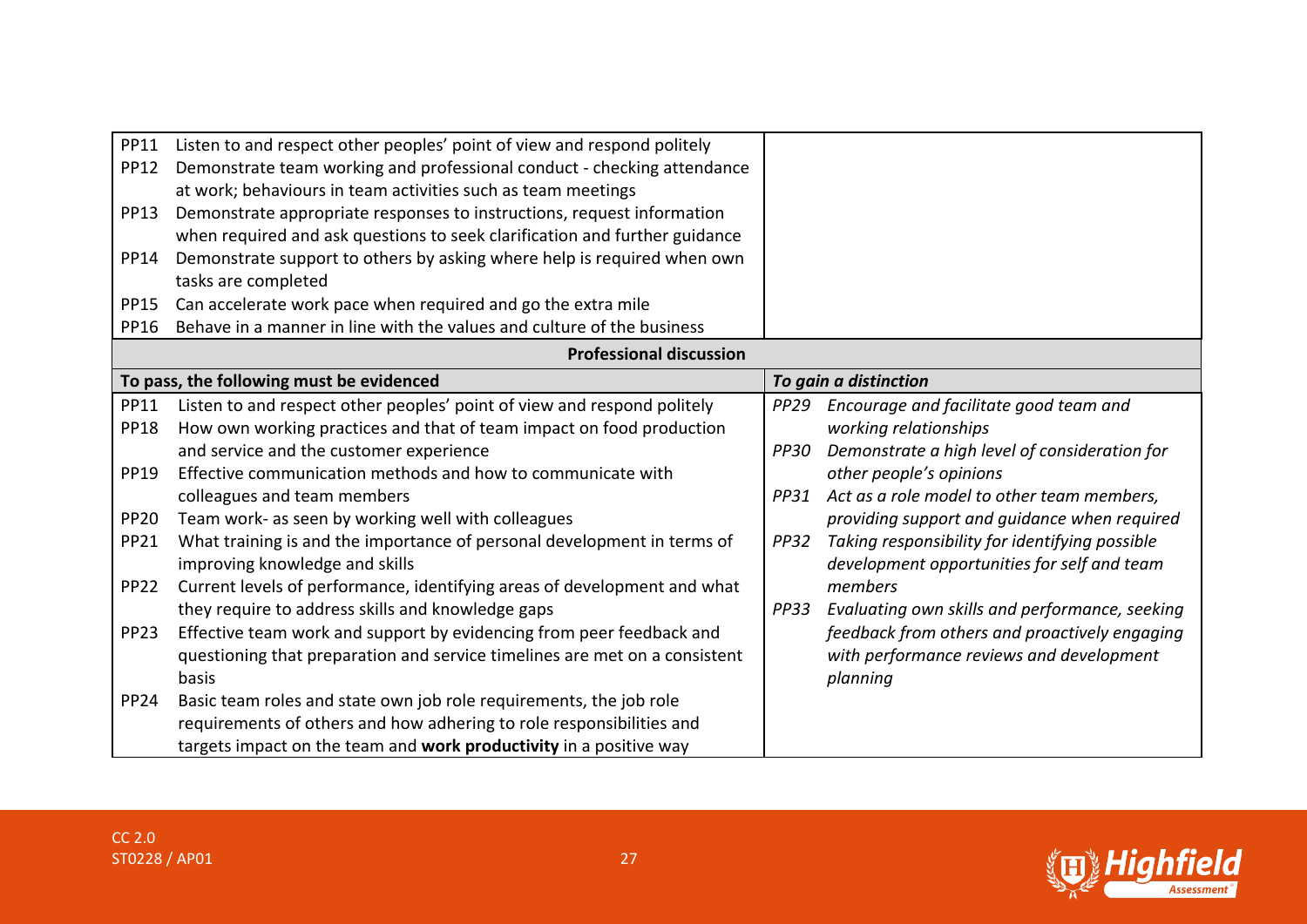| The relationship with other departments and the requirement to                                                                                                                |                                                                                                       |  |  |
|-------------------------------------------------------------------------------------------------------------------------------------------------------------------------------|-------------------------------------------------------------------------------------------------------|--|--|
| communicate across departments                                                                                                                                                |                                                                                                       |  |  |
| Levels of communication with other departments, and what they need to                                                                                                         |                                                                                                       |  |  |
| know about the work of the other departments in order to deliver a good                                                                                                       |                                                                                                       |  |  |
| service to the customer/service user                                                                                                                                          |                                                                                                       |  |  |
| Specific examples where they have developed/augmented good working                                                                                                            |                                                                                                       |  |  |
| relationships                                                                                                                                                                 |                                                                                                       |  |  |
| Potential challenges pinch points in the working environment and how they                                                                                                     |                                                                                                       |  |  |
| can overcome such challenges                                                                                                                                                  |                                                                                                       |  |  |
| <b>Amplification and guidance</b>                                                                                                                                             |                                                                                                       |  |  |
|                                                                                                                                                                               |                                                                                                       |  |  |
|                                                                                                                                                                               |                                                                                                       |  |  |
| Good working relationships - focusing on what was done, why it was done, what the outcome was and how the situation would be<br>approached if there wasn't a positive outcome |                                                                                                       |  |  |
|                                                                                                                                                                               | Work productivity - the amount of goods and services that a worker produces in a given amount of time |  |  |

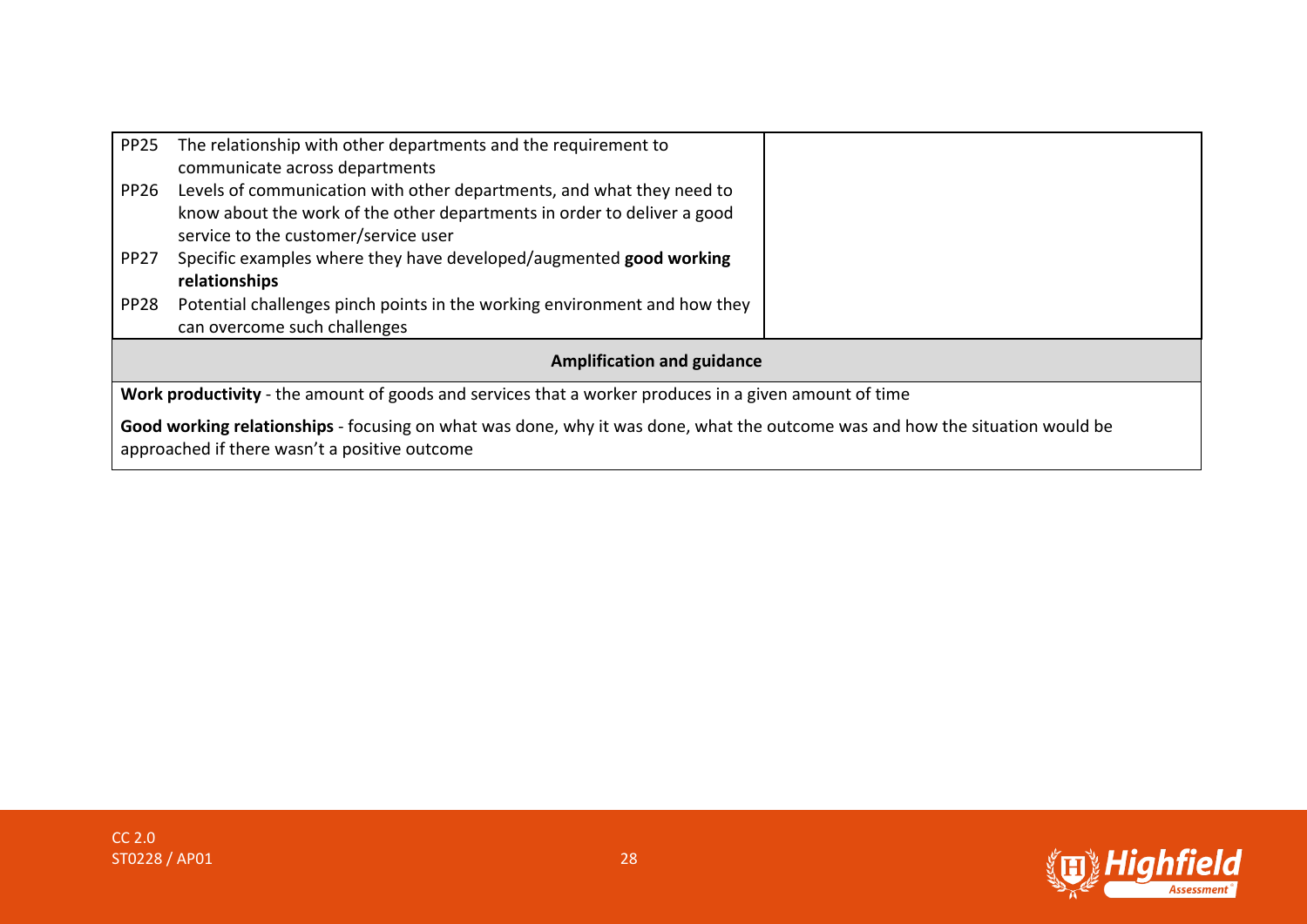| <b>Business</b>                                                                                                                 |                                                                                                         |                                                     |  |  |  |  |
|---------------------------------------------------------------------------------------------------------------------------------|---------------------------------------------------------------------------------------------------------|-----------------------------------------------------|--|--|--|--|
| Knowledge<br><b>Skills</b><br><b>Behaviour</b>                                                                                  |                                                                                                         |                                                     |  |  |  |  |
| Understanding:                                                                                                                  | Demonstrating:                                                                                          | Showing:                                            |  |  |  |  |
| the basic costing and yield of dishes and<br>$\circ$                                                                            | the ability to follow instructions to meet<br>$\circ$                                                   | a financial awareness in the approach to<br>$\circ$ |  |  |  |  |
| the meaning of gross profit                                                                                                     | targets and effectively control resources                                                               | all aspects of work                                 |  |  |  |  |
| the principles of supply chain and waste<br>$\circ$                                                                             | the ability to follow procedures regarding<br>$\circ$                                                   | setting an example to others by working<br>$\circ$  |  |  |  |  |
| management                                                                                                                      | usage and waste of resources                                                                            | in ways which minimise waste                        |  |  |  |  |
| potential risks in the working<br>O                                                                                             | the undertaking of all tasks with due care<br>$\circ$                                                   | vigilance and an awareness of potential<br>$\circ$  |  |  |  |  |
| environment, how to address them and                                                                                            | and attention, reporting risks in the                                                                   | risks within the kitchen environment,               |  |  |  |  |
| the potential consequences of those risks                                                                                       | appropriate manner                                                                                      | taking action to prevent them                       |  |  |  |  |
|                                                                                                                                 | <b>On-demand test</b>                                                                                   |                                                     |  |  |  |  |
| Criteria covered in the on-demand test                                                                                          |                                                                                                         |                                                     |  |  |  |  |
| Why menu items need to be costed and the importance of working to budgets<br>BN01                                               |                                                                                                         |                                                     |  |  |  |  |
| The terms yield and gross profit and describe their relevance to planning food production operations<br><b>BN02</b>             |                                                                                                         |                                                     |  |  |  |  |
| The supply chain in terms of basic principles and that of the establishment they are working in<br><b>BN03</b>                  |                                                                                                         |                                                     |  |  |  |  |
| Providence and the importance of working with nominated suppliers and tendering for suppliers on a regular basis<br><b>BN04</b> |                                                                                                         |                                                     |  |  |  |  |
| <b>BN05</b>                                                                                                                     | The impact of wastage on p&I and not making full use of produce by creative and efficient menu planning |                                                     |  |  |  |  |
| Principles of waste management and recycling<br><b>BN06</b>                                                                     |                                                                                                         |                                                     |  |  |  |  |
| <b>BN07</b>                                                                                                                     | Potential hazards within food preparation areas                                                         |                                                     |  |  |  |  |
| Risks in work environment and how to mitigate such risks<br><b>BN08</b>                                                         |                                                                                                         |                                                     |  |  |  |  |
| <b>Culinary challenge</b>                                                                                                       |                                                                                                         |                                                     |  |  |  |  |
| To pass, the following must be evidenced                                                                                        |                                                                                                         |                                                     |  |  |  |  |
| Be financially aware in approach to all aspects of work<br><b>BN09</b>                                                          |                                                                                                         |                                                     |  |  |  |  |
| Demonstrate following of specifications and correct food production techniques to meet GP requirements<br><b>BN10</b>           |                                                                                                         |                                                     |  |  |  |  |
| BN11 Provide evidence of appropriate documentation being completed                                                              |                                                                                                         |                                                     |  |  |  |  |

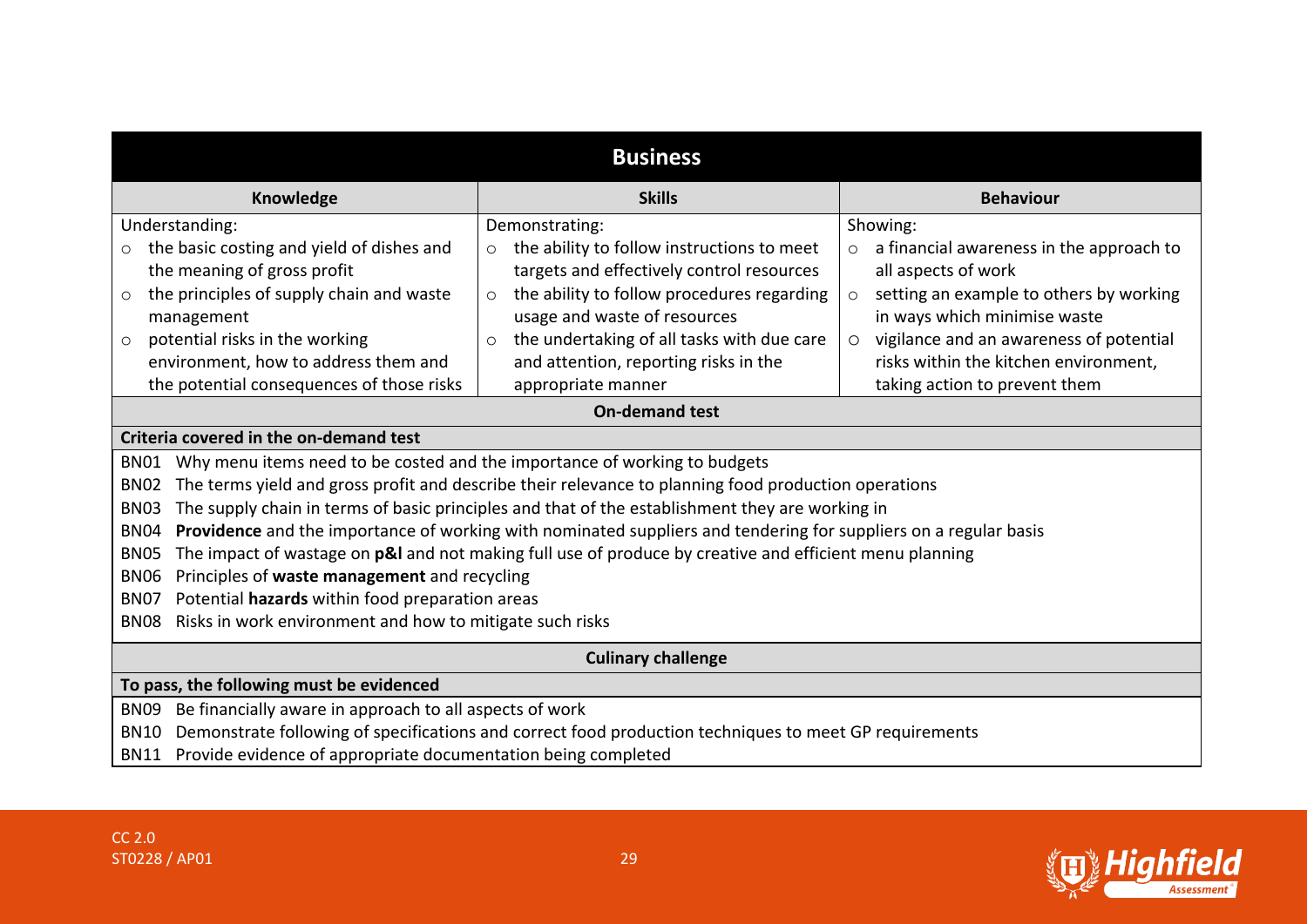| <b>Practical observation</b>             |                                                                                                                     |      |                                                 |
|------------------------------------------|---------------------------------------------------------------------------------------------------------------------|------|-------------------------------------------------|
| To pass, the following must be evidenced |                                                                                                                     |      |                                                 |
| <b>BN09</b>                              | Be financially aware in approach to all aspects of work                                                             |      |                                                 |
| BN12                                     | Work to specified standards - following establishment standards in terms of preparing menu items in accordance with |      |                                                 |
|                                          | business/customer needs                                                                                             |      |                                                 |
| BN13                                     | Adhere to recipes/specifications as required                                                                        |      |                                                 |
| <b>BN14</b>                              | Maintain any appropriate documentation such as wastage records                                                      |      |                                                 |
| <b>BN15</b>                              | Demonstrate effective waste management                                                                              |      |                                                 |
| <b>BN16</b>                              | Work efficiently and safely throughout work shifts                                                                  |      |                                                 |
| <b>BN17</b>                              | Is vigilant and aware of potential risks within the kitchen environment and takes action to prevent them            |      |                                                 |
|                                          | <b>Professional discussion</b>                                                                                      |      |                                                 |
|                                          | To pass, the following must be evidenced                                                                            |      | To gain a distinction                           |
| <b>BN18</b>                              | What targets they are expected to meet in terms of portion control and                                              | BN24 | Considering factors that may affect performance |
|                                          | wastage                                                                                                             |      | and responding effectively in line with the job |
| <b>BN19</b>                              | Work site GP% targets and what the impact is of not meeting GP                                                      |      | role                                            |
| <b>BN20</b>                              | Waste management                                                                                                    |      | BN25 Setting an example to team members on      |
| <b>BN21</b>                              | Undertake any recycling and correct disposal of waste                                                               |      | efficient ways of working to organisational     |
| <b>BN22</b>                              | Note what contingency planning is in place where certain ingredients are                                            |      | standards                                       |
|                                          | not available, and what the suitable alternatives and substitutes are                                               |      | BN26 Having a working knowledge of costs in the |
| <b>BN23</b>                              | Where risks have been identified, report as per standard requirements,                                              |      | kitchen environment and why their control is    |
|                                          | meeting legal requirements                                                                                          |      | important to meet team and organisational       |
|                                          |                                                                                                                     |      | needs                                           |
|                                          |                                                                                                                     |      | BN27 Approaching tasks/solving problems with a  |
|                                          |                                                                                                                     |      | methodical, considered approach, taking into    |
|                                          |                                                                                                                     |      | account potential consequences of own actions   |

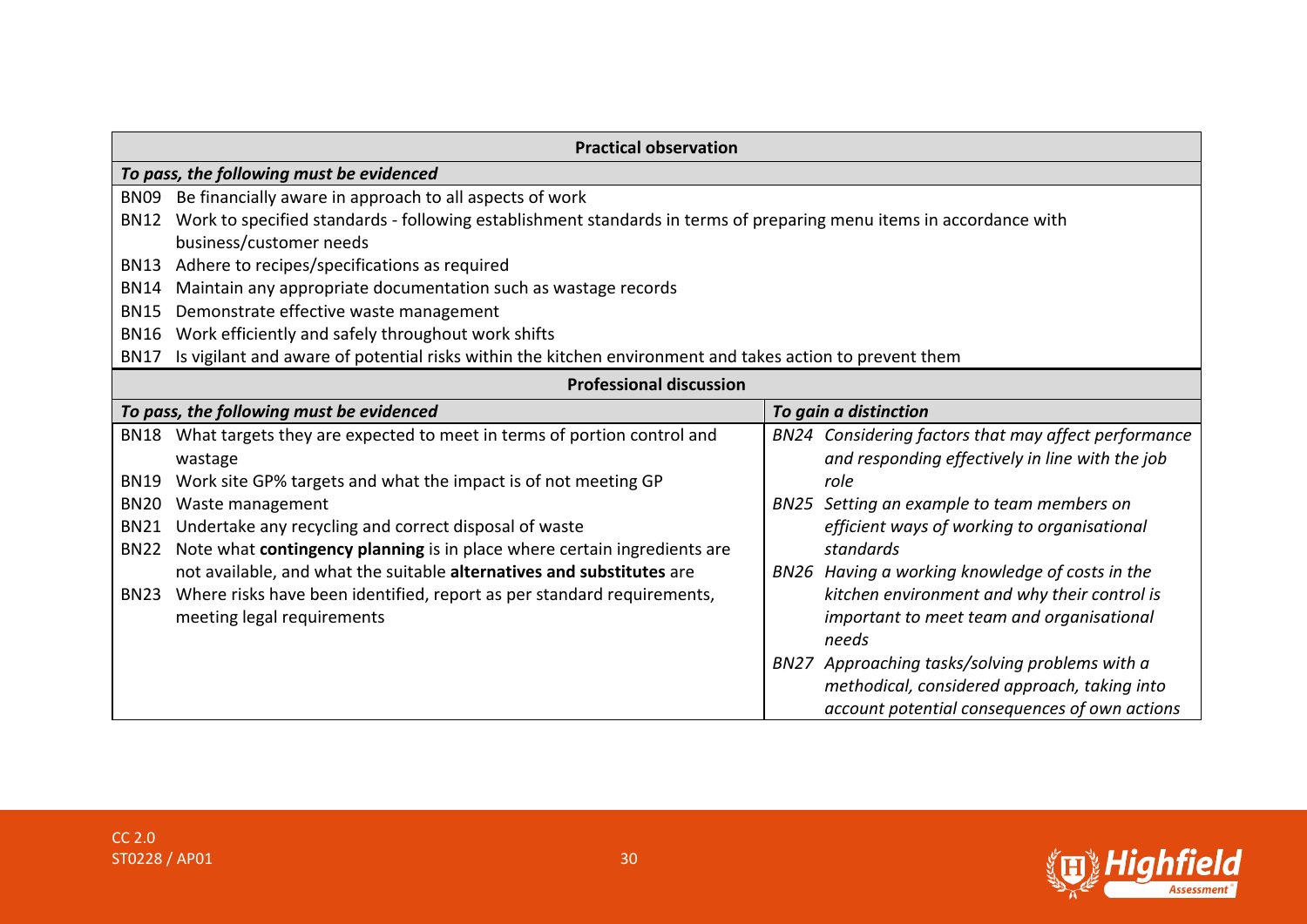#### **Amplification and guidance**

**Providence** - links to seasonality. Having the foresight and knowledge to know when produce is coming into season. Can save supply costs and give the business an edge over competitors.

**P&L** - profit and loss. The less spent on commodities to produce a specific amount of meals, the more the business earns when the meals are sold. Using the correct amount of ingredients in the right way will reduce wastage and improve gross profit (GP) which impacts the P&L positively.

**Waste management** - via poor production and ruination of food items and wastage as a result of poor stock. Related to efficient working practices and yield.

**Hazards** - something with the potential to cause harm e.g. chemical, physical, allergenic and microbial.

**Contingency planning** - preparing a food business to respond effectively to an unplanned event - being prepared, responding to an event and post-event recovery or even a power cut.

**Alternatives and substitutes** – e.g. cocoa and butter in place of unsweetened chocolate, garlic powder for gloves or different types of rice to substitute for one another.



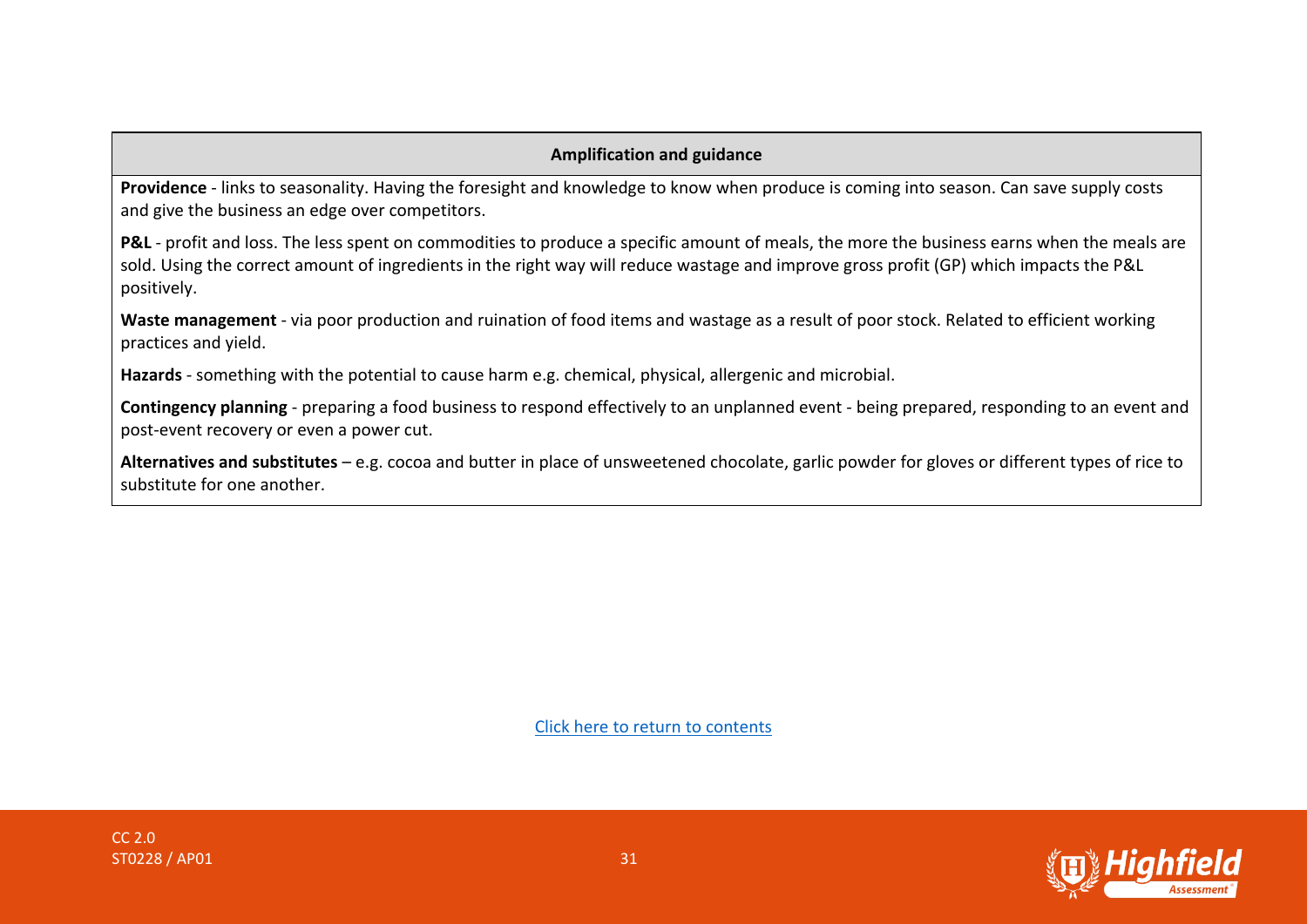# **Assessment summary**

<span id="page-31-0"></span>The end-point assessment for the commis chef apprenticeship standard is made up of 4 components:

- 1. 90-minute on-demand test consisting of 52 questions. 5 minutes' reading time will be given to apprentices before they attempt to provide answers, meaning in total, the apprentice has 95 minutes in the test situation.
- 2. 2-hour culinary challenge.
- 3. 3-hour practical observation.
- 4. 40-minute professional discussion with recipe log.

As an employer/training provider, you should agree on a plan and schedule with the apprentice to ensure all assessment components can be completed effectively.

Each component of the end-point assessment will be assessed against the appropriate criteria laid out in this kit, which will be used to determine a grade for each individual component.

## **On-demand test**

- To achieve a pass in the on-demand test, apprentices must score 70%, which equates to 36 out of 52
- To achieve a distinction in the on-demand test, apprentices must score 85%, which equates to 44 out of 52

## **Culinary challenge observation**

To achieve a pass in the culinary challenge observation:

• wherever possible, all pass criteria should be covered

To achieve a distinction in the culinary challenge observation:

• all pass and all distinction criteria should be covered

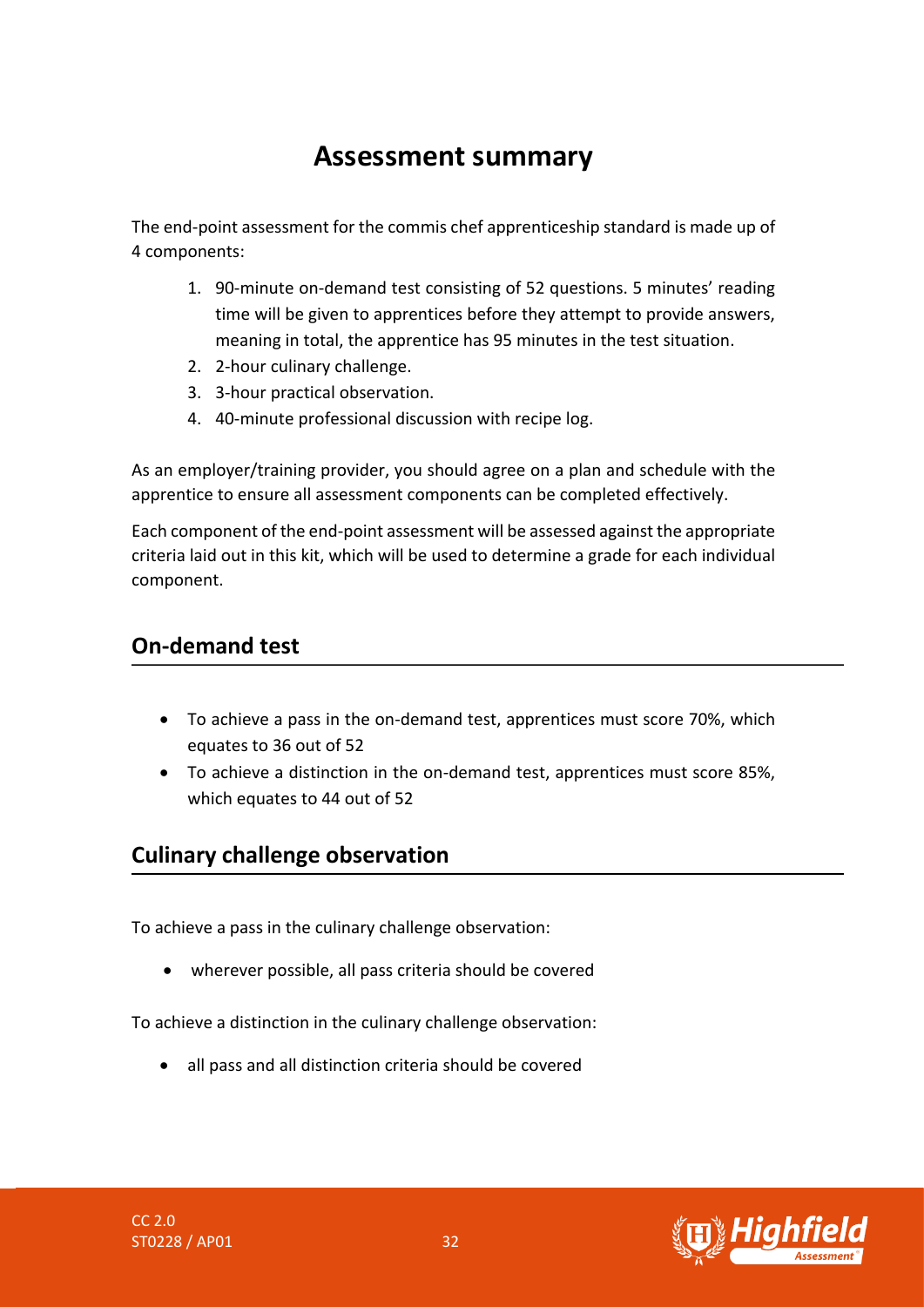# **Practical observation**

To achieve a pass in the practical observation:

• wherever possible, all pass criteria should be covered

To achieve a distinction in the practical observation:

• all pass and all distinction criteria should be covered

#### **Professional discussion**

To achieve a pass in the professional discussion with recipe log:

• all pass criteria should be covered

To achieve a distinction in the professional discussion:

• all pass and all distinction criteria should be covered

In exceptional circumstances, some criteria found within the culinary challenge observation and practical observation may be picked up within the professional discussion, and further guidance on this is contained within the criteria pages of this document.

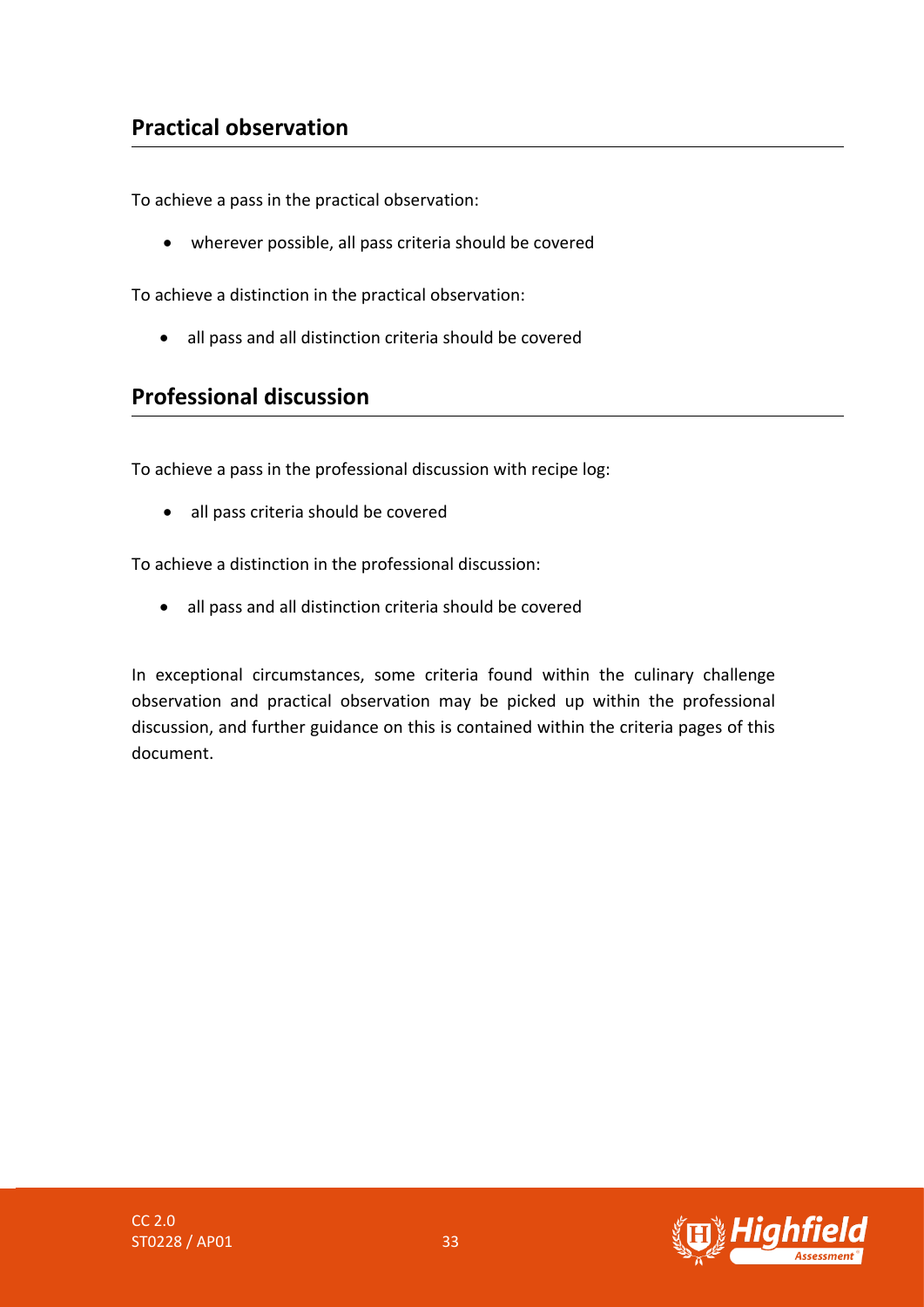# **Grading**

|                       | Culinary    | <b>Practical</b> | Professional |                      |
|-----------------------|-------------|------------------|--------------|----------------------|
| <b>On-demand test</b> | challenge   | observation      | discussion   | <b>Overall score</b> |
| Pass                  | Pass        | Pass             | Pass         | Pass                 |
| Distinction           | Pass        | Pass             | Pass         | Pass                 |
| Pass                  | Pass        | Pass             | Distinction  | Pass                 |
| Pass                  | Distinction | Pass             | Pass         | Pass                 |
| Pass                  | Pass        | Distinction      | Pass         | Pass                 |
| Distinction           | Pass        | Pass             | Distinction  | Pass                 |
| Pass                  | Pass        | Distinction      | Distinction  | Pass                 |
| Distinction           | Distinction | Pass             | Pass         | Pass                 |
| Distinction           | Pass        | Distinction      | Pass         | Pass                 |
| Pass                  | Distinction | Pass             | Distinction  | Pass                 |
| Pass                  | Distinction | Distinction      | Pass         | Pass                 |
| Distinction           | Pass        | Distinction      | Distinction  | Pass                 |
| Distinction           | Distinction | Pass             | Distinction  | Pass                 |
| Pass                  | Distinction | Distinction      | Distinction  | Distinction          |
| Distinction           | Distinction | Distinction      | Pass         | Distinction          |
| Distinction           | Distinction | Distinction      | Distinction  | Distinction          |

The overall grade for the apprentice is determined using the matrix below:

In summary, to achieve a pass overall, apprentices must achieve at least a pass grade in all 4 assessments (on-demand test, culinary challenge, practical observation and professional discussion).

To achieve a distinction overall, apprentices must:

- achieve a distinction in all 4 assessment activities **or**
- achieve a distinction in 3 assessment activities (which **must** include **both** the culinary challenge and practical observation) and a pass in the 4th assessment activity (on-demand test **or** professional discussion)

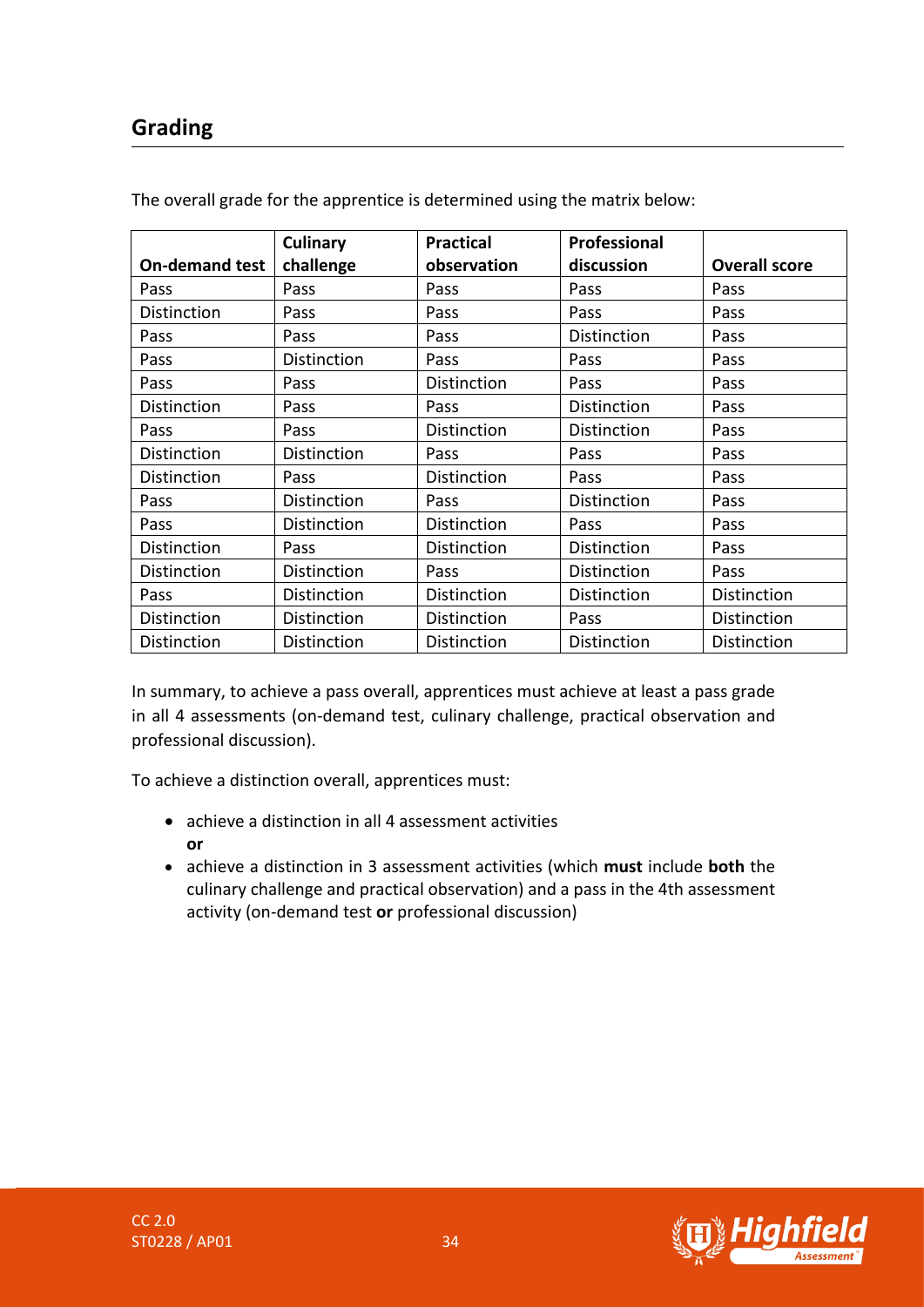## **Retake and Resit information**

If an apprentice fails an end-point assessment method, it is the employer, provider and apprentice's decision whether to attempt a resit or retake. If a **resit** is chosen, please call the Highfield scheduling team to arrange the resit. If a **retake** is chosen, the apprentice will require a period of further learning and will need to complete a new gateway readiness meeting and report. Once this is completed, please call the Highfield scheduling team to arrange the retake.

When undertaking a resit or retake, the assessment method(s) will need to be reattempted in full, regardless of any individual assessment criteria that were passed on any prior attempt. It may be necessary to also re-attempt a 'pre-assessment' activity such as their culinary challenge main course proposal, we will advise this on the EPA Report and during the scheduling call. The EPA Report will contain feedback on areas for development and resit or retake guidance.

Apprentices who achieve a pass grade cannot resit or retake the EPA to achieve a higher grade.

When resitting or retaking any assessment activity, the maximum grade that can be achieved for that activity is a pass.



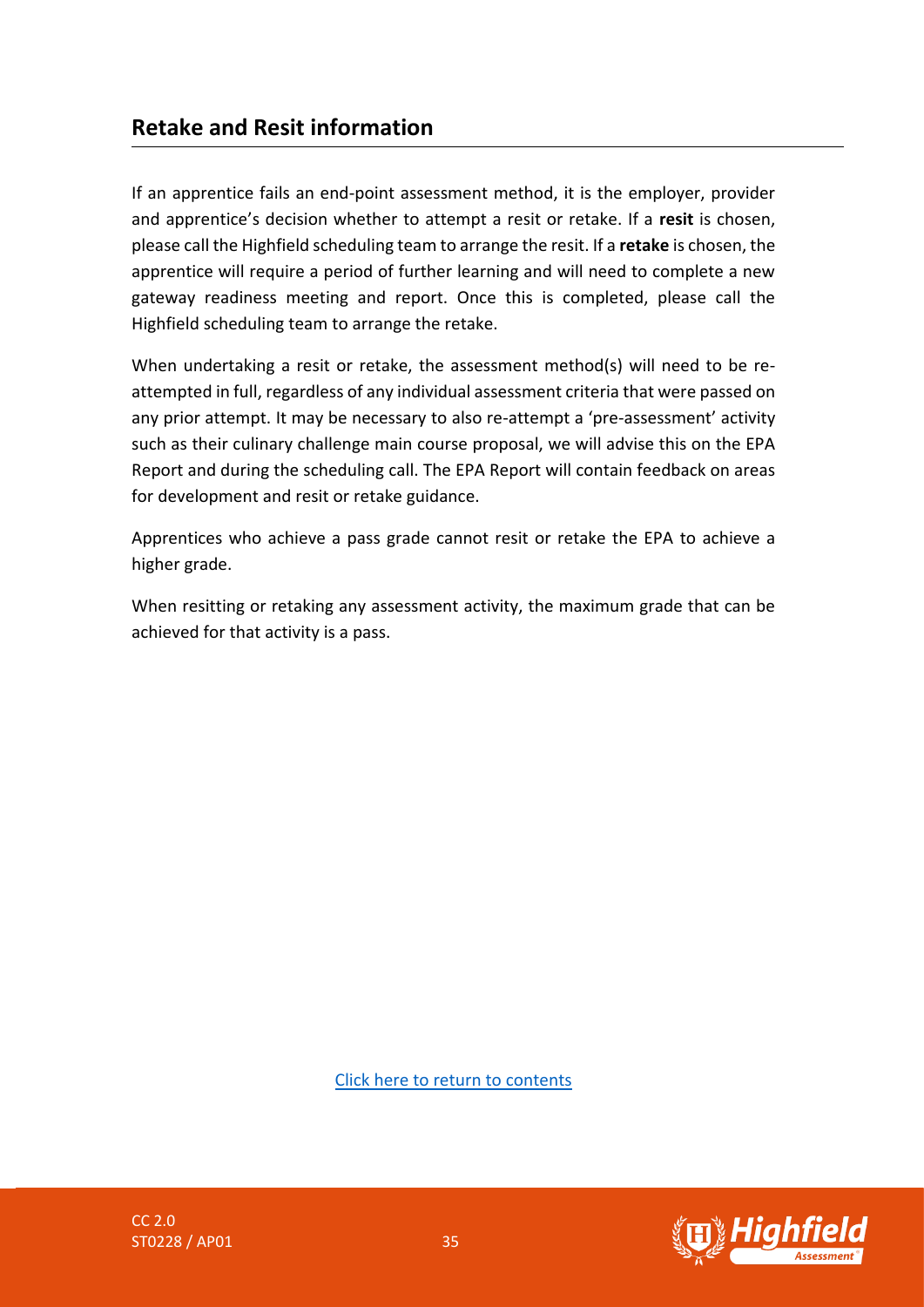# <span id="page-35-0"></span>**Assessing the on-demand test**

The following areas (knowledge) of the commis chef standard will be assessed by a 90-minute on-demand test consisting of 52 questions with the pass mark being 70% (36 out of 52) and distinction mark being 85% (44 out of 52).

- Culinary
- Food safety
- People
- Business

In each paper, questions will cover each of the areas above, however not every aspect of every area will be covered in every test.

#### **Before the assessment**

- While on-programme, the employer/training provider should brief the apprentice on the areas to be assessed by the on-demand test
- In readiness for end-point assessment, the apprentice should complete a sample test, this can be found on the Highfield Assessment website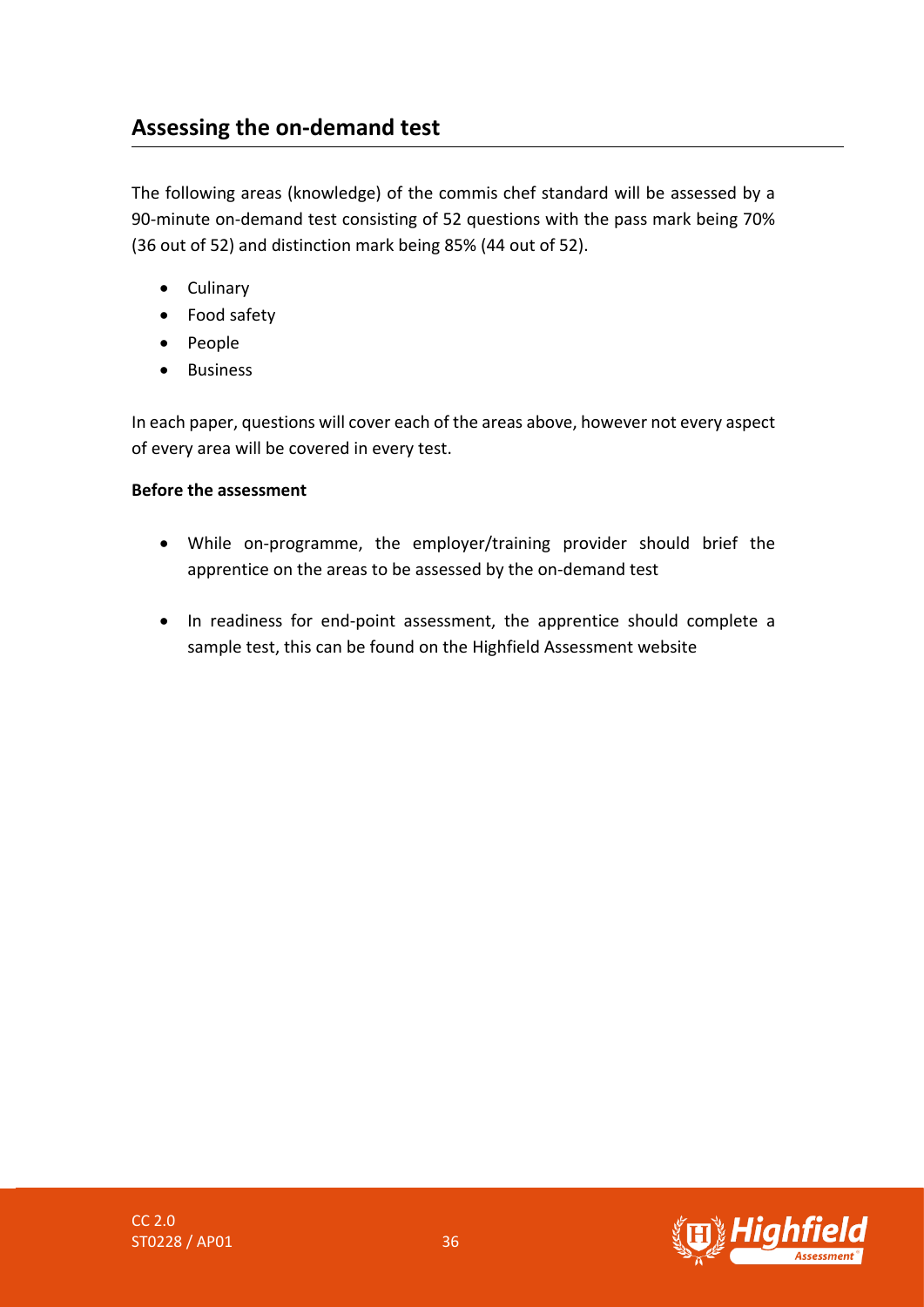# **On-demand test criteria**

|                                                                                                                                                                                                                             |                                                 | <b>Culinary</b>                                                                                                                                                                                                                                                                                                                                                                                                                                                                                        |
|-----------------------------------------------------------------------------------------------------------------------------------------------------------------------------------------------------------------------------|-------------------------------------------------|--------------------------------------------------------------------------------------------------------------------------------------------------------------------------------------------------------------------------------------------------------------------------------------------------------------------------------------------------------------------------------------------------------------------------------------------------------------------------------------------------------|
| Identify the factors which<br>influence the types of dishes<br>and menus offered by the<br>business                                                                                                                         | C <sub>U01</sub>                                | The seasonal calendar of food (fish, meat, game<br>and vegetables) and its impact on cost, quality and<br>flavour                                                                                                                                                                                                                                                                                                                                                                                      |
| Recognise how technology<br>supports the development<br>and production of dishes and<br>menu items in own<br>kitchen                                                                                                        | <b>CU02</b><br><b>CU03</b>                      | Technology and its application within food<br>preparation area<br>the benefits in terms of cost savings, efficient<br>working practices and end results of technological<br>application in the area of food<br>preparation/production in terms of producing<br>food, food procurement and monitoring of food<br>storage - within the context the wider sector.<br>Technology to include: Equipment; social media<br>and apps and software in terms of SOPs and<br>training; stock control and ordering |
| Recognise the importance of<br>checking food stocks<br>and keeping the storage areas<br>in good order, know the<br>procedures to carry out and<br>how to deal with identified<br>shortages and food close to<br>expiry date | <b>CU04</b><br><b>CU05</b>                      | Food safety and knowledge/temperature and<br>storage conditions ambient chilled and frozen<br>The consequences of not checking in terms of self,<br>others and the business                                                                                                                                                                                                                                                                                                                            |
| Know how to undertake set<br>up, preparation and cleaning<br>tasks to standard whilst<br>working in a<br>challenging, time-bound<br>environment                                                                             | <b>CU06</b><br><b>CU07</b>                      | Principles of safe food handling/COSHH and the<br>need to clean as you go<br>The importance of undertaking mise-en place                                                                                                                                                                                                                                                                                                                                                                               |
| Identify the principles of basic<br>food preparation and<br>cooking; taste; allergens; diet<br>and nutrition                                                                                                                | CU <sub>08</sub><br><b>CU09</b><br>CU10<br>CU11 | Taste - basic flavour profile, seasoning, herbs and<br>spices<br>Common food groups and basic requirements for a<br>balanced diet<br>Basic dietary variations such as vegetarian, vegan,<br>religious diets<br>The key allergens, how to find information about<br>dish content, and the reasons they must be<br>identified                                                                                                                                                                            |

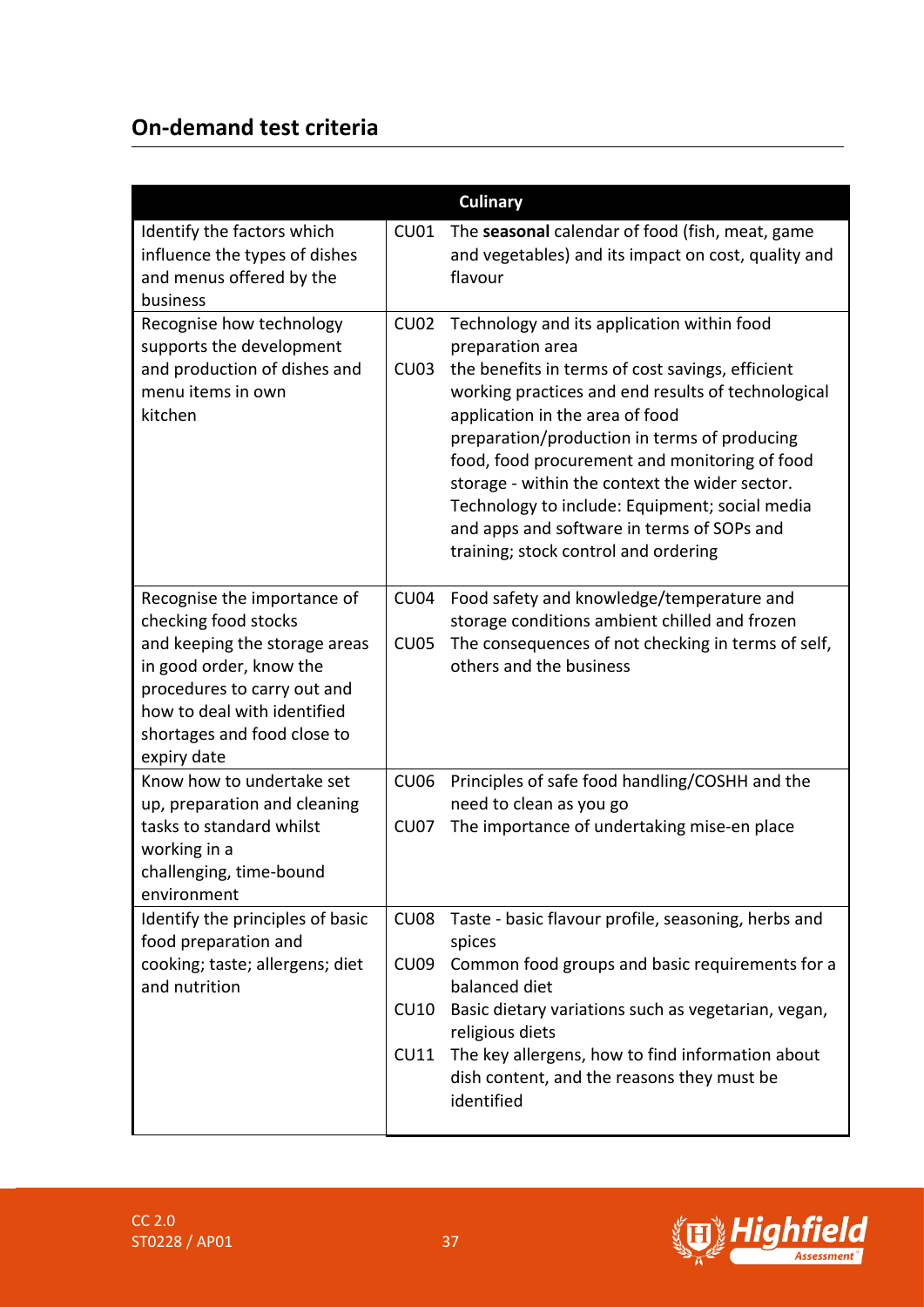|                                                                                                    |      | <b>Culinary</b>                                                                                                                                                                                                                                             |
|----------------------------------------------------------------------------------------------------|------|-------------------------------------------------------------------------------------------------------------------------------------------------------------------------------------------------------------------------------------------------------------|
| Identify commonly used knives<br>and kitchen equipment<br>and their specific function              | CU12 | Common knives and their correct uses with each<br>food group - cooks knives, boning, filleting, paring,<br>pallete, peeler                                                                                                                                  |
|                                                                                                    | CU13 | Commonly used kitchen equipment for cooking,<br>processing and finishing dishes                                                                                                                                                                             |
|                                                                                                    | CU14 | The correct use of techniques, tools, knives, and                                                                                                                                                                                                           |
|                                                                                                    |      | equipment when preparing, cooking and<br>presenting food and why using these correctly is<br>important                                                                                                                                                      |
| Recognise and understand<br>sources and quality points<br>of common food groups and<br>commodities | CU15 | What quality points to look for in:<br>fresh vegetables, including roots, bulbs, flower<br>$\circ$<br>heads, fungi, seeds and pods, tubers, leaves,<br>stems, vegetable fruits<br>a range of fresh poultry including duck, chicken<br>$\circ$<br>and turkey |
|                                                                                                    |      | fresh meat, including beef, lamb, pork<br>$\circ$<br>fresh fish, including white fish (round), white<br>$\circ$<br>fish (flat), oily fish                                                                                                                   |
|                                                                                                    |      | pre-packaged and dry goods<br>$\circ$<br>frozen and chilled (temperature controlled)<br>$\circ$<br>foods including dairy                                                                                                                                    |
| Identify traditional cuts of; and                                                                  | CU16 | Traditional cuts of, and basic preparation methods                                                                                                                                                                                                          |
| basic preparation methods for,                                                                     |      | for, meat, poultry, fish and vegetables:                                                                                                                                                                                                                    |
| meat, poultry, fish and<br>vegetables                                                              |      | Meat: Primary (fillet, loin, rib, chops, T-bone)<br>$\circ$<br>and secondary cuts (neck, skirt, shoulder, leg,<br>cheek), offal: trim, dice, portion, mince, tie,<br>bone, marinate, lard, bard                                                             |
|                                                                                                    |      | Poultry: breast, leg, wing, whole bird: filleting,<br>$\circ$<br>butterfly, spatchcock, cut for sauté (classical),<br>trimming                                                                                                                              |
|                                                                                                    |      | Fish: Darne, goujon, suprême, tronçon, délice,<br>O<br>paupiette descaling, skinning, boning, pin<br>boning, marinating (wet & dry), trimming (using<br>shears / filleting knife), gutting, butterflying                                                    |
|                                                                                                    |      | Vegetables: French cuts - julienne, mirepoix,<br>$\circ$<br>macedoine, paysane, brunoise, baton, jadinere                                                                                                                                                   |

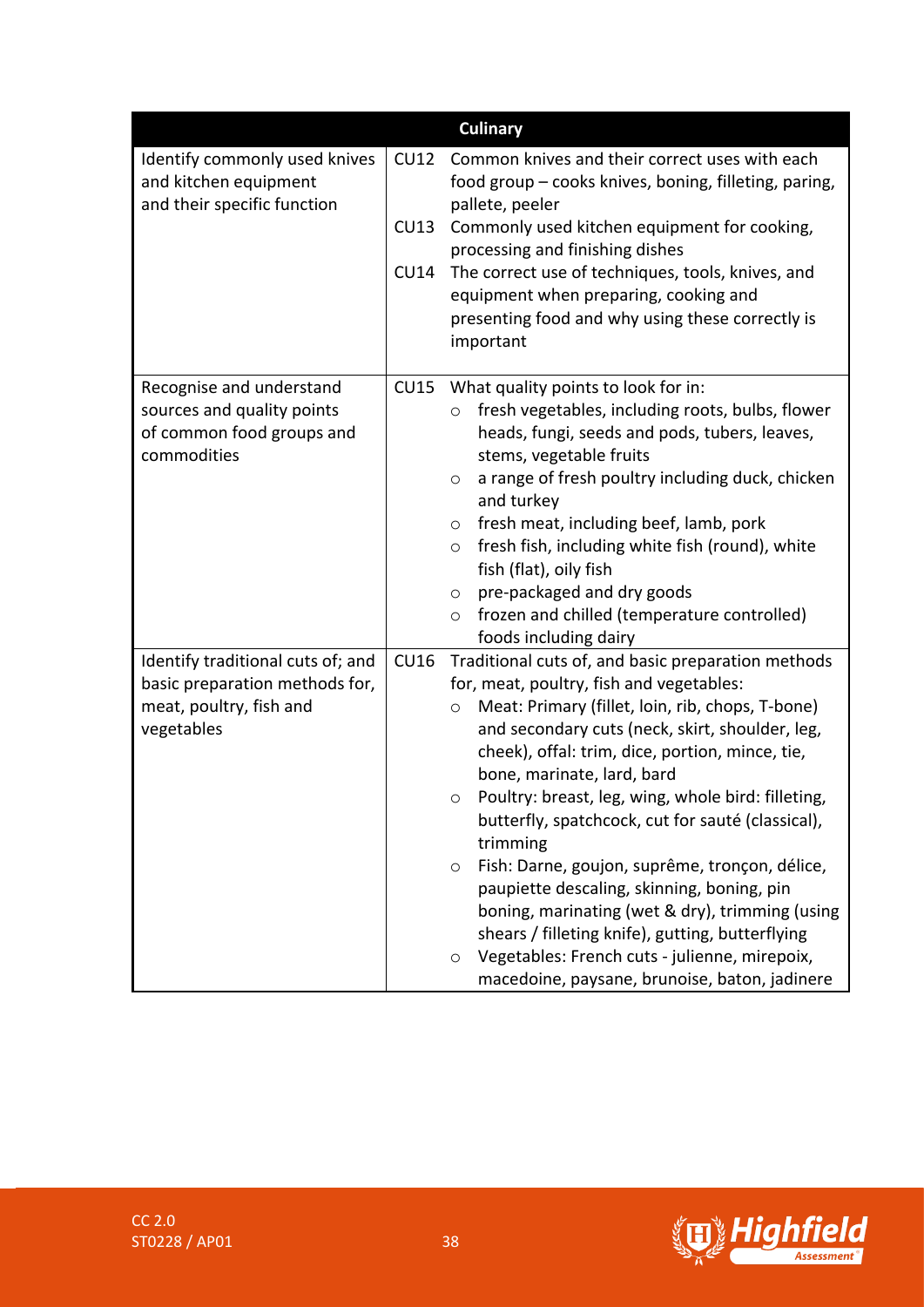|                               |             | <b>Food safety</b>                                   |
|-------------------------------|-------------|------------------------------------------------------|
| Identify the personal hygiene | <b>FS01</b> | Risks to food safety                                 |
| standards, food safety        | <b>FS02</b> | Types of contamination and cross-contamination of    |
| practices and procedures      |             | food and surfaces and how they can occur             |
| required, understand the      | <b>FS03</b> | Vehicles of contamination, including surfaces        |
| importance of following them  | <b>FS04</b> | The types of food poisoning and how food             |
| and consequences of           |             | poisoning organisms can contaminate food             |
| failing to meet them          | <b>FS05</b> | The common symptoms of food poisoning                |
|                               | <b>FS06</b> | The factors which enable the growth of food          |
|                               |             | poisoning organisms                                  |
|                               | <b>FS07</b> | The effect of personal hygiene and behaviour on      |
|                               |             | the safety of food                                   |
|                               | <b>FS08</b> | Own role in spotting and dealing with hazards, and   |
|                               |             | in reducing the risk of contamination                |
|                               | <b>FS09</b> | The importance of identifying food hazards           |
|                               |             | promptly                                             |
|                               | <b>FS10</b> | The potential impact on health if hazards are not    |
|                               |             | spotted and dealt with promptly                      |
|                               | <b>FS11</b> | The importance of risk assessments                   |
|                               | <b>FS12</b> | Types of unsafe behaviour that may impact on the     |
|                               |             | safety of food and why it is important to avoid this |
|                               |             | type of behaviour when working with food             |
|                               | <b>FS13</b> | Outline the legal and regulatory requirements for    |
|                               |             | food safety, the importance of complying with        |
|                               |             | them, the implications of noncompliance and the      |
|                               |             | role of enforcement officers                         |
|                               | <b>FS18</b> | Explain the importance of keeping work areas and     |
|                               |             | environment clean and tidy, and tools, utensils and  |
|                               |             | equipment in good order, clean condition and         |
|                               |             | stored correctly                                     |
|                               | <b>FS19</b> | Methods and frequency of cleaning and                |
|                               |             | maintenance of equipment, surfaces and               |
|                               |             | environment and how they affect food safety in       |
|                               |             | the workplace                                        |
|                               | <b>FS20</b> | The actions that should be taken in response to      |
|                               |             | spotting a potential hazard                          |
|                               | <b>FS21</b> | The types of food waste which can occur in the       |
|                               |             | workplace and how it should be safely handled in     |
|                               |             | the workplace                                        |
|                               | <b>FS22</b> | The main types of pests and infestation that may     |
|                               |             | pose a risk to the safety of food, how they can      |
|                               |             | occur, how to recognise them and how to prevent      |
|                               |             | them                                                 |
|                               | <b>FS23</b> | The consequences and main symptoms of allergen       |
|                               |             | and intolerant contamination                         |

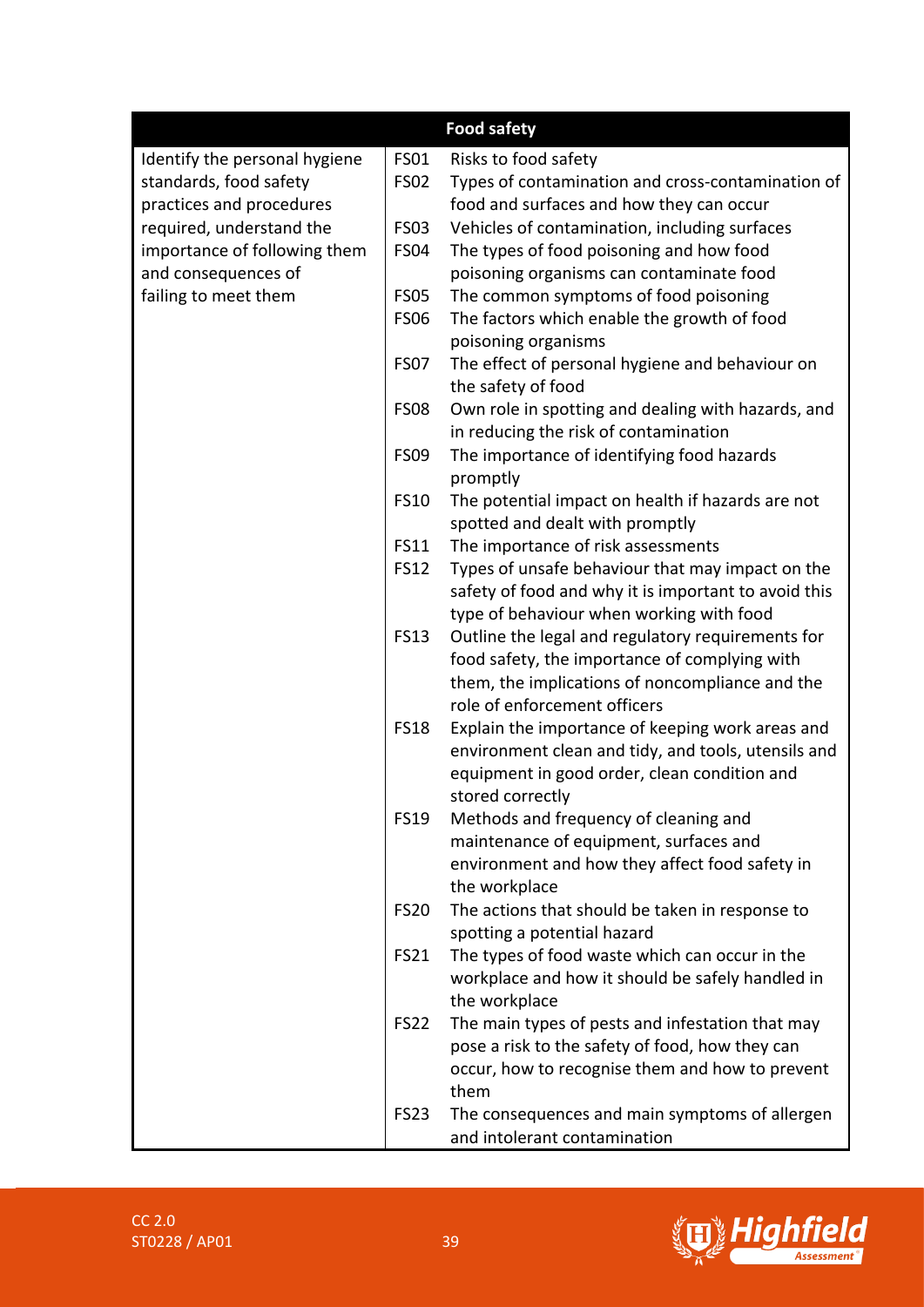|                                                                                      |             | <b>Food safety</b>                                                                                                                                                        |
|--------------------------------------------------------------------------------------|-------------|---------------------------------------------------------------------------------------------------------------------------------------------------------------------------|
|                                                                                      | <b>FS24</b> | The legal requirements for a food business to apply<br>a food safety management system based on the<br>codex principles of HACCP, and allergen control<br>management      |
| Know how to store, prepare                                                           | FS14        | Control of risks to food safety                                                                                                                                           |
| and cook ingredients to<br>maintain quality, in line with<br>food safety legislation | <b>FS15</b> | The importance of, and methods for, the<br>separation of raw and cooked foods and separation<br>of finished dishes                                                        |
|                                                                                      | <b>FS16</b> | Identify the temperature danger zone, why food<br>needs to be kept at specified temperatures and<br>how to ensure this                                                    |
|                                                                                      | <b>FS17</b> | Procedures to follow when dealing with stock<br>including deliveries, storage, date marking and<br>stock rotation, and why it is important to<br>consistently follow them |

|                              |                  | <b>People</b>                                     |
|------------------------------|------------------|---------------------------------------------------|
| Understand how personal and  | <b>PP01</b>      | The impact of poor individual performance from    |
| team performance impact on   |                  | an individual on a team                           |
| the successful production of | PP <sub>02</sub> | The impact of poor team performance on the        |
| dishes and menu items        |                  | business and the customer experience              |
|                              | PP <sub>03</sub> | The benefits and impact of a high performing team |
|                              |                  | in respect of food production and meeting         |
|                              |                  | customers' expectations of the food experience    |
| Know how to support team     | PP <sub>04</sub> | How to respond to requests of assistance from     |
| members when the need        |                  | colleagues                                        |
| arises                       | <b>PP05</b>      | The importance of being supportive - whilst       |
|                              |                  | ensuring own work priorities are met              |
| Have an understanding of     | <b>PP06</b>      | Professional behaviours such as timekeeping; need |
| professional behaviours and  |                  | for full attendance; following company standards  |
| organisational culture       |                  | along the lines of reporting illness and absence; |
|                              |                  | booking holidays, wearing of company uniform;     |
|                              |                  | attending agreed events such as arranged training |
|                              | PP <sub>07</sub> | The impact of own behaviours on the team and the  |
|                              |                  | impact of unprofessional/negative behaviours on   |
|                              |                  | team working                                      |

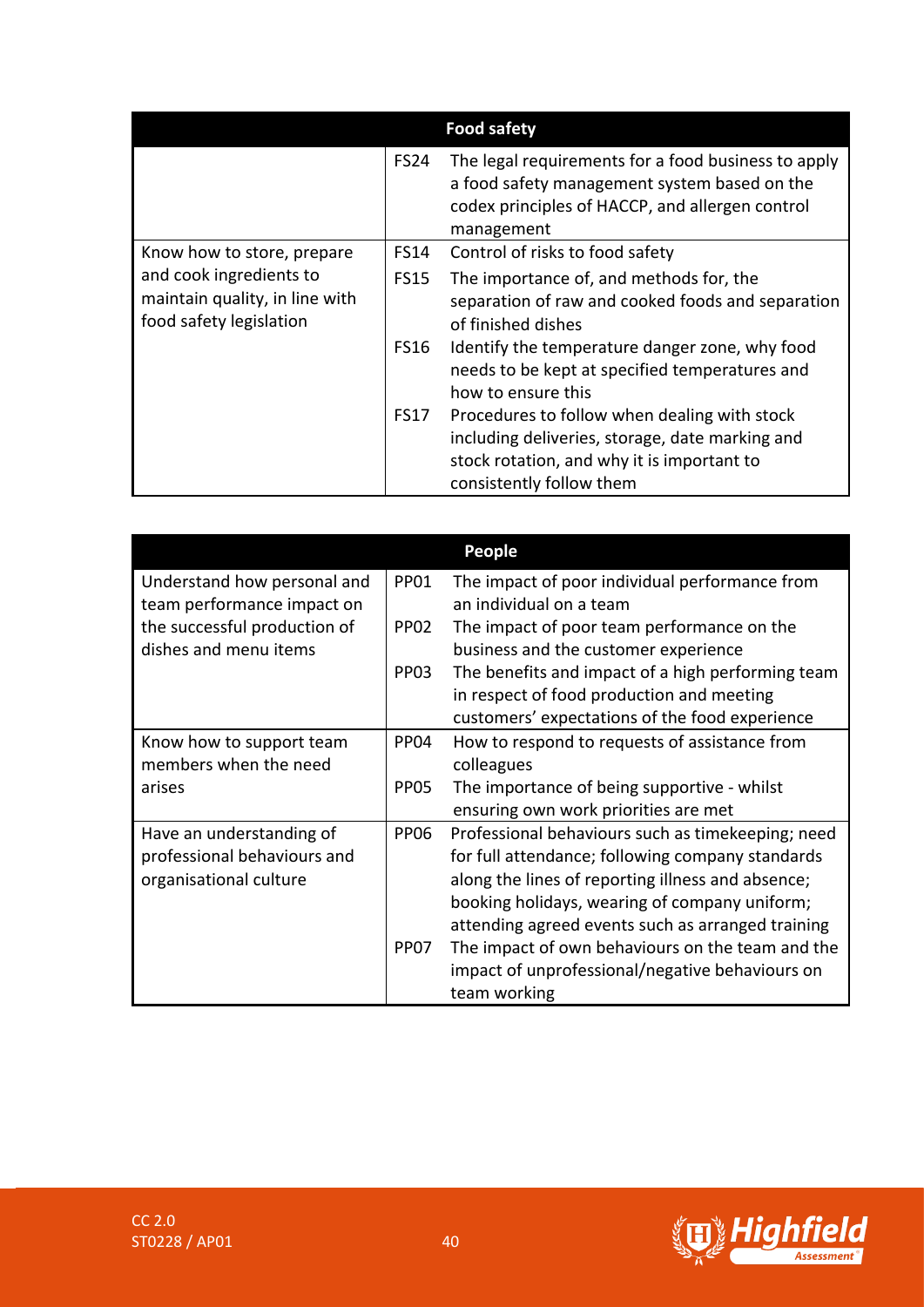|                                  |                  | <b>Business</b>                                     |
|----------------------------------|------------------|-----------------------------------------------------|
| Understand the basic costing     | BN01             | why menu items need to be costed and the            |
| and yield of dishes and          |                  | importance of working to budgets                    |
| the meaning of gross profit      | <b>BN02</b>      | the terms yield and gross profit and describe their |
|                                  |                  | relevance to planning food production operations    |
| Understand the principles of     | BN <sub>03</sub> | The supply chain in terms of basic principles and   |
| supply chain and waste           |                  | that of the establishment they are working in       |
| Management                       | BN04             | Providence and the importance of working with       |
|                                  |                  | nominated suppliers and tendering for suppliers on  |
|                                  |                  | a regular basis                                     |
|                                  | BN <sub>05</sub> | The impact of wastage on P&L and not making full    |
|                                  |                  | use of produce by creative and efficient menu       |
|                                  |                  | planning                                            |
|                                  | <b>BN06</b>      | Principles of waste management and recycling        |
| Recognise potential risks in the | <b>BN07</b>      | Potential hazards within food preparation areas     |
| working environment,             | <b>BN08</b>      | Risks in work environment and how to mitigate       |
| how to address them and the      |                  | such risks                                          |
| potential consequences           |                  |                                                     |
| of those risks                   |                  |                                                     |

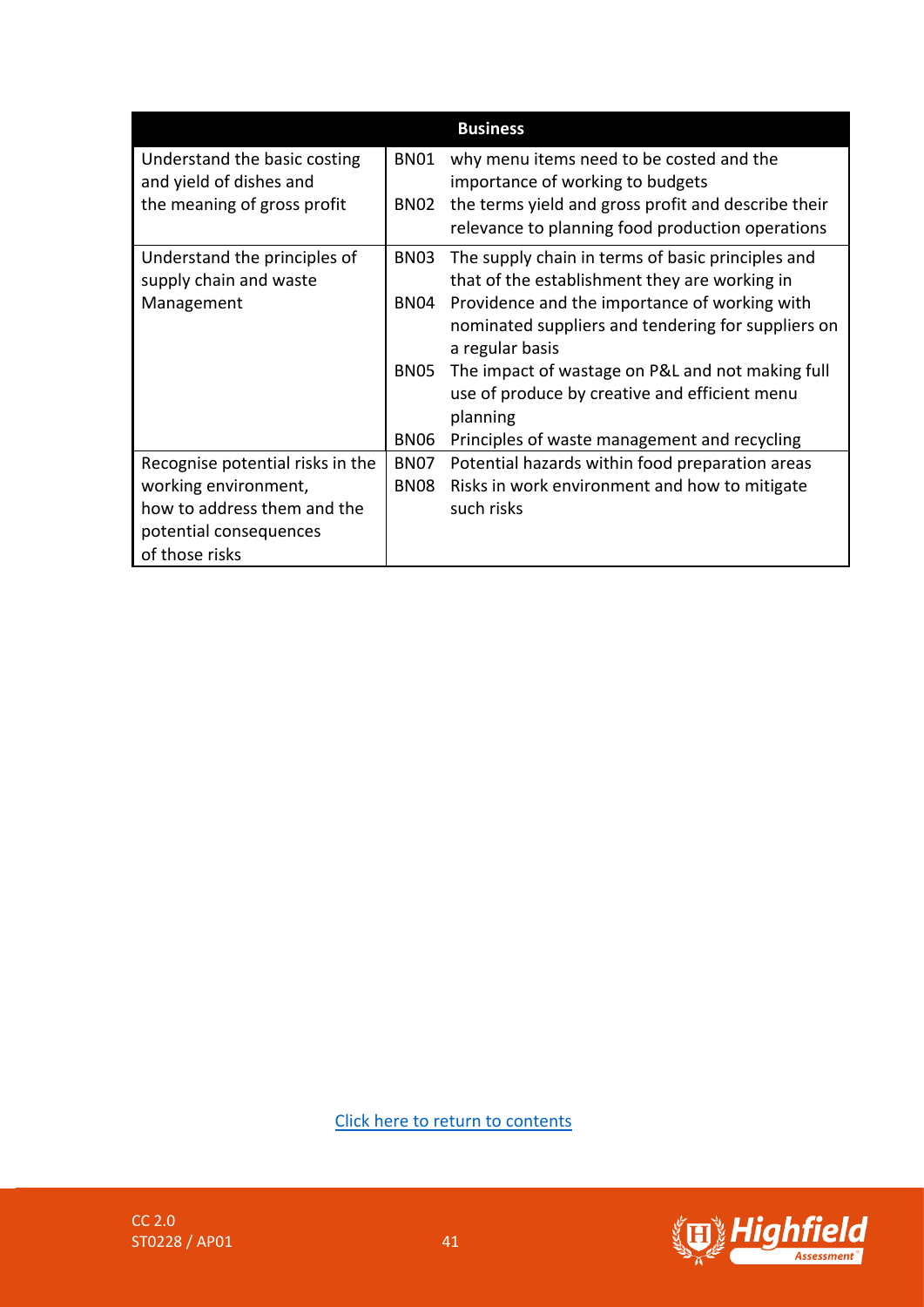## <span id="page-41-0"></span>**Assessing the culinary challenge**

The 2-hour practical assessment is an observation of the apprentice in a controlled environment which may be off-site or on-site if the kitchen (or suitable section) is closed for the duration of the assessment. Food service or preparation can still be taking place in the kitchen as long as the apprentice is not part of the service or preparation and is working in a partially closed kitchen.

The apprentice will be working under 'test conditions', thus they must not be given any support from anyone during the assessment.

The 2-hour culinary challenge has a  $+/-$  10%-time allowance to be applied at the discretion of the end-point assessor.

#### **Before the assessment:**

The challenge requires the apprentice to produce a 2-course meal for 2 people in 2 hours and the apprentice will discuss and agree the dishes with the independent end assessor at their first meeting. **It is an opportunity for the apprentice to demonstrate creativity** and precision while working to their organisation's 'house style'. **If necessary, the 'house style' should be 'flexed' to enable the apprentice to demonstrate creativity.**

The apprentice will prepare a full recipe with a time plan prior to the assessment. The plan does not need to be supplied to the independent end assessor in advance of the assessment but will contribute towards the assessment.

Apprentices must prepare the food order in sufficient time for the employer or assessment centre to supply the ingredients for the assessment. The requirements for the dishes are as follows:

- main course:
	- o must be prepared from meat, fish or poultry and must be prepared from 'whole' – e.g., whole chicken, whole trout or whole leg of lamb\*
	- o must have at least 1 vegetable accompaniment appropriate to the dish
	- o must have at least 1 starch appropriate to the dish
	- o must have a sauce appropriate to the dish
	- o must be based on a dish from the apprentice's organisation
- dessert:
	- o the apprentice will be given a base 'category' of cold and hot desserts, e.g. an egg-based dessert
	- o the apprentice must research options to customise the dessert to make it suitable for the organisation and its clients, and they should also seek to incorporate seasonality and latest food trends

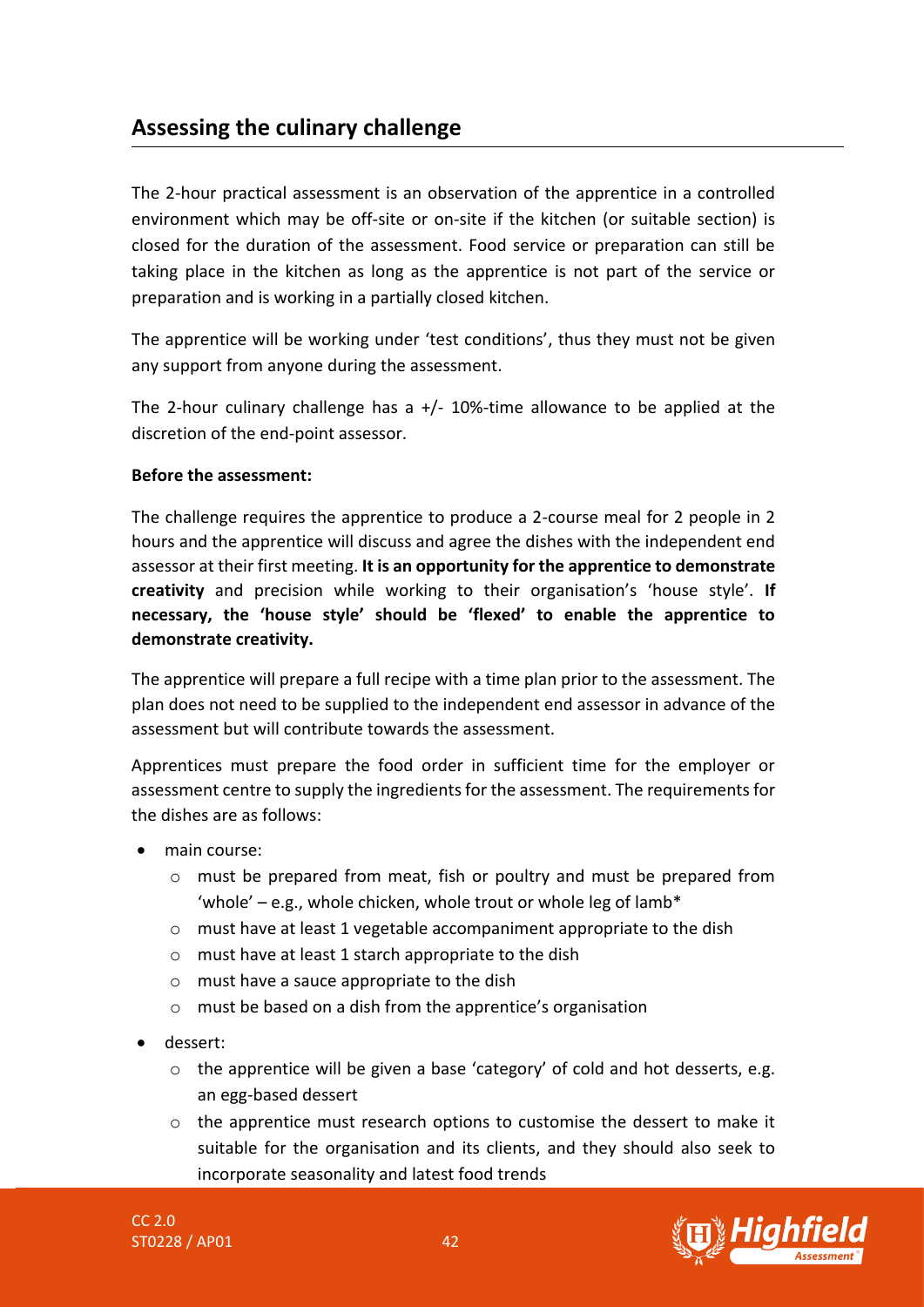- $\circ$  the dessert must have an appropriate garnish from one of the following food groups:
	- ̶ cakes, sponges, biscuits and scones
	- ̶ pastry
	- ̶ secondary cold or hot dessert range

\*Meat/poultry are interchangeable for game as long as the bird/animal is whole and the requirement to cover the same number of additional ingredients is met.

The 2 dishes for the culinary challenge can either be served in service order or be served as they are completed and ready. This is up to the discretion of the end-point assessor.

All elements of each dish must be prepared, cooked and served by the apprentice. The apprentice is allowed time prior to the commencement of the culinary challenge for equipment set-up and section organisation but food preparation must not take place.

Regarding the ratio of independent end assessors to apprentices required for a culinary challenge observation, the expectation is that this will normally be 1:1. There may be kitchen environments, however, where it is possible to fairly assess more than one apprentice during the same 2-hour period. The focus must be on ensuring that the apprentices are not disadvantaged in any way and have the maximum opportunity to perform to the best of their abilities.

#### **Employers/training providers should:**

- ensure the apprentice knows the date, time and location of the assessment
- brief the apprentice on the activities to be carried out and the duration of the assessment (a minimum of 1 hour)
- ensure the apprentice knows which commis chef criteria will be assessed (outlined on the following pages)
- ensure that the apprentice has access to the relevant the resources, such as the correct ingredients and equipment, to carry out the observation as per the submitted main course proposal and base desert category given
- encourage the apprentice to reflect on their experience and learning onprogramme to understand what is required to meet the standard
- be prepared to provide clarification to the apprentice and signpost them to relevant parts of their on-programme experience in preparation for their assessment

It is suggested that a mock assessment is carried out by the apprentice in advance of the end-point assessment, with the training provider/employer giving feedback on any areas for improvement.

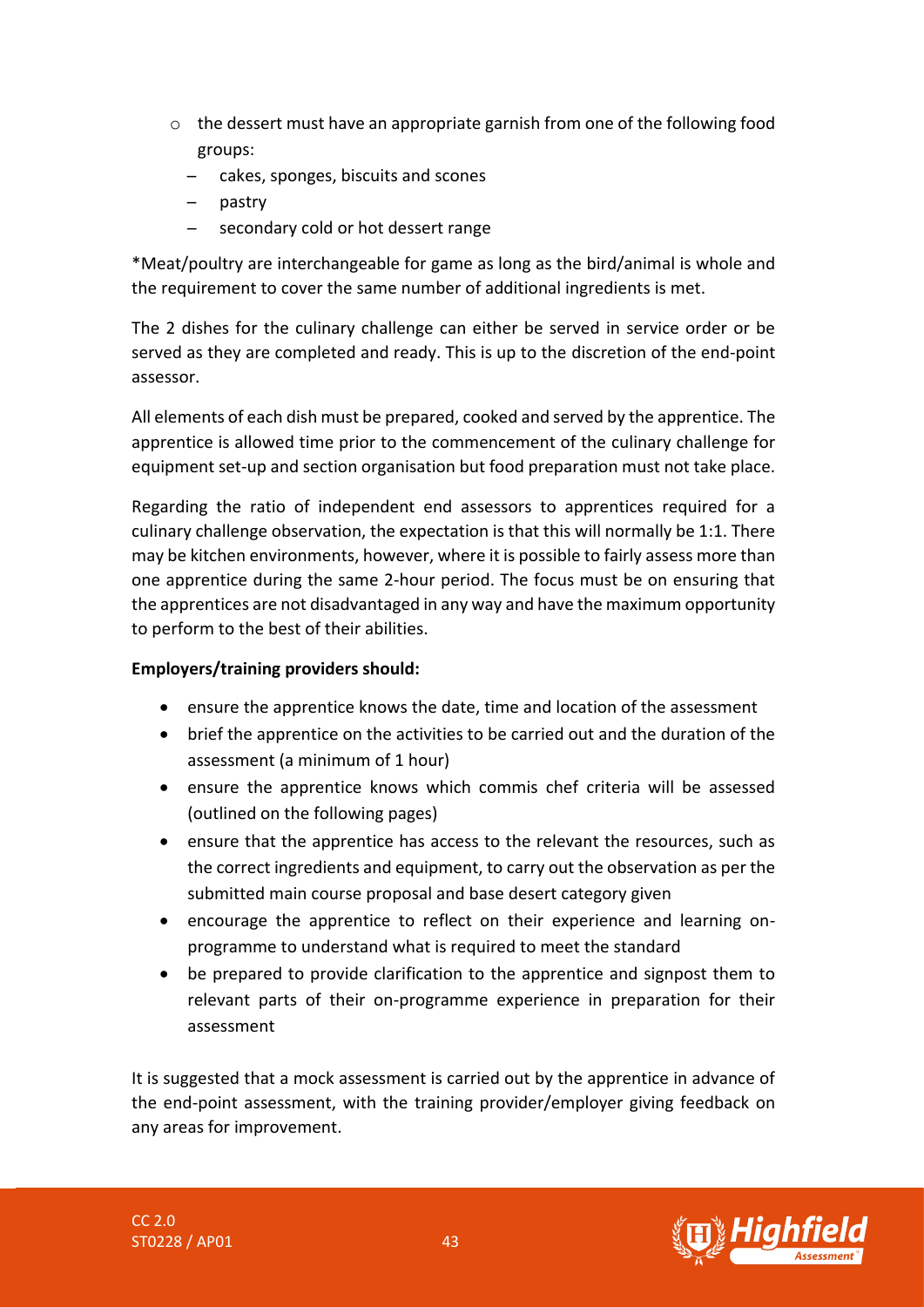Apprentices will be marked against the pass and distinction criteria included in the tables on the following pages.

Apprentices meeting all pass criteria will be awarded a pass, if all pass and all distinction criteria are met, then the result will be a distinction.

#### **Culinary challenge mock assessment**

It is the employer/training provider's responsibility to prepare apprentices for their end-point assessment and Highfield recommends that the apprentice experiences a mock culinary challenge observation in preparation for the real thing. The most appropriate form of mock assessment will depend on the apprentice's setting and the resources available at the time.

When designing a mock assessment, the employer/training provider should include the following elements:

- the mock culinary challenge observation should take place in a controlled environment, either off-site in an appropriate facility or on-site if the kitchen (or suitable section) is closed off for the duration of the assessment.
- a 2-hour time slot should be available for the complete culinary challenge, if it is intended to be a complete mock observation covering all relevant standards. However, this time may be split up to allow for progressive learning.
- ensure that the apprentice's performance is assessed by a competent trainer/assessor and that feedback is shared with the apprentice to complete the learning experience. Mock assessment sheets are available to download from the Highfield Assessment website and may be used for this purpose.

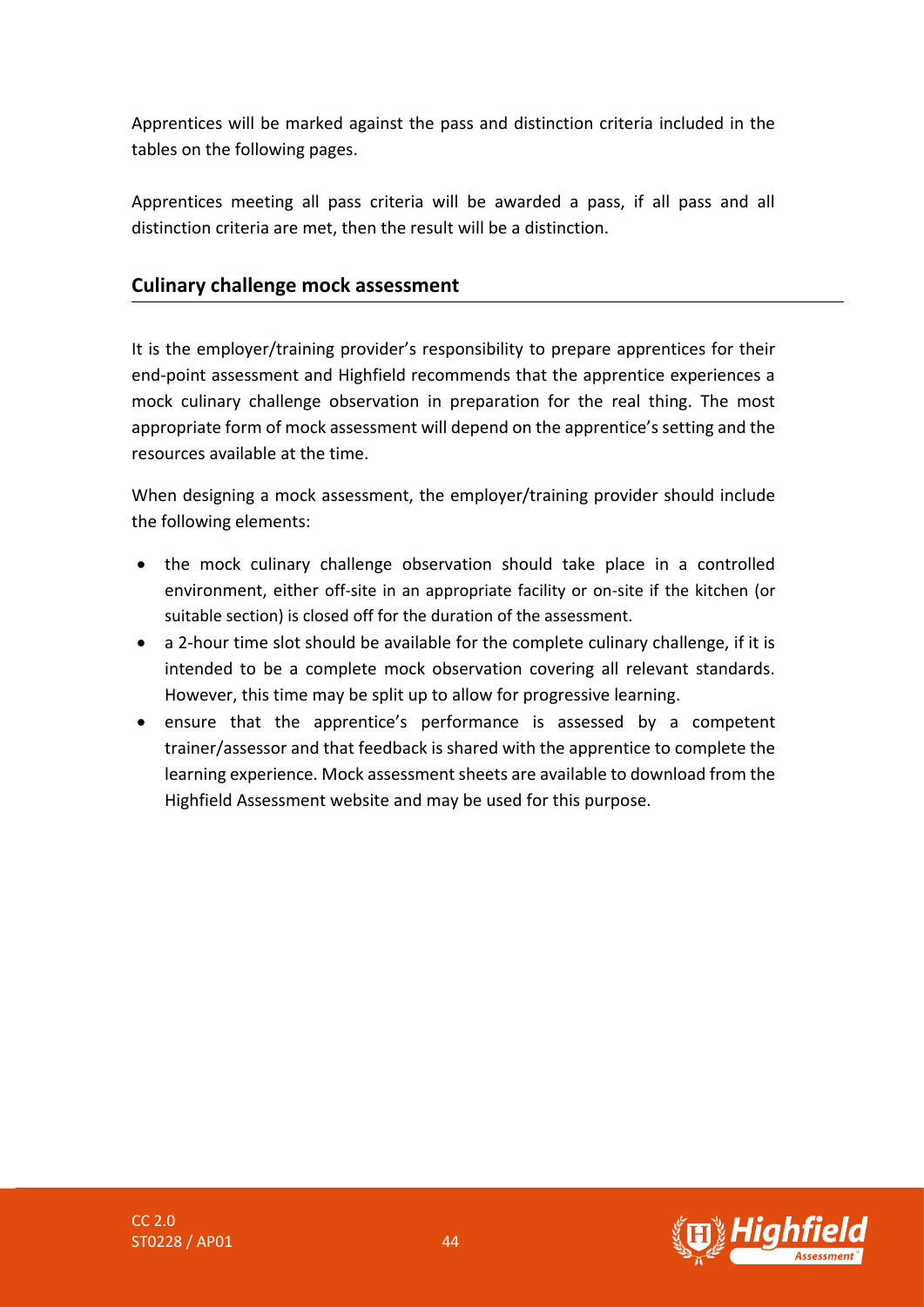#### **Culinary challenge criteria**

During the 2-hour culinary challenge, the following standards should be evidenced when producing the 2 courses. Apprentices should prepare for the culinary challenge by considering how the criteria can be met. The apprentice can only achieve a distinction by covering all pass and all distinction criteria listed.

|                     | Culinary                                                                                                                                      |      |                                                                                                                                   |  |  |  |
|---------------------|-----------------------------------------------------------------------------------------------------------------------------------------------|------|-----------------------------------------------------------------------------------------------------------------------------------|--|--|--|
|                     | To pass, the following must be evidenced                                                                                                      |      | To gain a distinction                                                                                                             |  |  |  |
| CU <sub>17</sub>    | Customer profile of the organisation and how this affects menu design and<br>costing                                                          | CU42 | Complete detailed research into the 'base<br>dessert'                                                                             |  |  |  |
| CU18<br><b>CU19</b> | Availability of food<br>Mise en place undertaken in a timely fashion and ensure all food<br>preparation allows for requirements of service    | CU43 | Execute food preparation and finishing tasks<br>speedily and to an excellent standard,<br>including making changes throughout the |  |  |  |
| CU20<br>CU21        | Follow and adhere to cleaning schedules<br>How to find a dish specification / recipe for prescribed dish                                      |      | process, where necessary                                                                                                          |  |  |  |
| CU22                | How to read and understand the specification / recipe for the dishes and<br>ingredients                                                       | CU44 | Present dishes to the exact required standard -<br>colour, consistency, texture and temperature                                   |  |  |  |
| CU <sub>23</sub>    | Weigh and measure ingredients using accurately functioning tools or<br>equipment                                                              | CU45 | Present flavour balance/taste profiles to the<br>exact required standard                                                          |  |  |  |
| CU24<br>CU25        | Ensure the correct volume or number of components<br>Ensure consistent portions are prepared and served                                       | CU46 | Work accurately to their previously prepared<br>time plan                                                                         |  |  |  |
| CU26<br>CU27        | Pay attention to detail and work consistently to achieve standards<br>Follow specifications/brand standards to prepare and produce dishes and | CU47 | Work efficiently and effectively with ease,<br>tasks prioritised and sequenced, accurate use                                      |  |  |  |
|                     | menu items, on time, ensuring consistency of the finished product as per<br>Annex B                                                           |      | of materials, well organised, fast, continuously<br>keeping work area clean and tidy                                              |  |  |  |

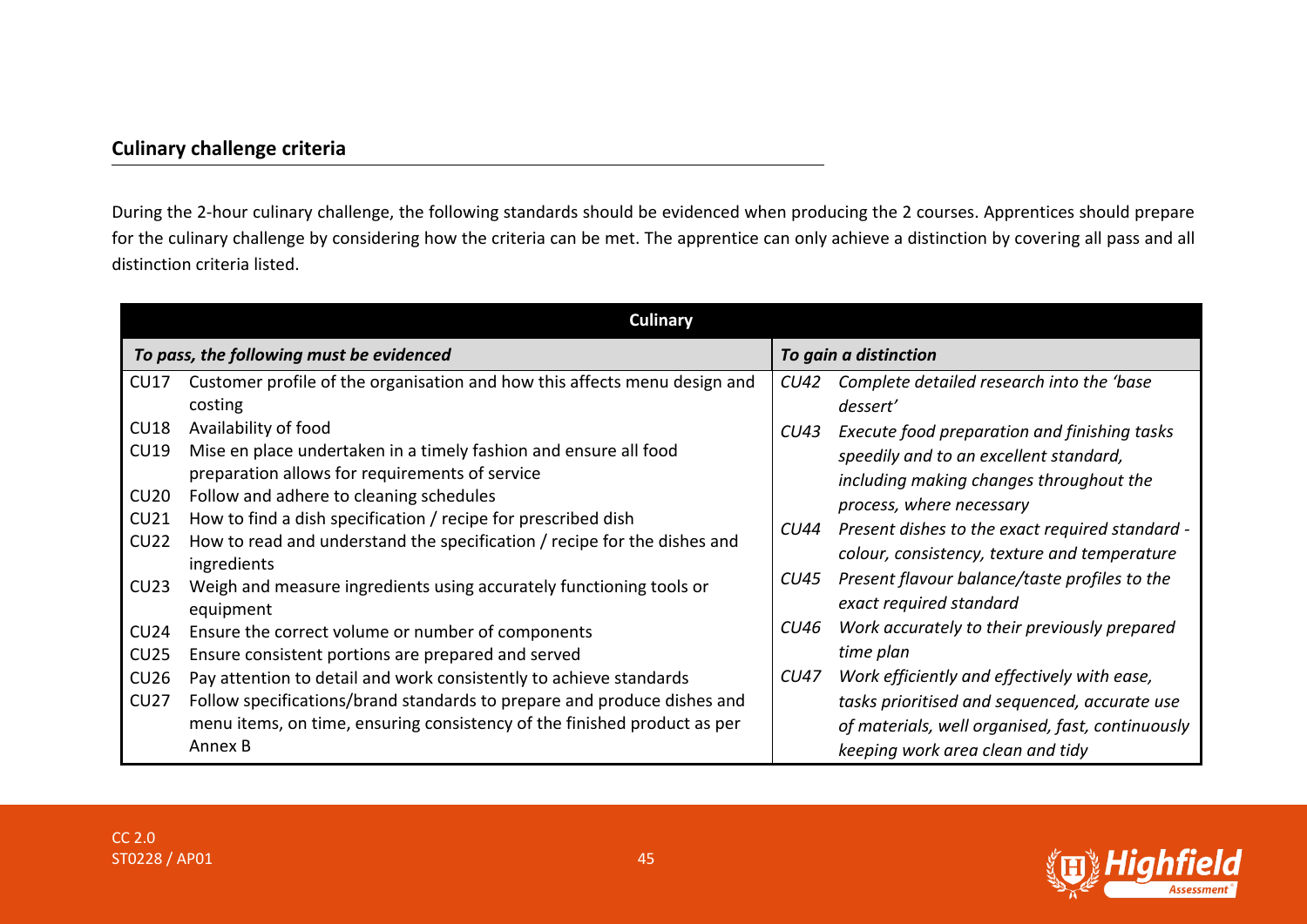|             | <b>Culinary</b>                                                           |      |                                              |  |
|-------------|---------------------------------------------------------------------------|------|----------------------------------------------|--|
|             | To pass, the following must be evidenced                                  |      | To gain a distinction                        |  |
| CU28        | Identify correct knives and equipment for preparation, cooking and        | CU48 | Adhere to organisational requirements at all |  |
|             | finishing of dishes and menu items as identified in Annex B               |      | times                                        |  |
| CU29        | Correct settings and use of equipment when preparing, cooking and         | CU49 | Demonstrate consistent professional          |  |
|             | finishing dishes and menu items                                           |      | communication as required                    |  |
| CU30        | Adhere to company specifications/brands when preparing and cooking        |      |                                              |  |
|             | dishes                                                                    |      |                                              |  |
| CU31        | Demonstrate care and attention when using knives and equipment            |      |                                              |  |
| <b>CU32</b> | Correctly store and use food commodities when preparing dishes            |      |                                              |  |
| CU33        | Ambient, chilled and frozen storage used correctly                        |      |                                              |  |
| CU34        | Correct labelling of food - dates, ingredients, allergens                 |      |                                              |  |
| CU35        | <b>Stock rotation</b>                                                     |      |                                              |  |
| CU36        | <b>Colour coding, following food safety systems</b>                       |      |                                              |  |
| CU37        | Adhere to company/brand standard/menu specification                       |      |                                              |  |
| CU38        | Consistently use the correct volume and quality of commodities in each    |      |                                              |  |
|             | dish, maintaining attention to detail                                     |      |                                              |  |
| <b>CU39</b> | Apply correct preparation and selection methods when using meat, poultry, |      |                                              |  |
|             | fish and vegetables in dishes                                             |      |                                              |  |
| <b>CU40</b> | Utilise the correct cuts and preparation methods to produce high quality, |      |                                              |  |
|             | technically sound dishes                                                  |      |                                              |  |
| CU41        | Complete preparation and cooking tasks to a high standard, delivered on   |      |                                              |  |
|             | time and presented as described within the recipe specification           |      |                                              |  |

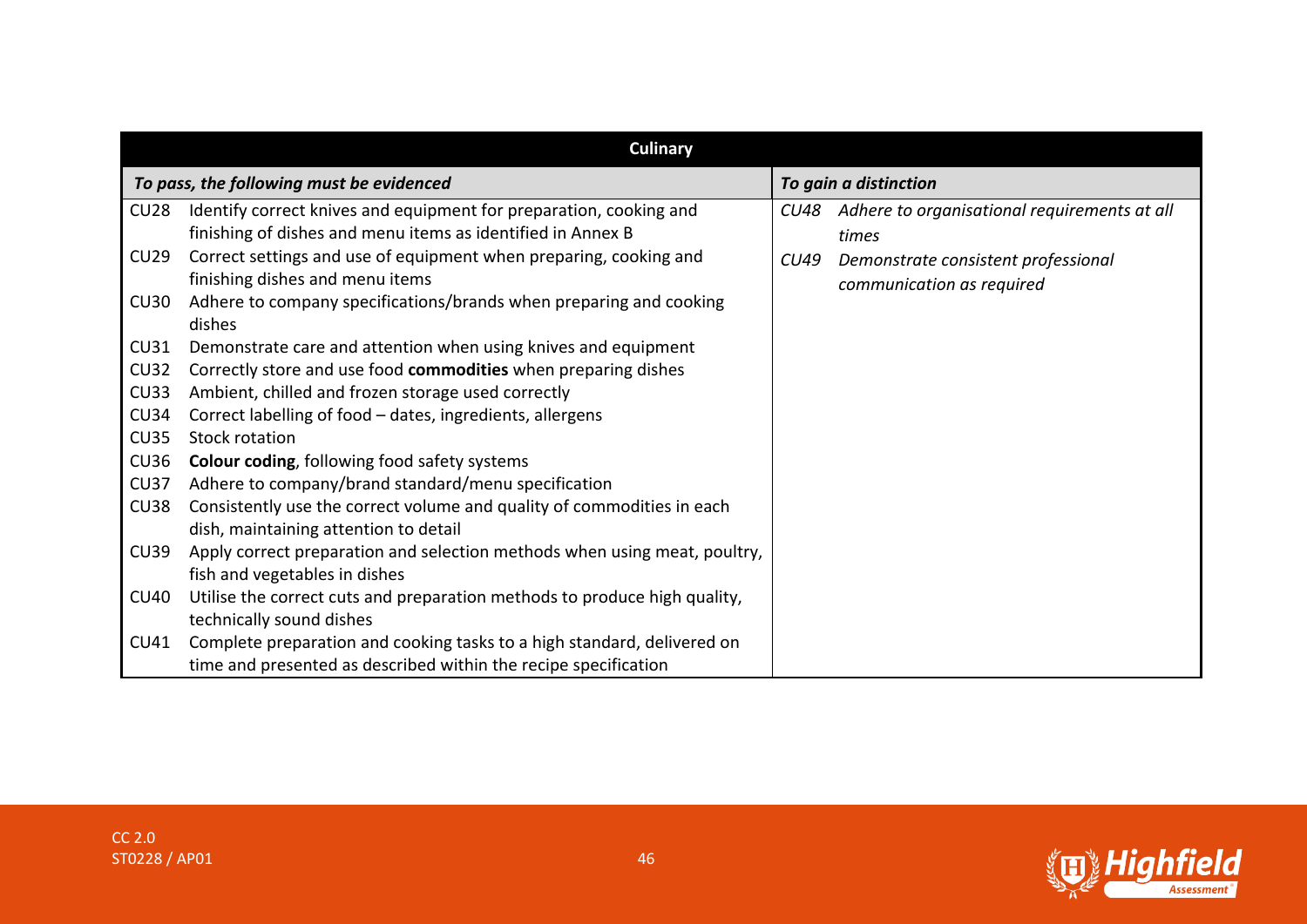|             | <b>Food safety</b>                                                      |      |                                                |  |  |
|-------------|-------------------------------------------------------------------------|------|------------------------------------------------|--|--|
|             | To pass, the following must be evidenced                                |      | To gain a distinction                          |  |  |
| <b>FS25</b> | Reduce contamination risks associated with workflow procedures          | FS33 | Consistently follows best practice in adhering |  |  |
| <b>FS26</b> | Use storage procedures to prevent cross-contamination                   |      | to all food safety processes                   |  |  |
| <b>FS27</b> | Make sure surfaces and equipment are clean and in good condition        |      |                                                |  |  |
| <b>FS28</b> | Use clean and suitable cloths and equipment for wiping and cleaning     |      |                                                |  |  |
|             | between tasks                                                           |      |                                                |  |  |
| <b>FS29</b> | Dispose of waste promptly, hygienically and appropriately               |      |                                                |  |  |
| <b>FS30</b> | Avoid unsafe behaviour that could contaminate the food you are working  |      |                                                |  |  |
| with        |                                                                         |      |                                                |  |  |
| FS31        | Keep necessary records up-to-date                                       |      |                                                |  |  |
| <b>FS32</b> | Prepare, cook and hold food safely                                      |      |                                                |  |  |
| FS34        | Check food before and during operations for any hazards, and follow the |      |                                                |  |  |
|             | correct procedures for dealing with these                               |      |                                                |  |  |
| FS35        | Prevent cross-contamination, such as between raw foods, foods already   |      |                                                |  |  |
|             | cooking/reheating and ready-to-eat foods                                |      |                                                |  |  |
| FS36        | Use methods, times, temperatures and checks to make sure food is safe   |      |                                                |  |  |

|                  | <b>People</b>                                                                        |                                                      |  |  |  |
|------------------|--------------------------------------------------------------------------------------|------------------------------------------------------|--|--|--|
|                  | To pass, the following must be evidenced                                             | To gain a distinction                                |  |  |  |
| PP <sub>08</sub> | Take pride in own role through an enthusiastic and professional approach<br>to tasks | There are no distinction criteria for this component |  |  |  |

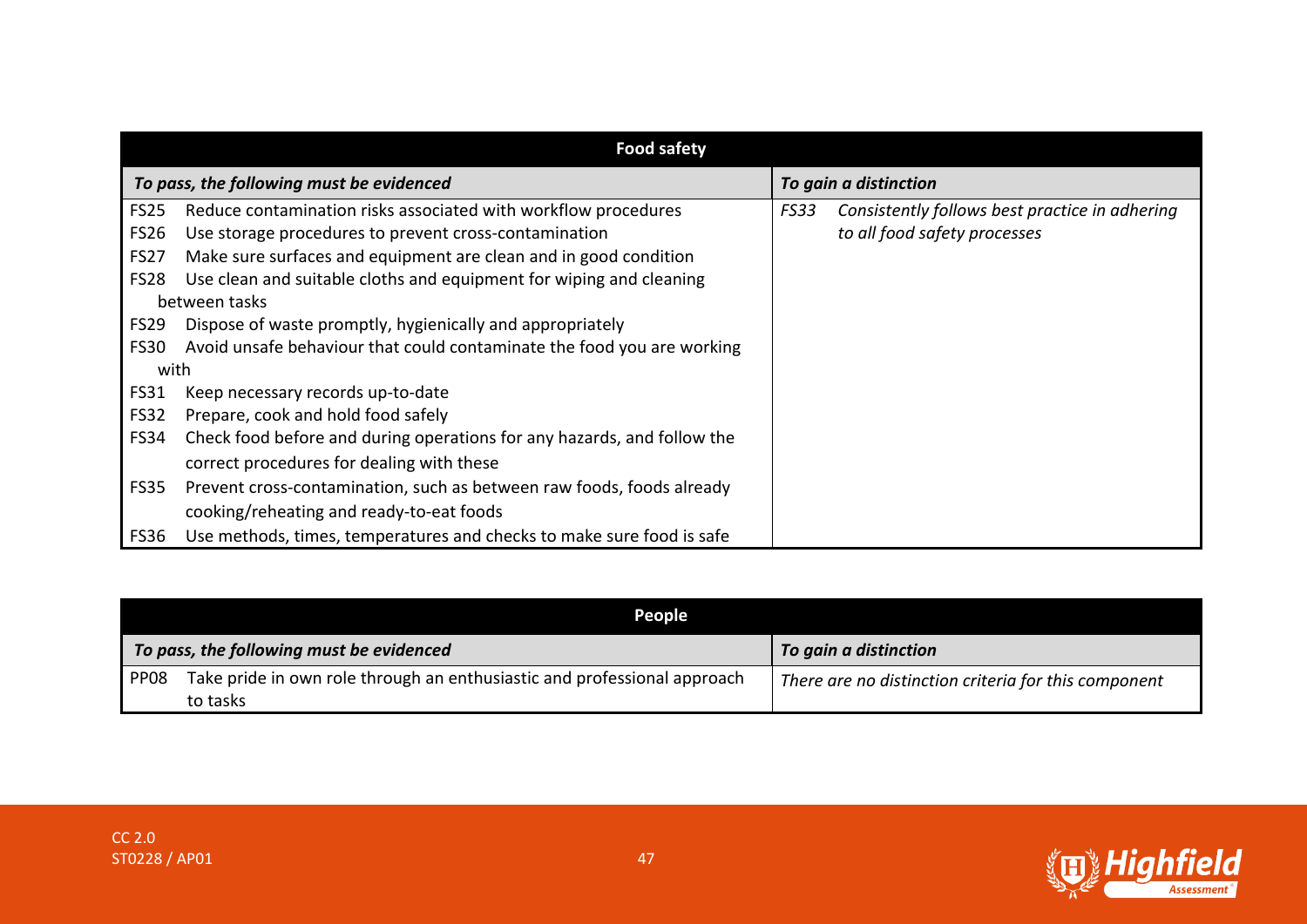|                  | <b>Business</b>                                                     |                                                      |  |  |  |
|------------------|---------------------------------------------------------------------|------------------------------------------------------|--|--|--|
|                  | To pass, the following must be evidenced                            | To gain a distinction                                |  |  |  |
| BN <sub>09</sub> | Be financially aware in approach to all aspects of work             | There are no distinction criteria for this component |  |  |  |
| <b>BN10</b>      | Demonstrate following of specifications and correct food production |                                                      |  |  |  |
|                  | techniques to meet GP requirements                                  |                                                      |  |  |  |
| <b>BN11</b>      | Provide evidence of appropriate documentation being completed       |                                                      |  |  |  |



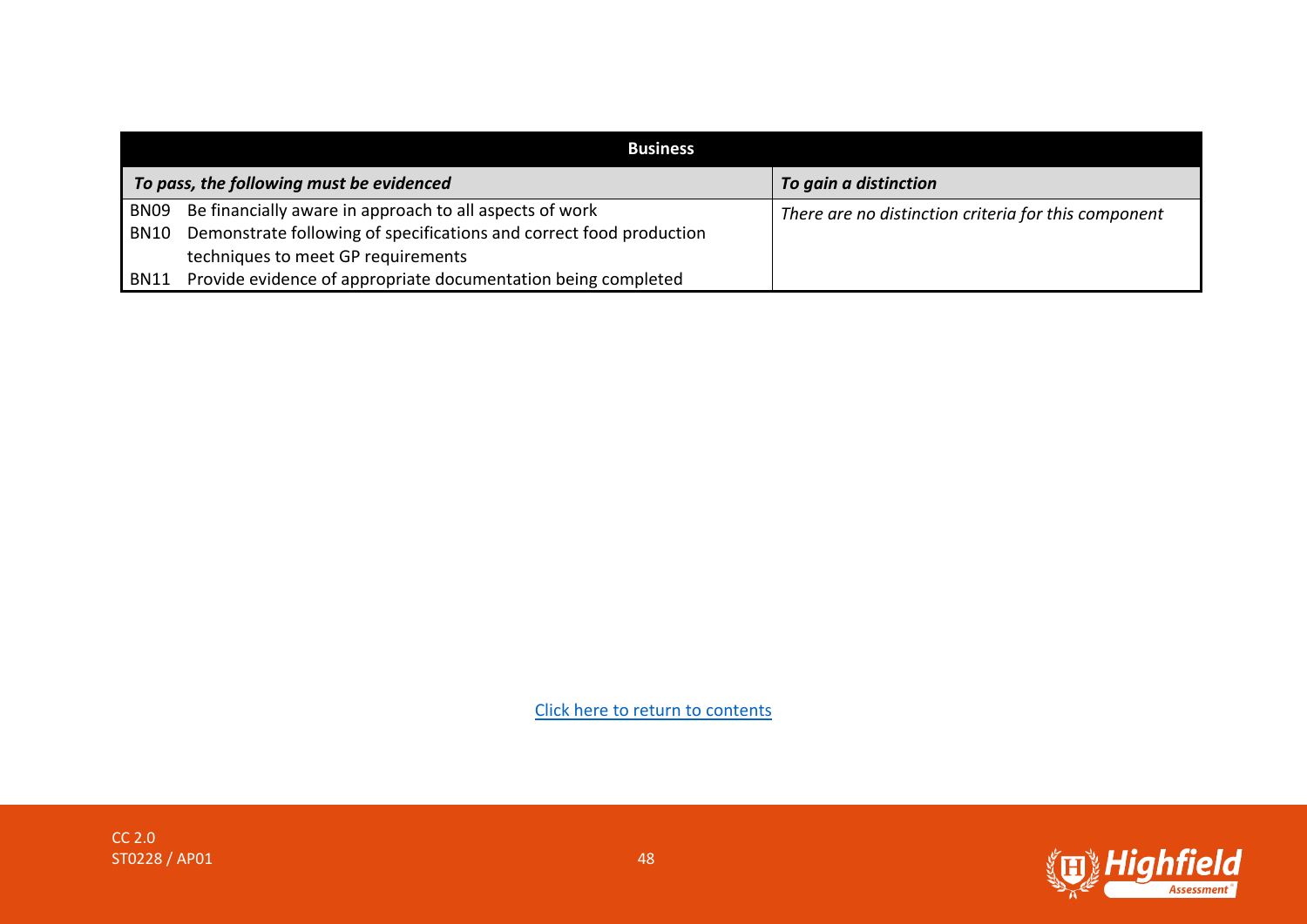## <span id="page-48-0"></span>**Assessing the practical observation**

The end-point assessment plan states that the practical observation should be no longer than 3 hours. The observation will be pre-planned and scheduled at a time when the apprentice will be in their normal place of work, at a time which reflects typical working conditions and avoids seasonal periods of low levels of trading. The end-point assessor will carry out the practical observation, which should enable the apprentice to evidence their skills, knowledge and behaviour from across these standards to demonstrate genuine and demanding work objectives.

#### **Before the assessment**

- Employers/training providers should plan a relevant observation activity or series of activities that provide the apprentice with the opportunity to demonstrate each of the required standards outlined in the following pages. The practical observation activities must provide the apprentice with opportunities to:
	- o prepare and cook sufficient food groups using preparation and cooking methods as presented in the table at the end of this document, including:
		- ̶**at least 6 preparation methods** as appropriate to the food groups
		- ̶**at least 6 cooking methods** as appropriate to the food groups
	- $\circ$  show contact with team members
	- o make decisions

During the practical observation, where possible, situations and evidence should be naturally occurring. However, to ensure that all criteria can be covered, some simulation will be allowed to ensure total coverage of the standards. This can be arranged before the assessment takes place to give the best opportunity for all criteria to be met.

Regarding the ratio of independent end assessors to apprentices required for a workplace observation, the expectation is that this will normally be 1:1. There may be work environments, however, where it is possible to fairly assess more than one apprentice during the same 3-hour period. The focus must be on ensuring that the apprentices are not disadvantaged in any way and have the maximum opportunity to perform to the best of their abilities.

#### **Employers/training providers should:**

- ensure the apprentice knows the date, time and location of the assessment
- brief the apprentice on the activities to be carried out and the duration of the assessment (a minimum of 1 hour)

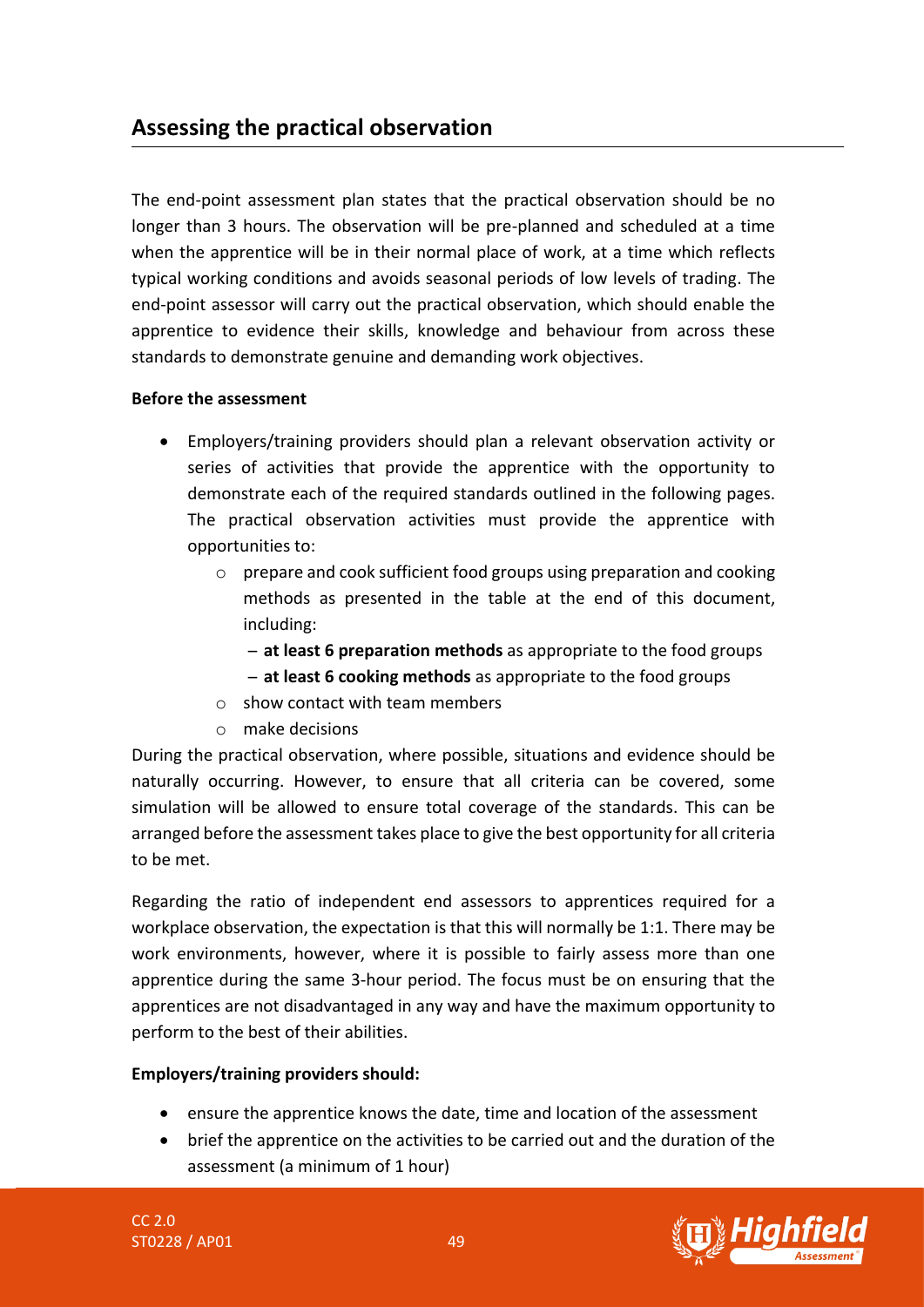- ensure the apprentice knows which commis chef criteria will be assessed (outlined on the following pages)
- encourage the apprentice to reflect on their experience and learning onprogramme to understand what is required to meet the standard
- be prepared to provide clarification to the apprentice and signpost them to relevant parts of their on-programme experience in preparation for their assessment

It is suggested that a mock assessment is carried out by the apprentice in advance of the end-point assessment with the training provider/employer giving feedback on any areas for improvement.

Apprentices will be marked against the pass and distinction criteria included in the tables on the following pages.

Apprentices meeting all pass criteria will be awarded a pass, if all pass and all distinction criteria are met, then the result will be a distinction.

#### **Practical observation mock assessment**

It is the employer/training provider's responsibility to prepare apprentices for their end-point assessments and Highfield recommends that the apprentice experiences a mock practical observation in preparation for the real thing. The most appropriate form of mock assessment will depend on the apprentice's setting and the resources available at the time.

When designing a mock assessment, the employer/training provider should include the following elements:

- the mock observation should take place in a real workplace or a realistic simulation if the real workplace does not present all the required assessment opportunities.
- the participation of other personnel to play the parts of customers and team members:
	- $\circ$  it is strongly recommended that the mock observation has been practised beforehand and all personnel involved are properly briefed on their roles
	- o the roles should provide the opportunity for the apprentice to demonstrate both the 'pass' level and the 'distinction' level criteria.

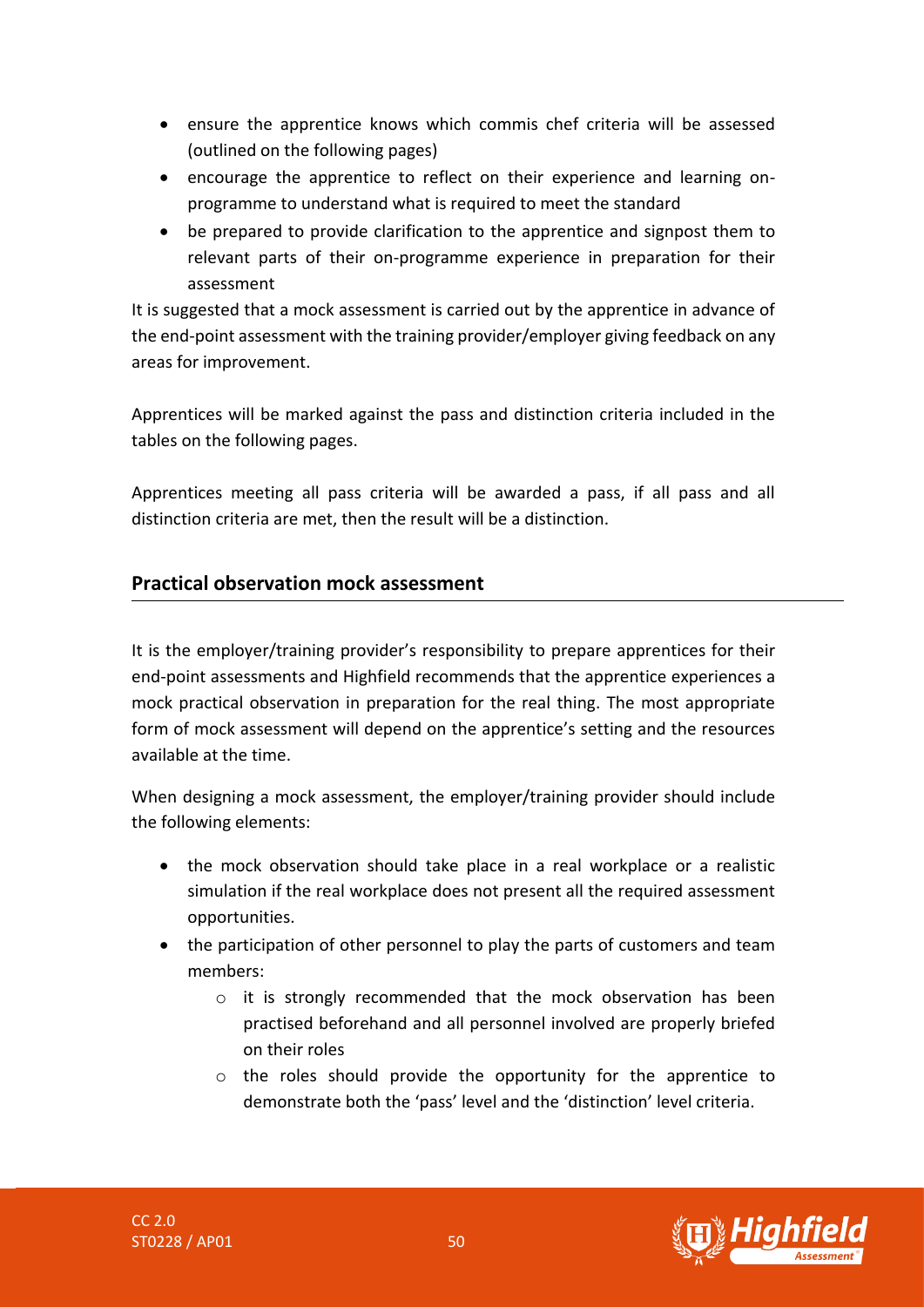- a 3-hour time slot should be available for the complete practical observation if it is intended to be a complete mock observation covering all relevant standards. However, it is permissible to split the observation into two sections to allow best observation of preparation and cooking, although this will normally be carried out on the same day.
- consider a video recording of the mock assessment and allow it to be observed by other apprentices, especially if it is not practicable for the employer/training provider to carry out a separate mock assessment with each apprentice.
- ensure that the apprentice's performance is assessed by a competent trainer/assessor and that feedback is shared with the apprentice to complete the learning experience. Mock assessment sheets are available to download from the Highfield Assessment website and may be used for this purpose.

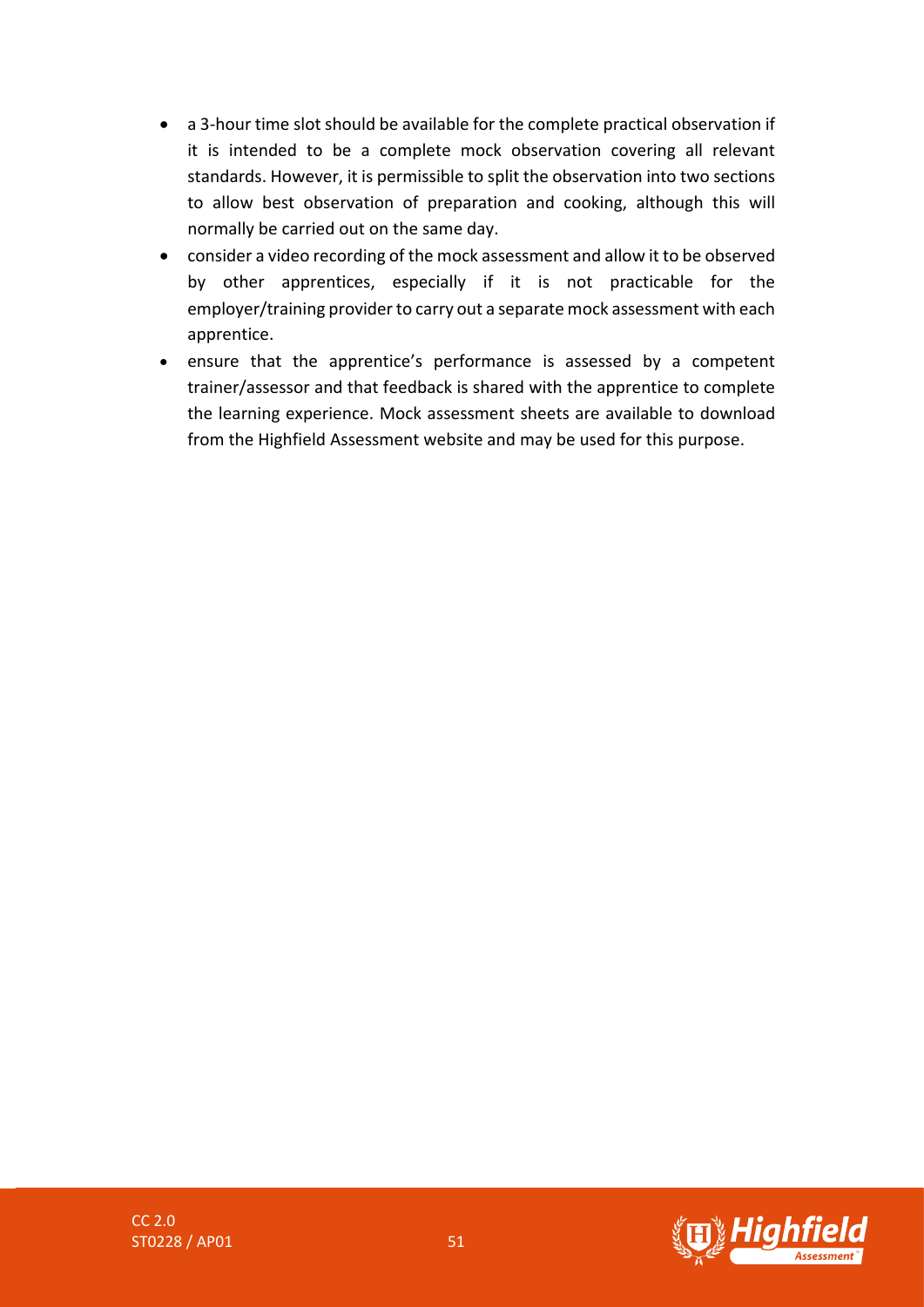#### **Practical observation criteria**

During the 3-hour practical observation, the following standards should be evidenced. Apprentices should prepare for the practical observation by considering how the criteria can be met. The apprentice can only achieve a distinction by covering all pass and all of the distinction criteria listed.

|                  | Culinary                                                                                                           |      |                                                                                                 |  |  |
|------------------|--------------------------------------------------------------------------------------------------------------------|------|-------------------------------------------------------------------------------------------------|--|--|
|                  | To pass, the following must be evidenced                                                                           |      | To gain a distinction                                                                           |  |  |
| <b>CU19</b>      | Mise en place undertaken in a timely fashion and ensure all food<br>preparation allows for requirements of service | CU43 | Execute food preparation and finishing tasks<br>speedily and to an excellent standard,          |  |  |
| CU20<br>CU21     | Follow and adhere to cleaning schedules<br>How to find a dish specification/recipe for prescribed dish             |      | including making changes throughout the<br>process, where necessary                             |  |  |
| CU22             | How to read and understand the specification/recipe for the dishes and<br>ingredients                              | CU44 | Present dishes to the exact required standard -<br>colour, consistency, texture and temperature |  |  |
| CU <sub>23</sub> | Weigh and measure ingredients using accurately functioning tools or<br>equipment                                   | CU45 | Present flavour balance/taste profiles to the<br>exact required standard                        |  |  |
| CU24             | Ensure the correct volume/number of components                                                                     | CU47 | Work efficiently and effectively with ease,                                                     |  |  |
| CU25             | Ensure consistent portions prepared and served                                                                     |      | tasks prioritised and sequenced, accurate use                                                   |  |  |
| CU26             | Pay attention to detail and work consistently to achieve standards                                                 |      | of materials, well organised, fast, continuously                                                |  |  |
| CU27             | Follow specifications/brand standards to prepare and produce dishes and                                            |      | keeping work area clean and tidy                                                                |  |  |
|                  | menu items, on time, ensuring consistency of the finished product as per                                           |      |                                                                                                 |  |  |
|                  | Annex B                                                                                                            |      |                                                                                                 |  |  |
| CU28             | Identify correct knives and equipment for preparation, cooking and                                                 |      |                                                                                                 |  |  |
|                  | finishing of dishes and menu items as identified in Annex B                                                        |      |                                                                                                 |  |  |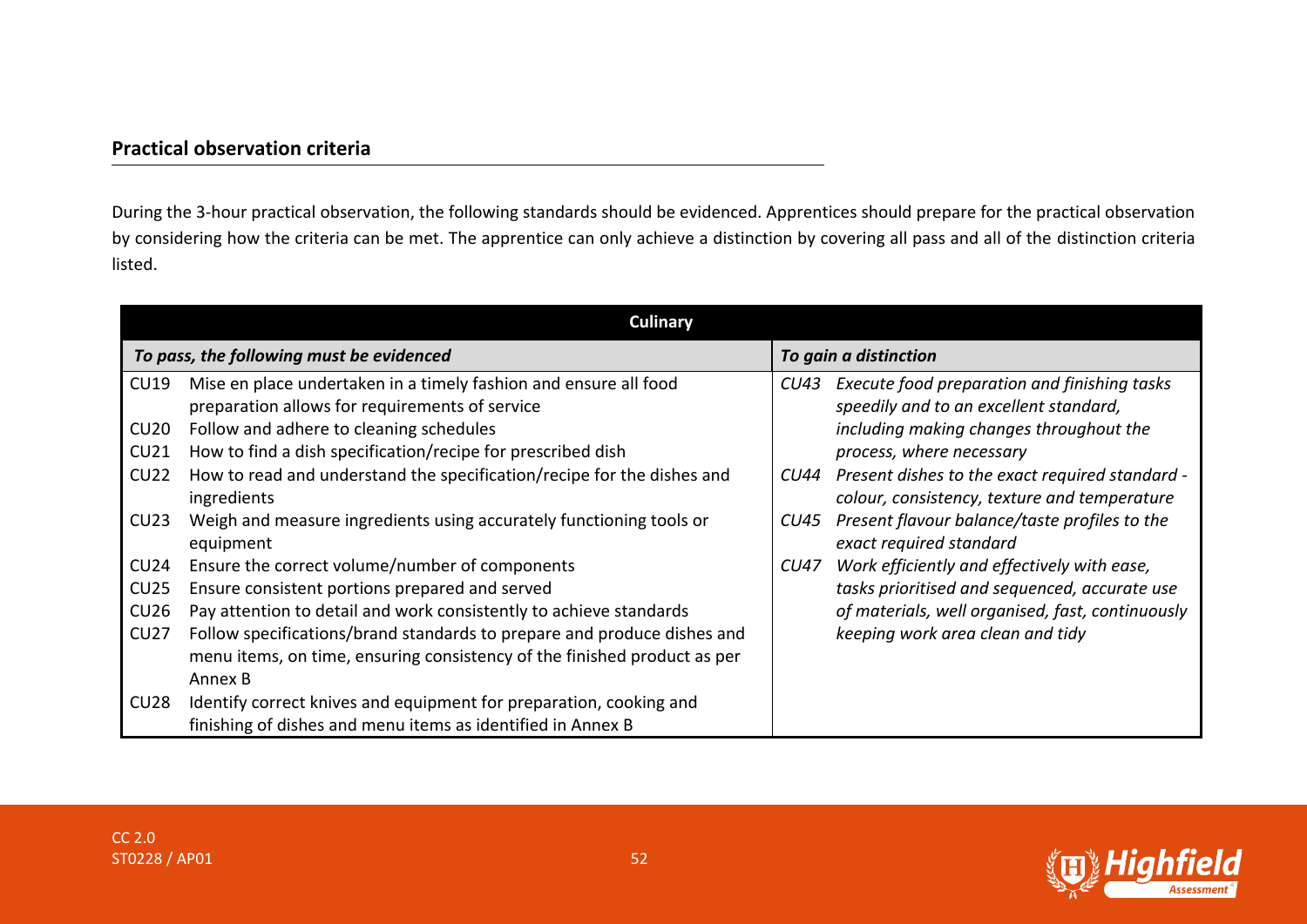|             | <b>Culinary</b>                                                              |                       |  |  |  |
|-------------|------------------------------------------------------------------------------|-----------------------|--|--|--|
|             | To pass, the following must be evidenced                                     | To gain a distinction |  |  |  |
| CU29        | Correct settings and use of equipment when preparing, cooking and            |                       |  |  |  |
|             | finishing dishes and menu items                                              |                       |  |  |  |
| <b>CU30</b> | Adhere to company specifications/brands when preparing and cooking<br>dishes |                       |  |  |  |
| CU31        | Demonstrate care and attention when using knives and equipment               |                       |  |  |  |
| <b>CU32</b> | Correctly store and use food commodities when preparing dishes               |                       |  |  |  |
| <b>CU33</b> | Ambient, chilled and frozen storage used correctly                           |                       |  |  |  |
| <b>CU34</b> | Correct labelling of food - dates, ingredients, allergens                    |                       |  |  |  |
| <b>CU35</b> | <b>Stock rotation</b>                                                        |                       |  |  |  |
| <b>CU36</b> | Colour coding, following food safety systems                                 |                       |  |  |  |
| <b>CU37</b> | Adhere to company/brand standard/menu specification                          |                       |  |  |  |
| <b>CU38</b> | Consistently use the correct volume and quality of commodities in each       |                       |  |  |  |
|             | dish, maintaining attention to detail                                        |                       |  |  |  |
| <b>CU39</b> | Apply correct preparation and selection methods when using meat, poultry,    |                       |  |  |  |
|             | fish and vegetables in dishes                                                |                       |  |  |  |
| <b>CU40</b> | Utilise the correct cuts and preparation methods to produce high quality,    |                       |  |  |  |
|             | technically sound dishes                                                     |                       |  |  |  |
| <b>CU41</b> | Complete preparation and cooking tasks to a high standard, delivered on      |                       |  |  |  |
|             | time and presented as described within the recipe specification              |                       |  |  |  |
| <b>CU50</b> | Demonstrate working to menus in line with business requirements and          |                       |  |  |  |
|             | advising of issues in terms of menu item availabilities and popularity of    |                       |  |  |  |
|             | menu items and cooking to establishment standards- adhering to any           |                       |  |  |  |
|             | nutritional requirements                                                     |                       |  |  |  |
| CU51        | Turn up on time                                                              |                       |  |  |  |
| <b>CU52</b> | Wear uniform correctly                                                       |                       |  |  |  |

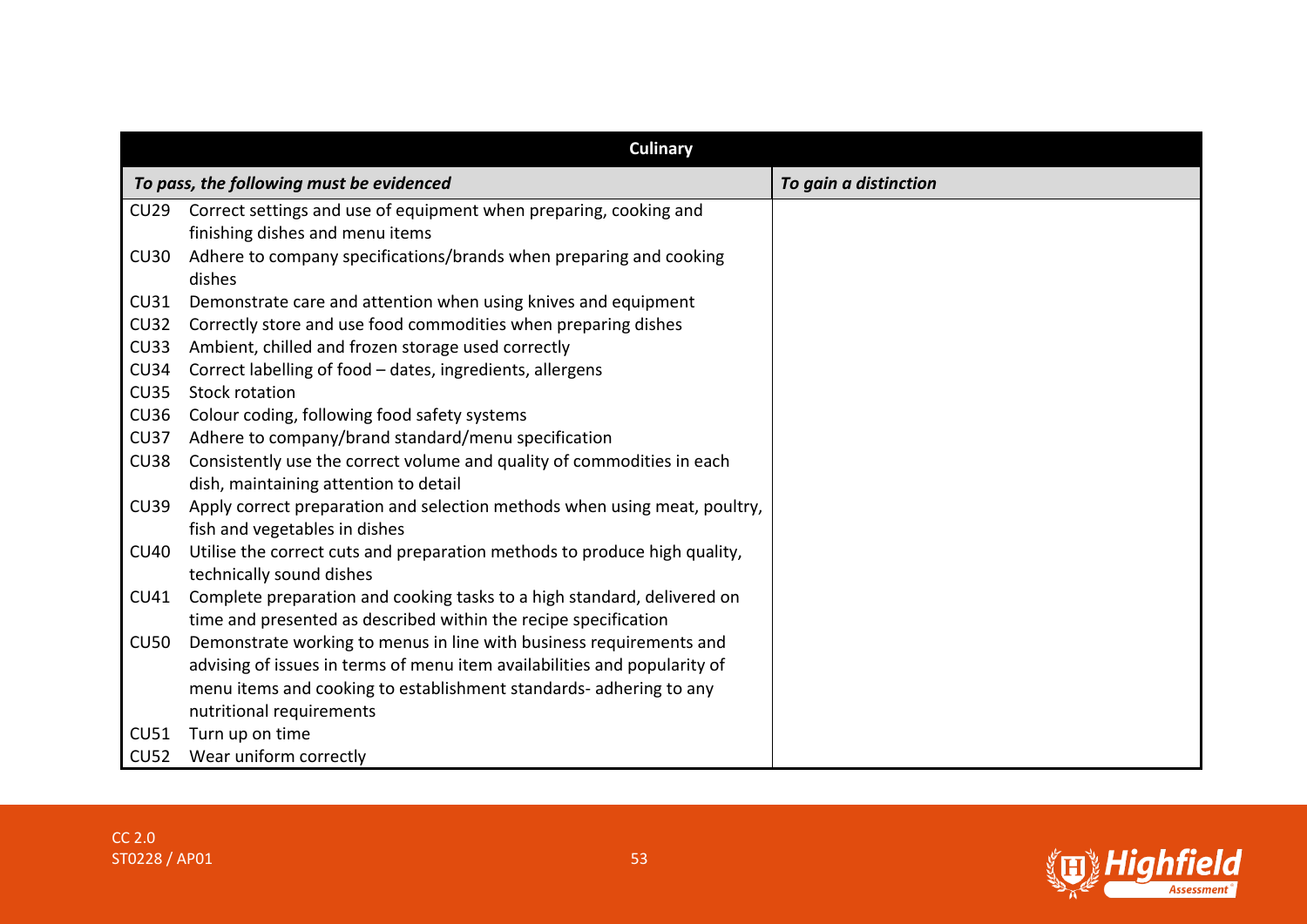|                  | Culinary                                                                                                                 |                       |  |  |  |
|------------------|--------------------------------------------------------------------------------------------------------------------------|-----------------------|--|--|--|
|                  | To pass, the following must be evidenced                                                                                 | To gain a distinction |  |  |  |
| CU <sub>53</sub> | Use technology in own kitchen as per manufacturers' instructions and in<br>accordance with health and safety regulations |                       |  |  |  |
| CU54             | Use technology appropriately and as required by the establishment in<br>respect of cooking stated menu items             |                       |  |  |  |
| CU55             | Work safely, efficiently and confidently in use of technology                                                            |                       |  |  |  |

|             | <b>Food safety</b>                                                                                                |
|-------------|-------------------------------------------------------------------------------------------------------------------|
|             | To pass, the following must be evidenced                                                                          |
| <b>FS25</b> | Reduce contamination risks associated with workflow procedures                                                    |
| <b>FS26</b> | Use storage procedures to prevent cross-contamination                                                             |
| <b>FS27</b> | Make sure surfaces and equipment are clean and in good condition                                                  |
| <b>FS28</b> | Use clean and suitable cloths and equipment for wiping and cleaning between tasks                                 |
| <b>FS29</b> | Dispose of waste promptly, hygienically and appropriately                                                         |
| <b>FS30</b> | Avoid unsafe behaviour that could contaminate the food you are working with                                       |
| <b>FS31</b> | Keep necessary records up-to-date                                                                                 |
| <b>FS32</b> | Prepare, cook and hold food safely                                                                                |
| <b>FS34</b> | Check food before and during operations for any hazards, and follow the correct procedures for dealing with these |
| <b>FS35</b> | Prevent cross-contamination, such as between raw foods, foods already cooking/reheating and ready-to-eat foods    |
| FS36        | Use methods, times, temperatures and checks to make sure food is safe                                             |

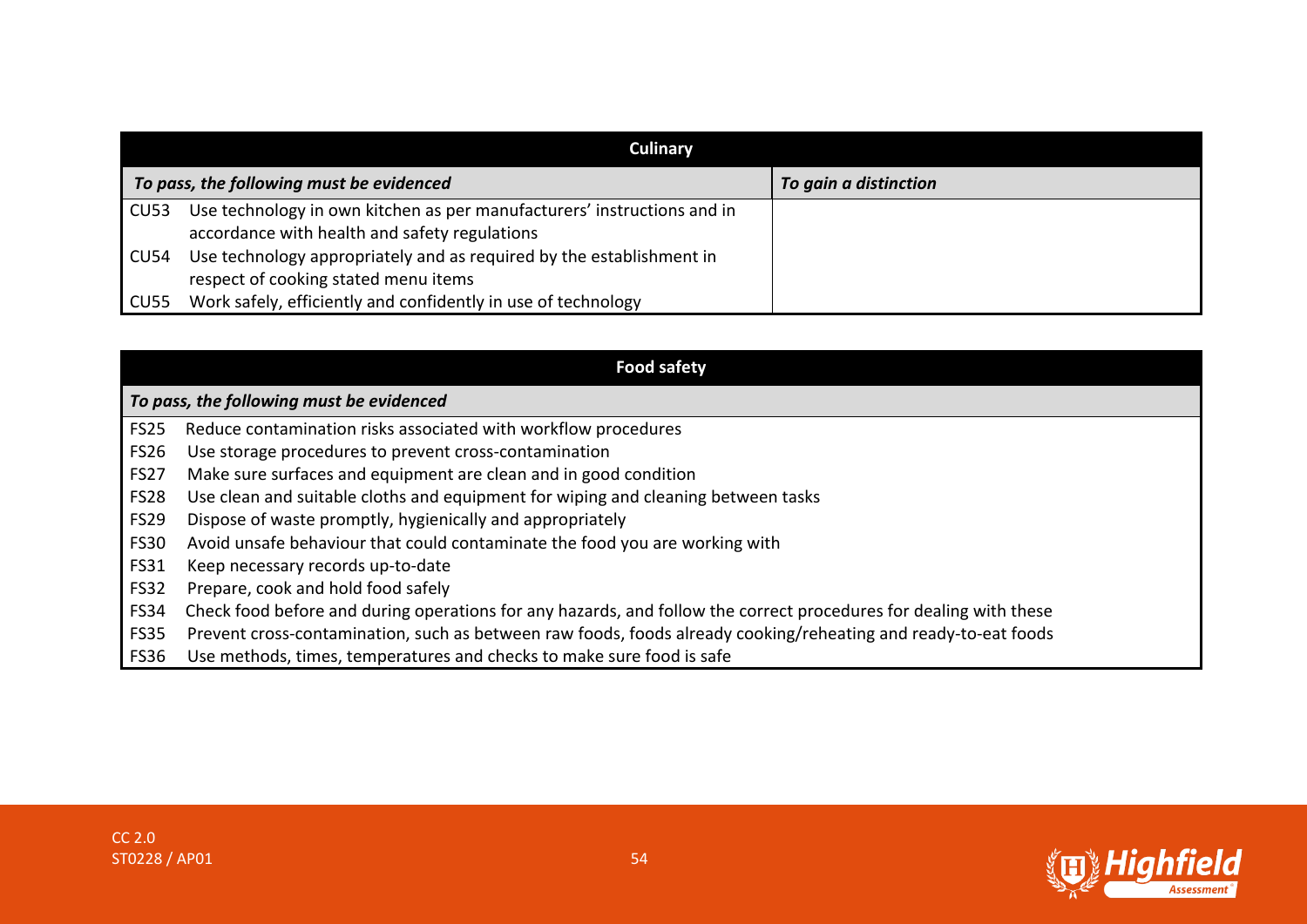|                  | People                                                                                                                                                                                             |             |                                                                                                   |
|------------------|----------------------------------------------------------------------------------------------------------------------------------------------------------------------------------------------------|-------------|---------------------------------------------------------------------------------------------------|
|                  | To pass, the following must be evidenced                                                                                                                                                           |             | To gain a distinction                                                                             |
| PP <sub>08</sub> | Take pride in own role through an enthusiastic and professional approach<br>to tasks                                                                                                               | <b>PP17</b> | Use appropriate communication: role model<br>for professionalism: manner, clear and timely        |
| PP <sub>09</sub> | Work effectively with others to ensure dishes produced are of high quality,<br>delivered on time and to the standard required                                                                      |             | information, encouraging feedback, listening<br>actively, striving for excellence in professional |
| PP10             | Demonstrate team work - as seen by working well with colleagues and<br>professional conduct and good time-keeping and willingness to cover for<br>others and respond flexibly to rota requirements |             | relationships                                                                                     |
| <b>PP11</b>      | Listen to and respect other peoples' point of view and respond politely                                                                                                                            |             |                                                                                                   |
| <b>PP12</b>      | Demonstrate team working and professional conduct - checking attendance<br>at work; behaviours in team activities such as team meetings                                                            |             |                                                                                                   |
| <b>PP13</b>      | Demonstrate appropriate responses to instructions, request information<br>when required and ask questions to seek clarification and further guidance                                               |             |                                                                                                   |
| <b>PP14</b>      | Demonstrate support to others by asking where help is required when own<br>tasks are completed                                                                                                     |             |                                                                                                   |
| <b>PP15</b>      | Can accelerate work pace when required and go the extra mile                                                                                                                                       |             |                                                                                                   |
| <b>PP16</b>      | Behave in a manner in line with the values and culture of the business                                                                                                                             |             |                                                                                                   |

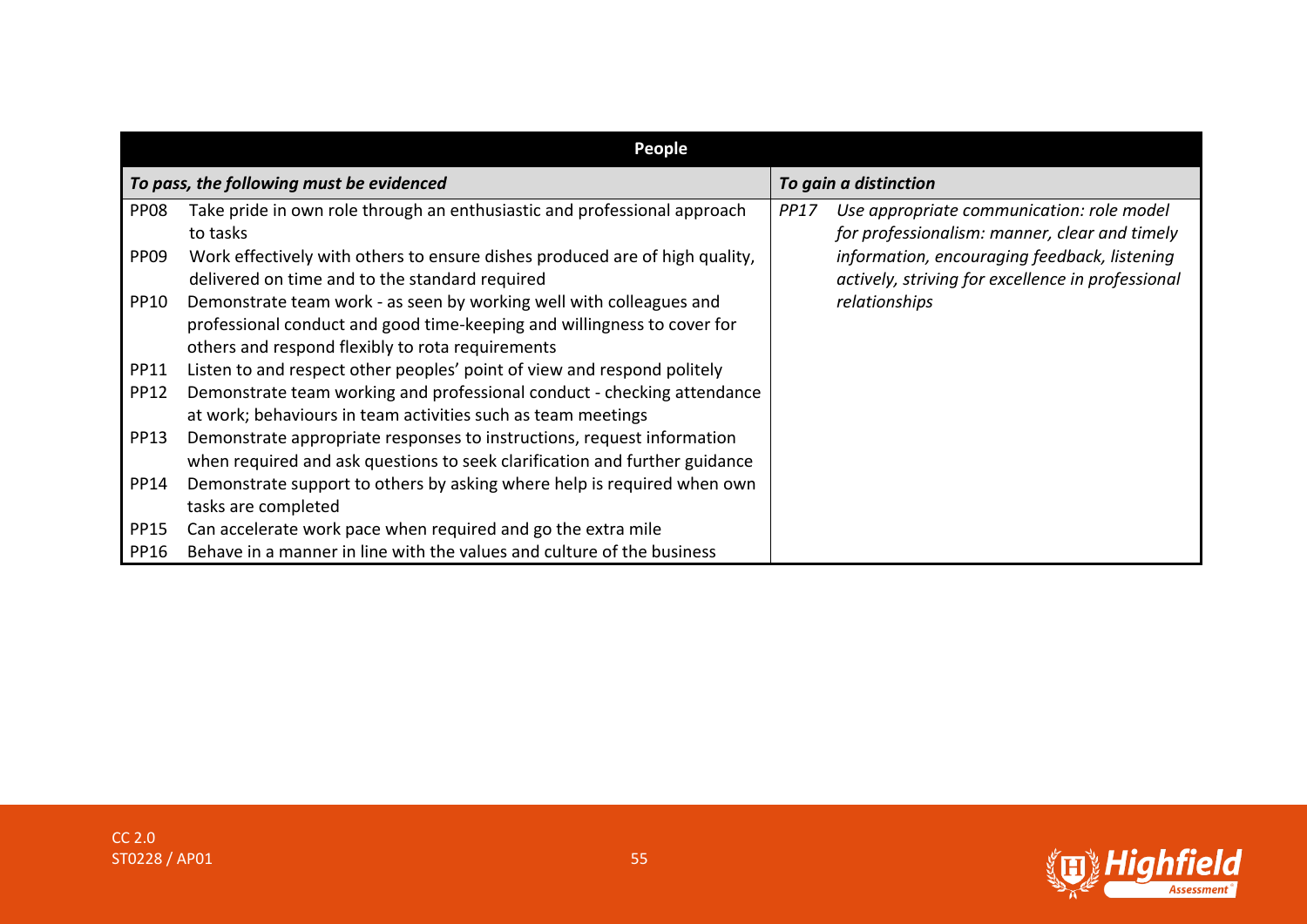|                  | <b>Business</b>                                                                                                     |  |  |  |  |
|------------------|---------------------------------------------------------------------------------------------------------------------|--|--|--|--|
|                  | To pass, the following must be evidenced                                                                            |  |  |  |  |
| BN <sub>09</sub> | Be financially aware in approach to all aspects of work                                                             |  |  |  |  |
| <b>BN12</b>      | Work to specified standards - following establishment standards in terms of preparing menu items in accordance with |  |  |  |  |
|                  | business/customer needs                                                                                             |  |  |  |  |
| <b>BN13</b>      | Adhere to recipes/specifications as required                                                                        |  |  |  |  |
| <b>BN14</b>      | Maintain any appropriate documentation such as wastage records                                                      |  |  |  |  |
| <b>BN15</b>      | Demonstrate effective waste management                                                                              |  |  |  |  |
| <b>BN16</b>      | Work efficiently and safely throughout work shifts                                                                  |  |  |  |  |
| <b>BN17</b>      | Is vigilant and aware of potential risks within the kitchen environment and takes action to prevent them            |  |  |  |  |

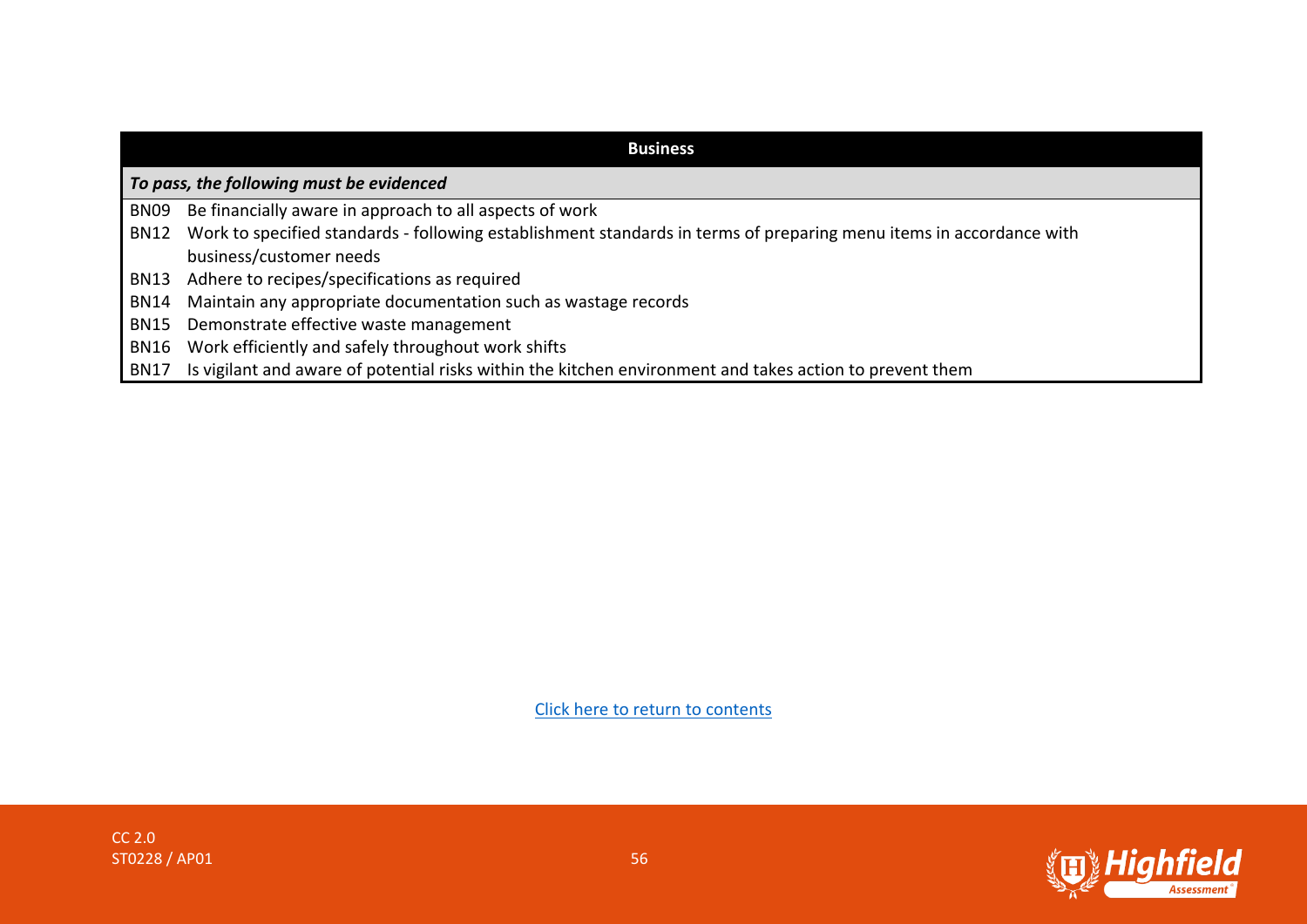# <span id="page-56-0"></span>**Assessing the professional discussion**

The end-point assessment plan states that the professional discussion will be a structured discussion between the apprentice and the end-point assessor. The employer should be present to support, but not lead, the apprentice and to confirm information. The professional discussion should take place after the practical observation, to establish the apprentice's understanding and application of the remaining knowledge, skills and behaviours.

The professional discussion will need to take place in a suitable environment and should last for 40 minutes, including 10 minutes for the review of the apprentice's recipe log. The discussion will be against the set criteria that are outlined in the following pages and it will be appropriately structured to draw out the best of the apprentice's energy, enthusiasm, competence and excellence.

The purpose of the professional discussion is to clarify any questions the end-point assessor has for specified standards:

- confirm and validate judgements about the quality of work
- explore aspects of the work, including how it was carried out, in more detail
- discuss how the apprentice would behave in specific scenarios, should they not have occurred within the culinary challenge observation
- ask questions in relation to personal development and reflection
- provide a basis for the end-point assessor to make a decision about the grade to be awarded

#### **Before the assessment:**

Employers/training providers should:

- plan the professional discussion to allow the apprentice the opportunity to demonstrate each of the required standards
- ensure the apprentice knows the date, time and location of the assessment
- ensure the apprentice knows which commis chef criteria will be assessed (outlined on the following pages)
- encourage the apprentice to reflect on their experience and learning onprogramme to understand what is required to meet the standard and identify real-life examples
- be prepared to provide clarification to the apprentice, and signpost them to relevant parts of their on-programme experience as preparation for this assessment

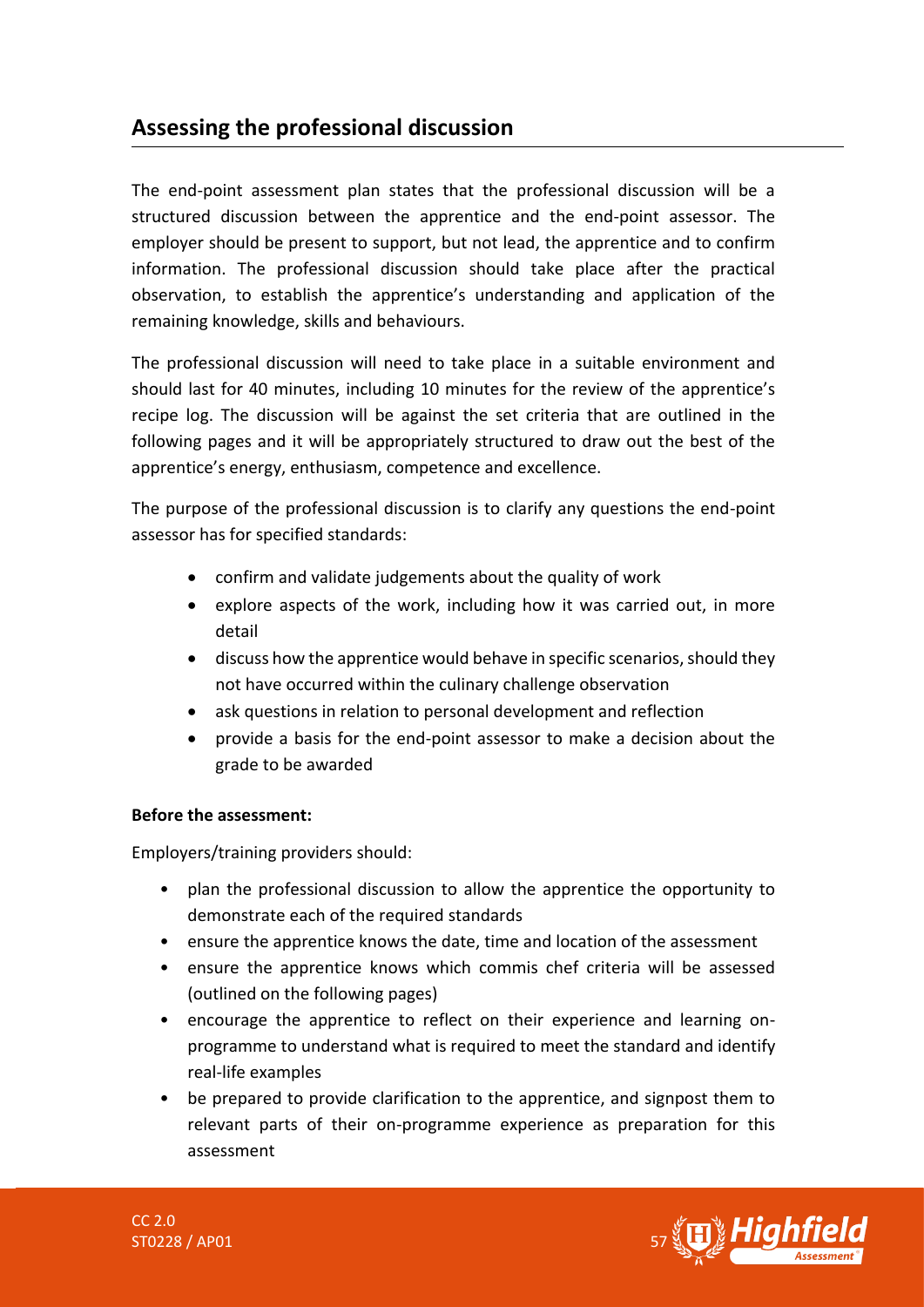## **The recipe log**

Commonly, chefs applying for vacancies will present a log of their previous achievements at interview, often including the range of dishes they have previously prepared. This assessment aims to replicate this industry practice and develop it so that the independent end assessor can assess the apprentice's performance over a range of food groups, preparation and cooking methods to build on what is seen in the observations.

The 10 minutes of the allocated time given for the professional discussion will be dedicated to the review of the recipe log and will be referenced throughout the discussion, in order to provide evidence of range of competence and application of other areas of the standard, such as dish evaluation.

For further information about the recipe log, please refer to the on-programme requirements section.

#### **Professional discussion mock assessment**

It is the employer/training provider's responsibility to prepare apprentices for their end-point assessment and Highfield recommends that the apprentice experiences a mock professional discussion in preparation for the real thing. The most appropriate form of mock professional discussion will depend on the apprentice's setting and the resources available at the time.

In designing a mock assessment, the employer/training provider should include the following elements in its planning:

- the mock professional discussion should take place in a suitable location.
- a 40-minute time slot should be available to complete the professional discussion, if it is intended to be a complete professional discussion covering all relevant standards. However, this time may be split up to allow for progressive learning.
- consider a video or audio recording of the mock professional discussion and allow it to be available to other apprentices, especially if it is not practicable for the employer/training provider to carry out a separate mock assessment with each apprentice.
- ensure that the apprentice's performance is assessed by a competent trainer/assessor, and that feedback is shared with the apprentice to complete the learning experience. Mock assessment sheets are available to download from the Highfield Assessment website and may be used for this purpose.

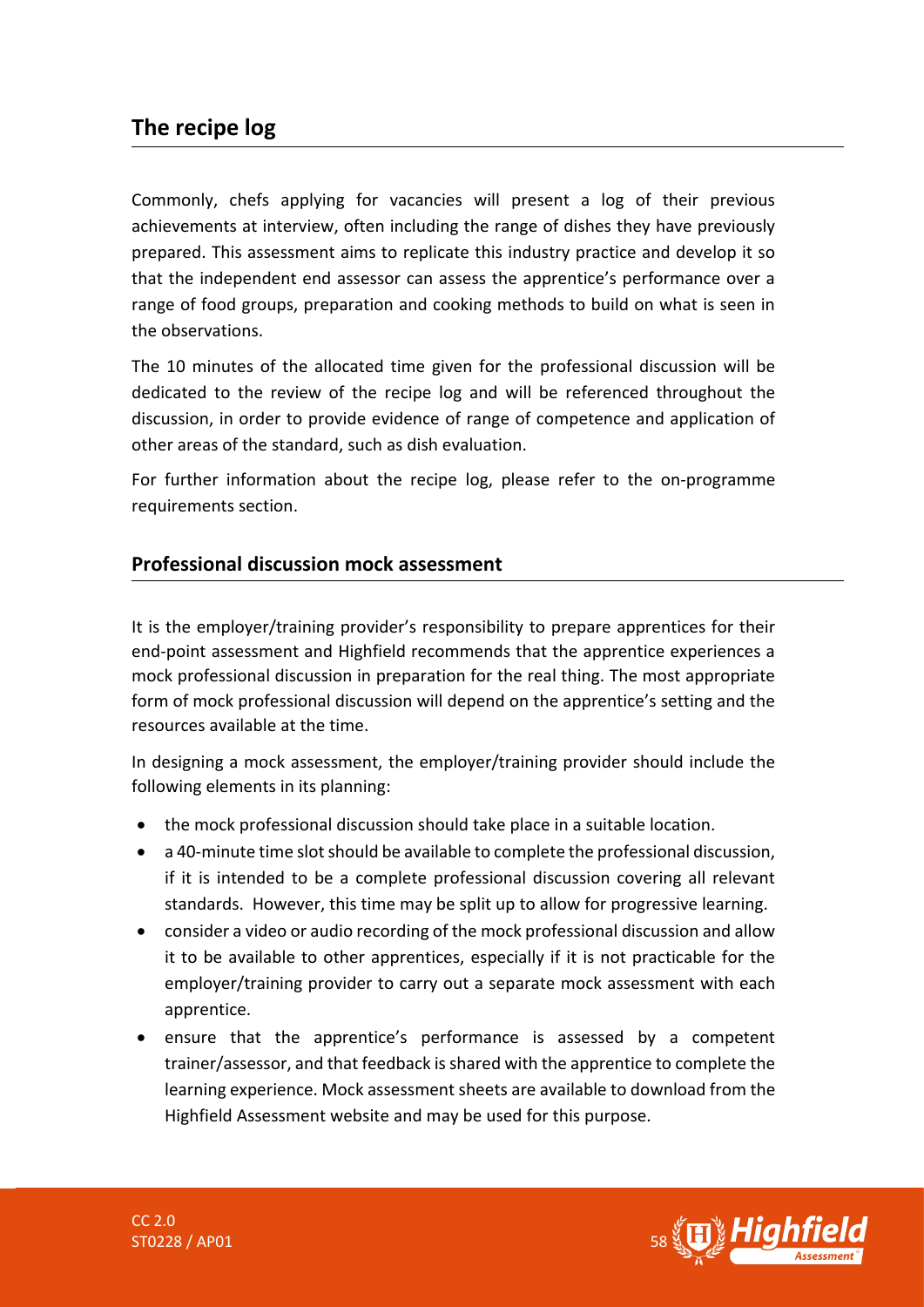- use structured 'open' questions that do not lead the apprentice but allows them to express their knowledge and experience in a calm and comfortable manner. For example:
	- o Culinary:
		- what is the most popular dish on your current menu right now?
		- why do you think this dish so popular, and how do you make sure you do not run out of the ingredients for it?
	- o Food safety:
		- what is the maximum legal temperature you can accept a fresh food delivery/frozen food delivery?
		- what other checks do you make for all deliveries coming into the kitchen?
	- o People:
		- what does effective communication mean to you?
		- what does effective communication look like in your place of work?
	- o Business:
		- define the main areas of recycling undertaken here at your place of work.
		- what part does your role play in the recycling undertaken onsite?

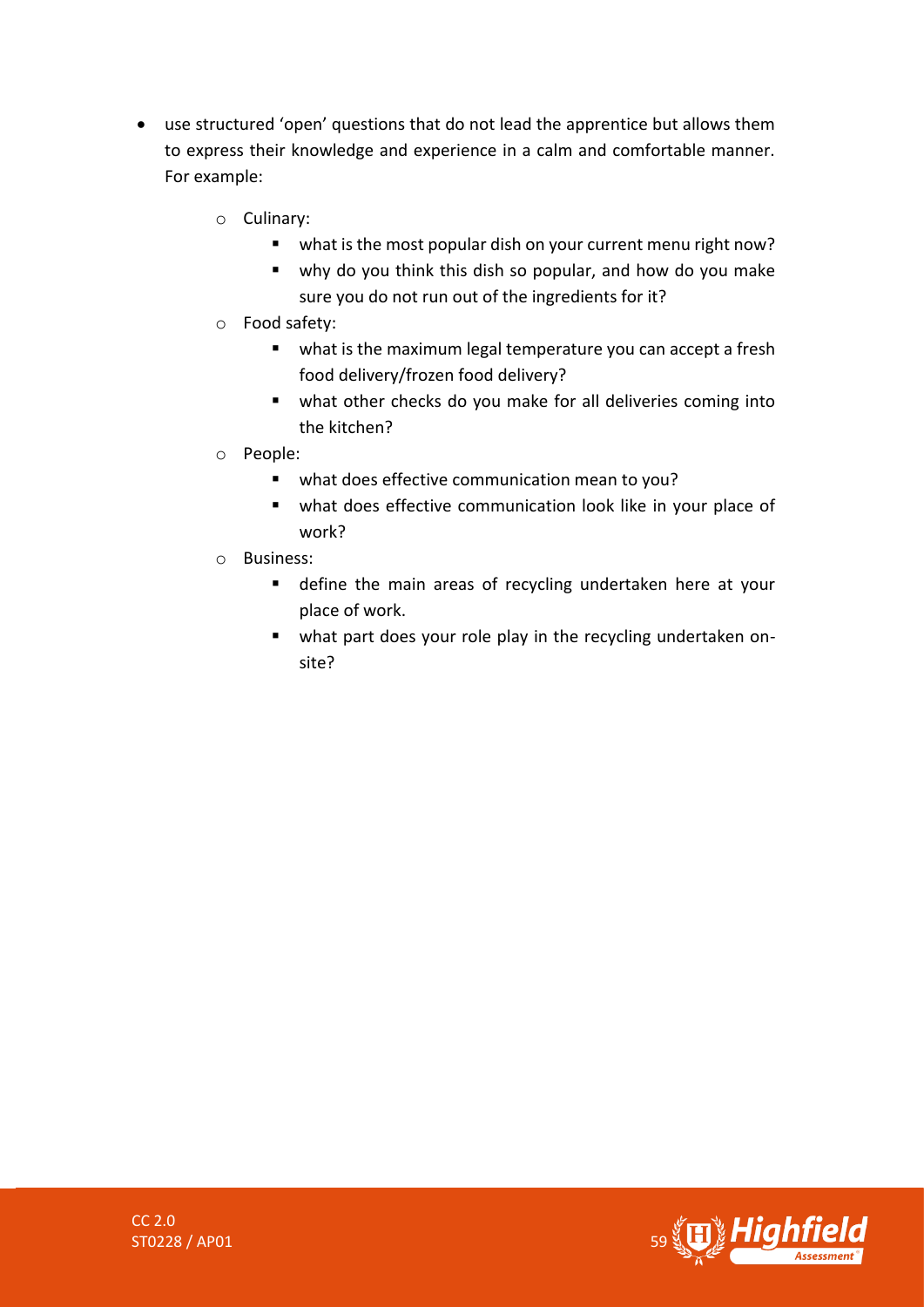#### **Professional discussion criteria**

Throughout the 40-minute professional discussion (which includes 10 minutes to review the recipe log), the assessor will review the apprentice's competence in all of the pass criteria outlined below as a minimum, therefore apprentices should prepare for the professional discussion by considering how the criteria can be met. The apprentice can only achieve a distinction by covering all of the distinction criteria, which is outlined in the distinction column.

|                  | <b>Culinary</b>                                                           |        |                                               |  |
|------------------|---------------------------------------------------------------------------|--------|-----------------------------------------------|--|
|                  | To pass, the following must be evidenced                                  |        | To gain a distinction                         |  |
| CU28             | Identify correct knives and equipment for preparation, cooking and        |        | CU65 Evaluate own performance and take        |  |
|                  | finishing of dishes and menu items as identified in Annex B               |        | development opportunities to improve in food  |  |
| CU29             | Correct settings and use of equipment when preparing, cooking and         |        | preparation, cooking and service              |  |
|                  | finishing dishes and menu items                                           | CU66 - | Evaluate dishes to seek                       |  |
| CU <sub>30</sub> | Adhere to company specifications/brands when preparing and cooking        |        | improvement/modernisation                     |  |
|                  | dishes                                                                    | CU67   | Proactively keep up to date with industry     |  |
| CU <sub>38</sub> | Consistently use the correct volume and quality of commodities in each    |        | developments, food trends and business        |  |
|                  | dish, maintaining attention to detail                                     |        | objectives through trade publications, social |  |
| CU40             | Utilise the correct cuts and preparation methods to produce high quality, |        | media platforms, colleagues and peers         |  |
|                  | technically sound dishes                                                  | CU68   | Looking for opportunities to influence        |  |
| CU41             | Complete preparation and cooking tasks to a high standard, delivered on   |        | improvements in culinary performance          |  |
|                  | time and presented as described within the recipe specification           | CU69   | Demonstrate a passion for cooking by          |  |
| CU50             | Demonstrate working to menus in line with business requirements and       |        | preparing, cooking and serving creative,      |  |
|                  | advising of issues in terms of menu item availabilities and popularity of |        | technically sound dishes                      |  |
|                  | menu items and cooking to establishment standards-adhering to any         |        |                                               |  |
|                  | nutritional requirements                                                  |        |                                               |  |

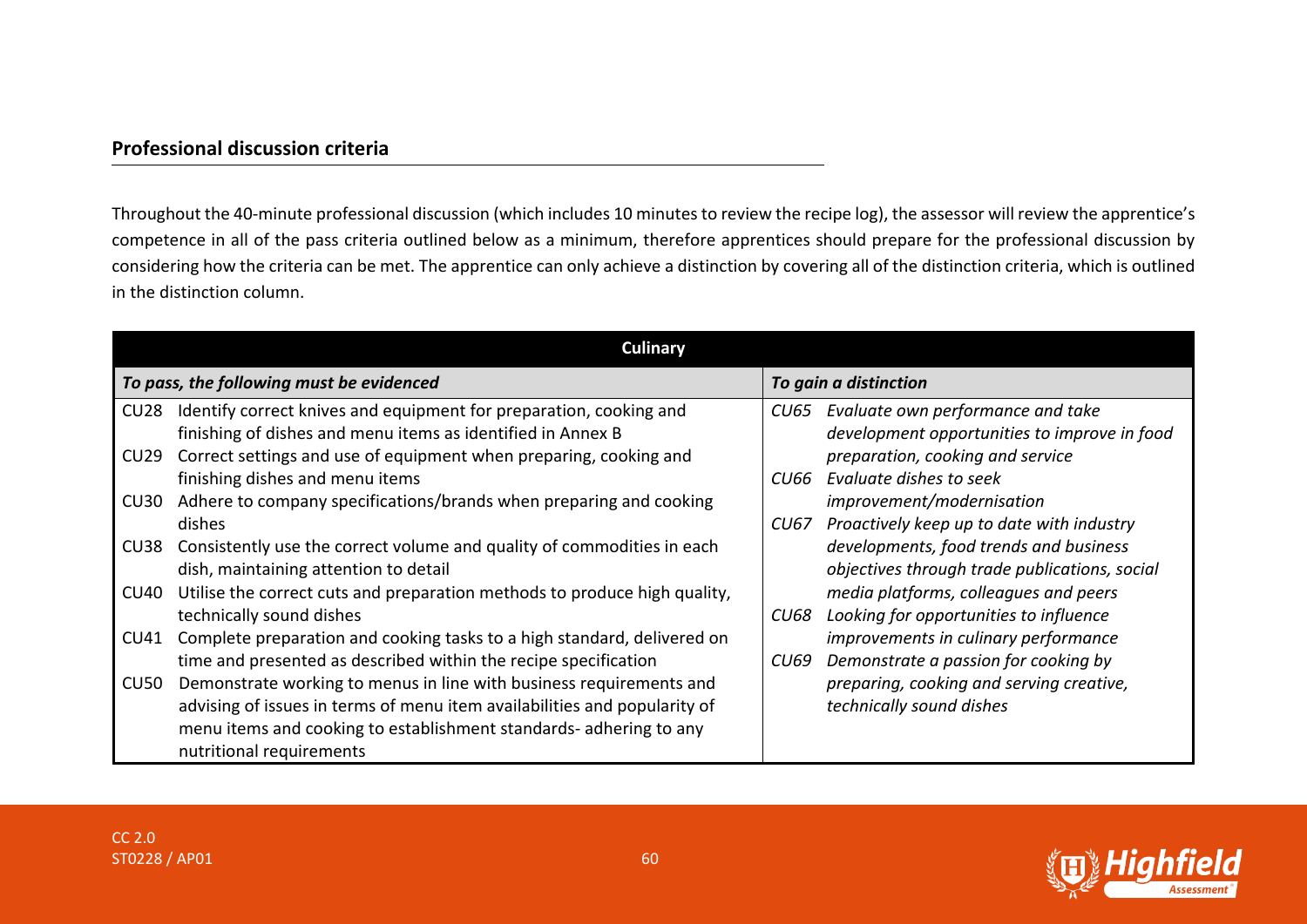|                  | Culinary                                                                   |  |                                                   |  |
|------------------|----------------------------------------------------------------------------|--|---------------------------------------------------|--|
|                  | To pass, the following must be evidenced                                   |  | To gain a distinction                             |  |
| CU53             | Use technology in own kitchen as per manufacturers' instructions and in    |  | CU70 Take appropriate opportunities to experiment |  |
|                  | accordance with health and safety regulations                              |  | with new techniques/food items/methods and        |  |
| CU54             | Use technology appropriately and as required by the establishment in       |  | dishes                                            |  |
|                  | respect of cooking stated menu items                                       |  |                                                   |  |
| CU55             | Work safely, efficiently and confidently in use of technology              |  |                                                   |  |
| CU56             | Understand brand standards and basic food costs in relation to quality of  |  |                                                   |  |
|                  | produce                                                                    |  |                                                   |  |
| CU <sub>57</sub> | Respond to feedback from line manager and any customer feedback            |  |                                                   |  |
|                  | provided, including complaints                                             |  |                                                   |  |
| <b>CU58</b>      | Undertake professional development as requested or self-managed            |  |                                                   |  |
| <b>CU59</b>      | Check, report and carry out stock checks, demonstrating stock rotation and |  |                                                   |  |
|                  | recording of activities on appropriate documentation                       |  |                                                   |  |
| <b>CU60</b>      | Communicate to appropriate personnel of stock levels and shortages         |  |                                                   |  |
| <b>CU61</b>      | Identify when tasks are not going to plan and have the confidence to       |  |                                                   |  |
|                  | request support when needed                                                |  |                                                   |  |
| CU62             | Contribute to the development of menu items, and follow a structured       |  |                                                   |  |
|                  | development plan                                                           |  |                                                   |  |
| <b>CU63</b>      | Work with a mentor to make recommendations for a dish/try out new          |  |                                                   |  |
|                  | ideas/skills                                                               |  |                                                   |  |
| CU64             | Reflect on ingredients, dishes and seasons, looking at menu and            |  |                                                   |  |
|                  | performance and making recommendations                                     |  |                                                   |  |



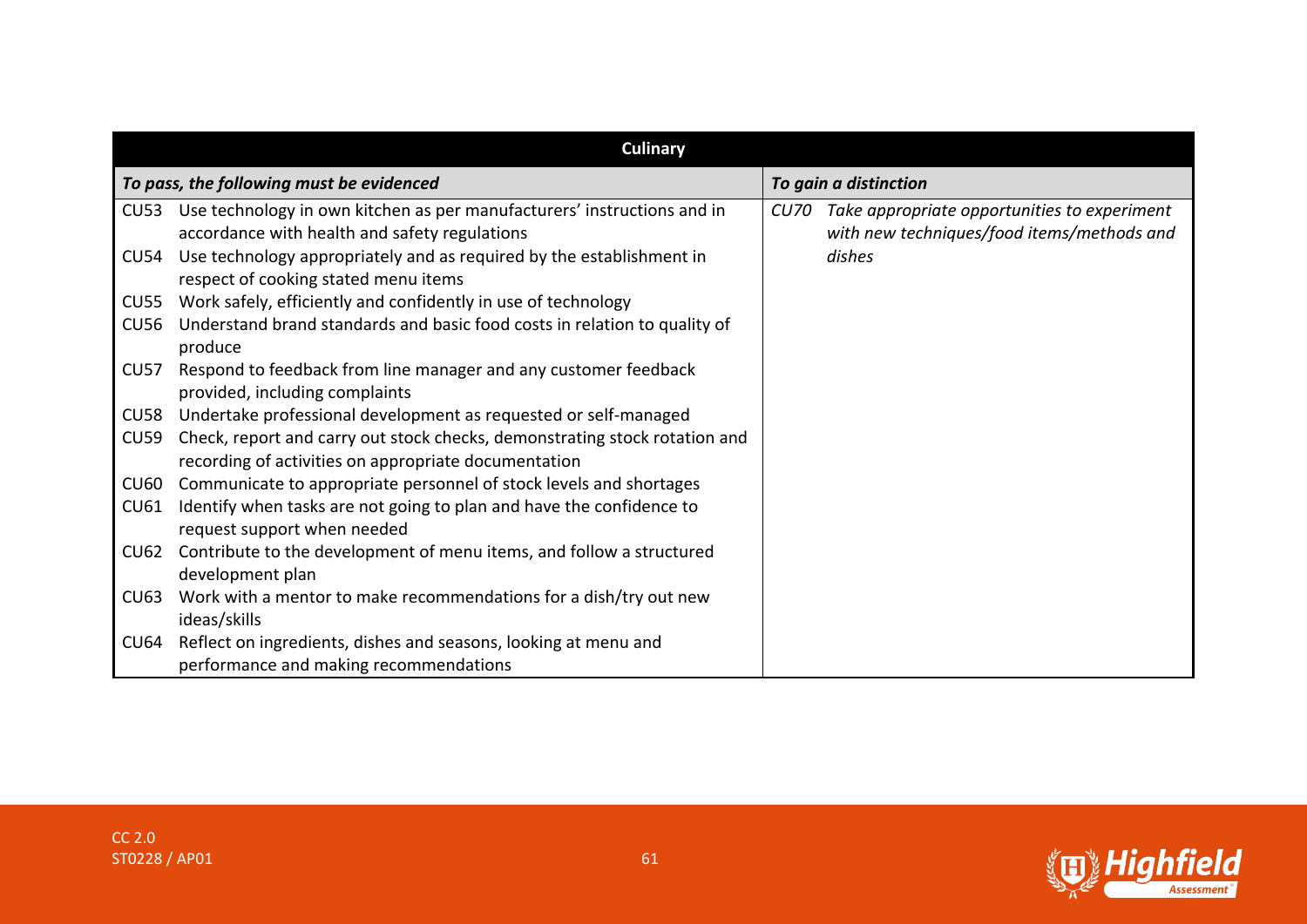|             | <b>Food safety</b>                                                                                                                 |  |  |  |  |
|-------------|------------------------------------------------------------------------------------------------------------------------------------|--|--|--|--|
|             | To pass, the following must be evidenced                                                                                           |  |  |  |  |
| <b>FS37</b> | Understand and interpret labels, recording the presence of allergens and intolerants                                               |  |  |  |  |
| <b>FS38</b> | Identify and analyse potential hazards of cross-contamination                                                                      |  |  |  |  |
| <b>FS39</b> | Provide accurate information to customers                                                                                          |  |  |  |  |
| <b>FS40</b> | Control deliveries, storage, stock rotation and supplier specifications to protect against allergen and intolerant contamination   |  |  |  |  |
| <b>FS41</b> | Approach allergen control responsibly                                                                                              |  |  |  |  |
| <b>FS42</b> | Maintain up-to-date records and instructions                                                                                       |  |  |  |  |
| <b>FS43</b> | Use safe food handling practices and procedures for preparing and serving both "specific allergen" free and "intolerant" free food |  |  |  |  |
| <b>FS44</b> | Adhere to organisation's procedures for items that may cause allergic reactions                                                    |  |  |  |  |
| <b>FS45</b> | Check that food is undamaged, is at the appropriate temperature and within its 'use-by date' on delivery                           |  |  |  |  |
| <b>FS46</b> | Prepare food for storage and store within correct timescales and conditions                                                        |  |  |  |  |
| <b>FS47</b> | Clean and maintain storage areas, including assurance of the correct temperature for the type of food                              |  |  |  |  |
| <b>FS48</b> | Store food so that cross-contamination is prevented                                                                                |  |  |  |  |
| <b>FS49</b> | Separate and correctly store ready-to-eat foods and common allergenic foods such as nuts (e.g. sealed containers)                  |  |  |  |  |
| <b>FS50</b> | Follow stock rotation procedures                                                                                                   |  |  |  |  |
| <b>FS51</b> | Safely dispose of food that is beyond its 'use-by date'                                                                            |  |  |  |  |

|                                          | <b>People</b>                                                           |                       |                                               |  |
|------------------------------------------|-------------------------------------------------------------------------|-----------------------|-----------------------------------------------|--|
| To pass, the following must be evidenced |                                                                         | To gain a distinction |                                               |  |
| <b>PP11</b>                              | Listen to and respect other peoples' point of view and respond politely | PP <sub>29</sub>      | Encourage and facilitate good team and        |  |
| <b>PP18</b>                              | How own working practices and that of team impact on food production    |                       | working relationships                         |  |
|                                          | and service and the customer experience                                 | PP30                  | Demonstrate a high level of consideration for |  |
| PP19                                     | Effective communication methods and how to communicate with             |                       | other people's opinions                       |  |
|                                          | colleagues and team members                                             |                       |                                               |  |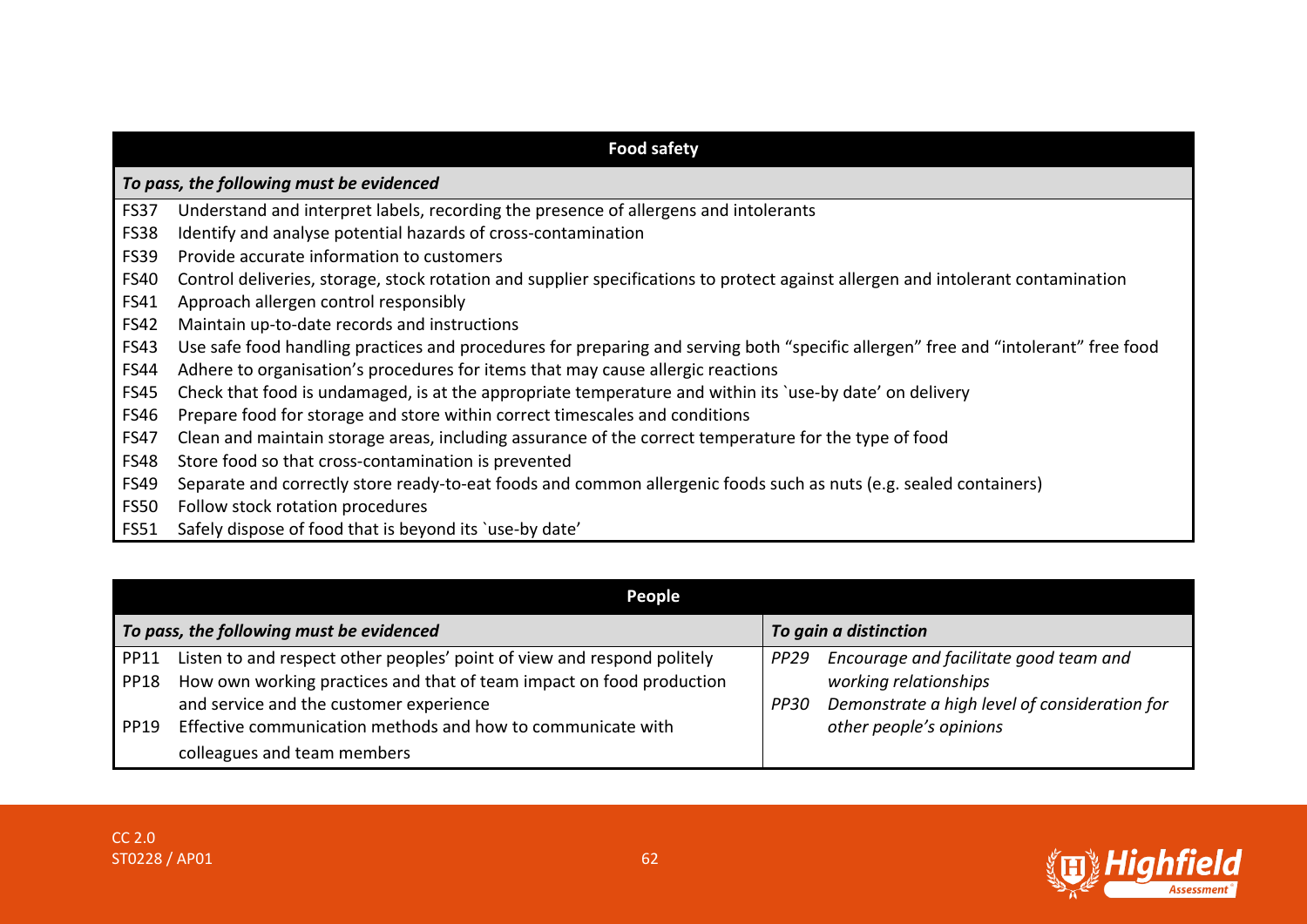|                            | <b>People</b>                                                                                                                                                                                                    |                     |                                                                                                                                              |
|----------------------------|------------------------------------------------------------------------------------------------------------------------------------------------------------------------------------------------------------------|---------------------|----------------------------------------------------------------------------------------------------------------------------------------------|
|                            | To pass, the following must be evidenced                                                                                                                                                                         |                     | To gain a distinction                                                                                                                        |
| <b>PP20</b><br><b>PP21</b> | Team work- as seen by working well with colleagues<br>What training is and the importance of personal development in terms of<br>improving knowledge and skills                                                  | PP31<br><b>PP32</b> | Act as a role model to other team members,<br>providing support and guidance when required<br>Taking responsibility for identifying possible |
| PP <sub>22</sub>           | Current levels of performance, identifying areas of development and what<br>they require to address skills and knowledge gaps                                                                                    |                     | development opportunities for self and team<br>members                                                                                       |
| PP <sub>23</sub>           | Effective team work and support by evidencing from peer feedback and<br>questioning that preparation and service timelines are met on a consistent<br>basis                                                      | PP33                | Evaluating own skills and performance, seeking<br>feedback from others and proactively engaging<br>with performance reviews and development  |
| PP <sub>24</sub>           | Basic team roles and state own job role requirements, the job role<br>requirements of others and how adhering to role responsibilities and<br>targets impact on the team and work productivity in a positive way |                     | planning                                                                                                                                     |
| <b>PP25</b>                | The relationship with other departments and the requirement to<br>communicate across departments                                                                                                                 |                     |                                                                                                                                              |
| PP <sub>26</sub>           | Levels of communication with other departments, and what they need to<br>know about the work of the other departments in order to deliver a good<br>service to the customer/service user                         |                     |                                                                                                                                              |
| <b>PP27</b>                | Specific examples where they have developed/augmented good working<br>relationships                                                                                                                              |                     |                                                                                                                                              |
| PP <sub>28</sub>           | Potential challenges pinch points in the working environment and how they<br>can overcome such challenges                                                                                                        |                     |                                                                                                                                              |



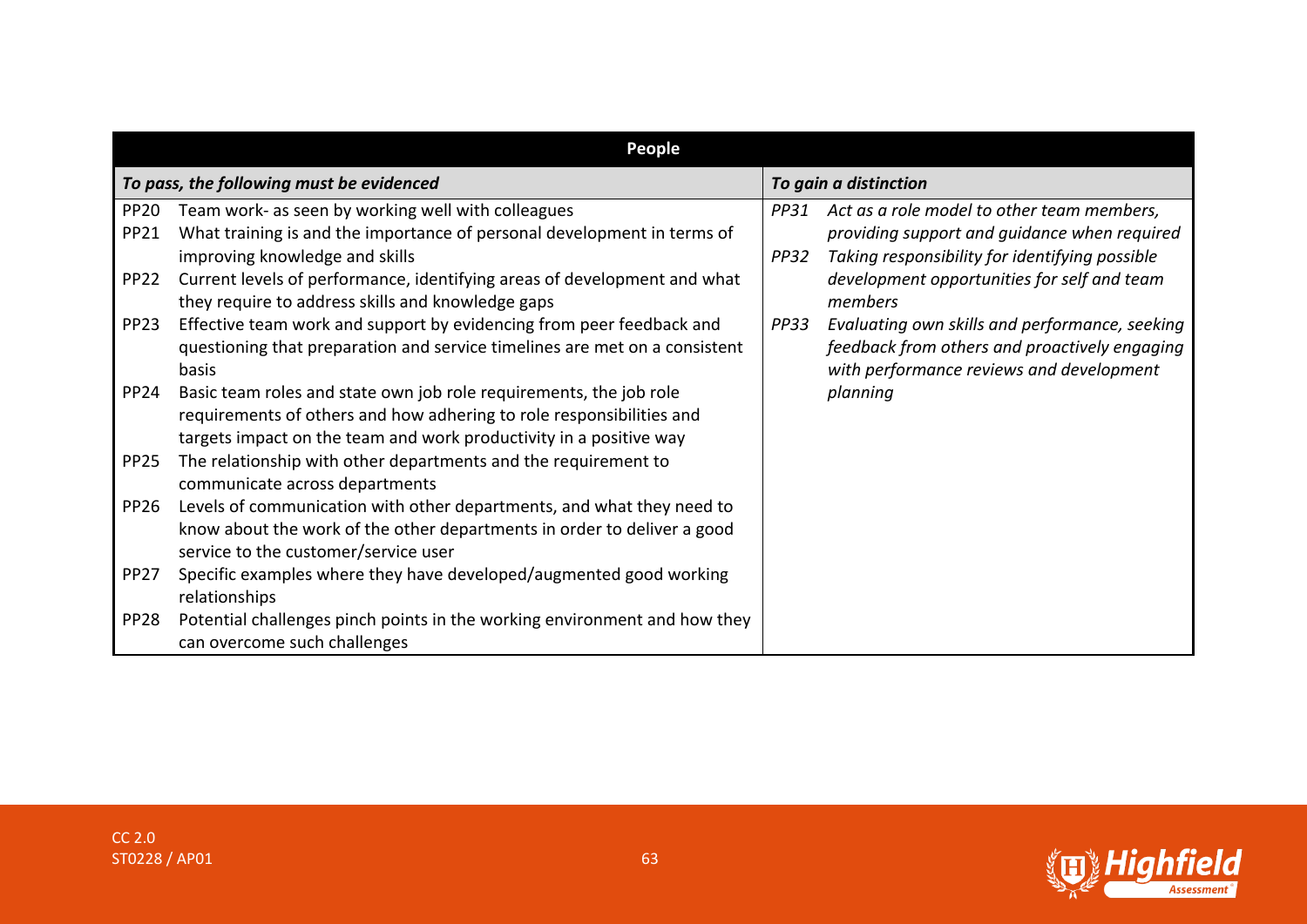|                            | <b>Business</b>                                                                                                                                     |             |                                                                                                                                            |  |
|----------------------------|-----------------------------------------------------------------------------------------------------------------------------------------------------|-------------|--------------------------------------------------------------------------------------------------------------------------------------------|--|
|                            | To pass, the following must be evidenced                                                                                                            |             | To gain a distinction                                                                                                                      |  |
| <b>BN18</b><br><b>BN19</b> | What targets they are expected to meet in terms of portion control and<br>wastage<br>Work site GP% targets and what the impact is of not meeting GP | BN24        | Considering factors that may affect<br>performance and responding effectively in line<br>with the job role                                 |  |
| <b>BN20</b><br><b>BN21</b> | Waste management<br>Undertake any recycling and correct disposal of waste                                                                           | <b>BN25</b> | Setting an example to team members on<br>efficient ways of working to organisational                                                       |  |
| <b>BN22</b><br><b>BN23</b> | Note what contingency planning is in place where certain ingredients are<br>not available, and what the suitable alternatives and substitutes are   | BN26        | standards<br>Having a working knowledge of costs in the<br>kitchen environment and why their control is                                    |  |
|                            | Where risks have been identified, report as per standard requirements,<br>meeting legal requirements                                                |             | important to meet team and organisational<br>needs                                                                                         |  |
|                            |                                                                                                                                                     | BN27        | Approaching tasks/solving problems with a<br>methodical, considered approach, taking into<br>account potential consequences of own actions |  |



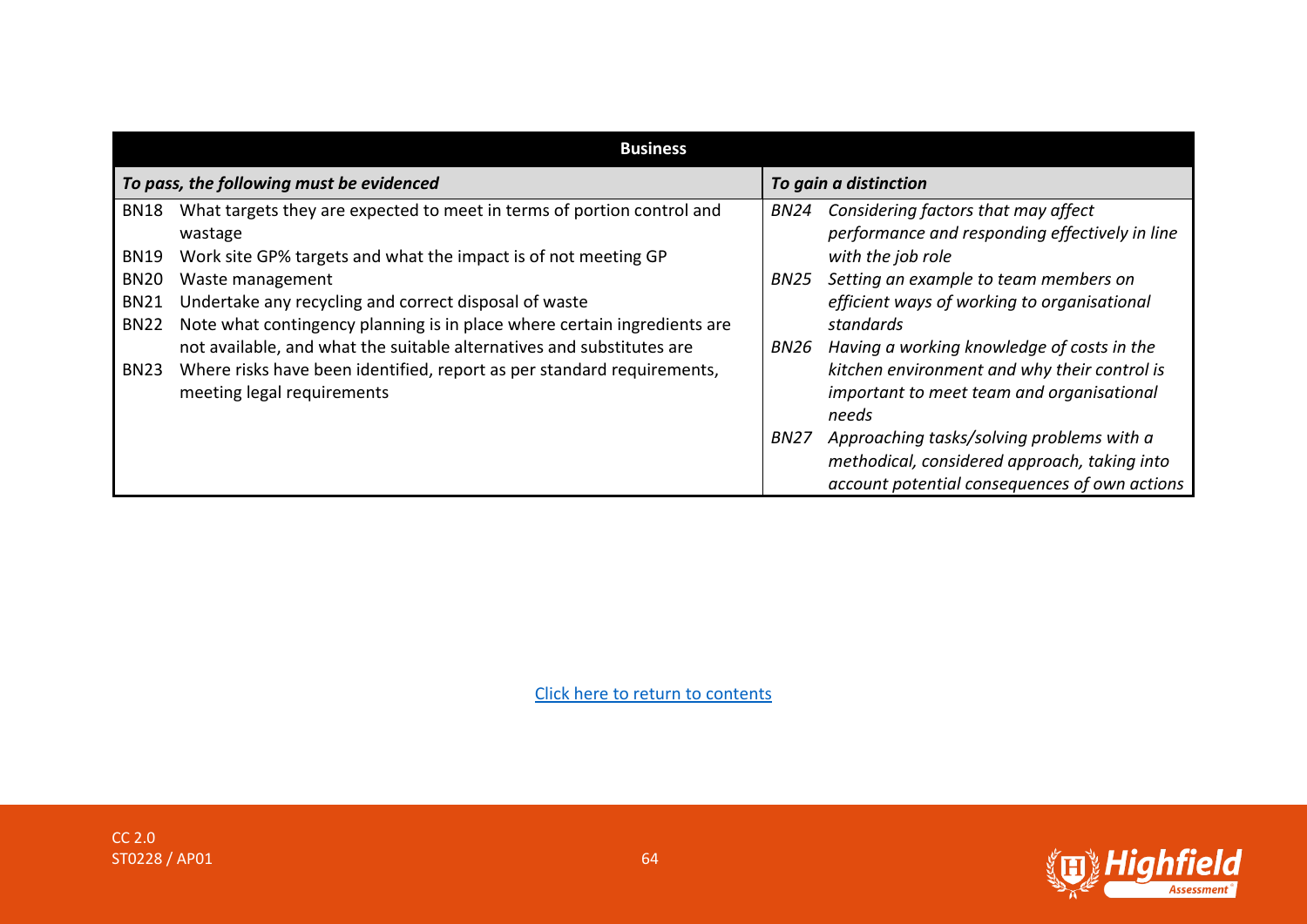#### Annex A: The food groups – for culinary challenge and practical observation

The food groups may be assessed in either the practical or culinary challenge observation, but the total number (detailed in the chart below) must be achieved between the 2 assessments. As the culinary challenge observation is more prescriptive regarding the food groups that must be included, it is recommended that the culinary challenge is undertaken before the workplace observation.

<span id="page-64-0"></span>

| <b>Mandatory food groups</b>                                                  | <b>Optional food groups</b>                                       | <b>Optional food groups</b>                                       |
|-------------------------------------------------------------------------------|-------------------------------------------------------------------|-------------------------------------------------------------------|
| The apprentice must cover 1 of the group<br>range from each of the following: | The apprentice must also cover 4 of the<br>following food groups: | The apprentice must also cover 2 of the<br>following food groups: |
| <b>Poultry</b>                                                                | game<br>$\circ$                                                   | egg dishes<br>$\circ$                                             |
| chicken<br>$\circ$                                                            | offal<br>$\circ$                                                  | bread and dough<br>$\circ$                                        |
| duck<br>$\circ$                                                               | vegetables<br>$\circ$                                             | pastry<br>$\circ$                                                 |
| turkey<br>$\circ$                                                             | vegetable protein<br>$\circ$                                      | cakes, sponges, biscuits, scones<br>$\circ$                       |
|                                                                               | shellfish<br>$\circ$                                              | cold and hot desserts<br>$\circ$                                  |
| <b>Fish</b><br>$\bullet$                                                      | sauces<br>$\circ$                                                 |                                                                   |
| white fish - round (e.g. cod, whiting or<br>$\circ$<br>hake)                  | stock<br>$\circ$                                                  |                                                                   |
| white fish $-$ flat (e.g. plaice, sole or<br>$\circ$<br>turbot)               | $\circ$<br>soup                                                   |                                                                   |
| oily (e.g. salmon or mackerel)<br>$\circ$                                     | rice<br>$\circ$                                                   |                                                                   |
|                                                                               | pasta<br>$\circ$                                                  |                                                                   |
| <b>Meat</b>                                                                   |                                                                   |                                                                   |
| beef<br>$\circ$                                                               |                                                                   |                                                                   |
| lamb<br>O                                                                     |                                                                   |                                                                   |
| pork<br>$\circ$                                                               |                                                                   |                                                                   |

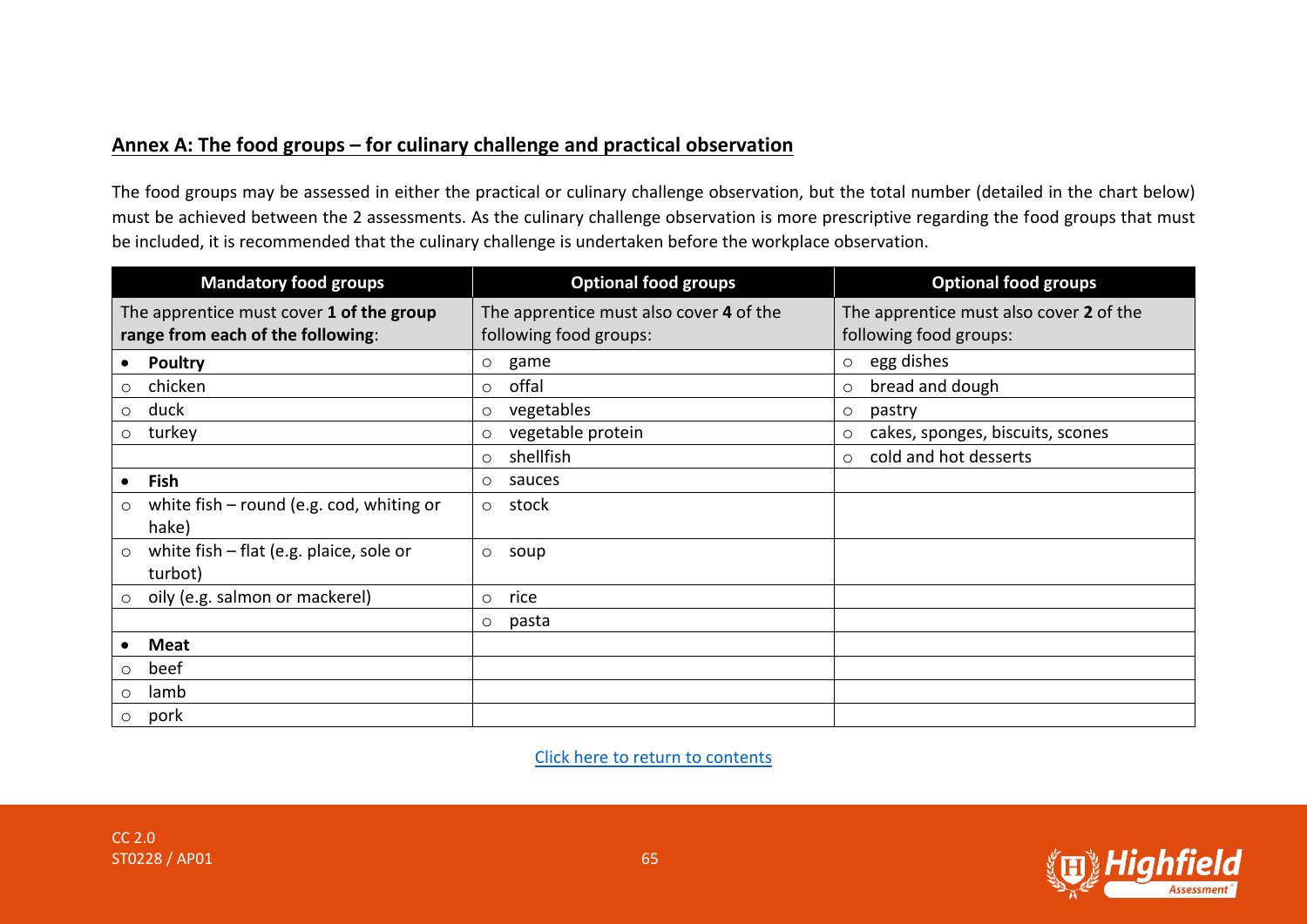# **Annex B: Preparation and cooking range**

<span id="page-65-0"></span>

| Food group       | <b>Group range</b>                                                                                                                                                                                                   | <b>Preparation methods</b>                                                                                                                                                                                                                                                                                                                                        | <b>Cooking methods</b>                                                                                                                    |
|------------------|----------------------------------------------------------------------------------------------------------------------------------------------------------------------------------------------------------------------|-------------------------------------------------------------------------------------------------------------------------------------------------------------------------------------------------------------------------------------------------------------------------------------------------------------------------------------------------------------------|-------------------------------------------------------------------------------------------------------------------------------------------|
| <b>Fish</b>      | white $fish$ – round (for<br>$\bullet$<br>example, cod, whiting or<br>hake)<br>white $fish - flat$ (for<br>$\bullet$<br>example, plaice, sole or<br>turbot)<br>oily (for example, salmon<br>$\bullet$<br>or mackerel | filleting<br>coating (for<br>$\circ$<br>$\circ$<br>example, with<br>(removing pin<br>bones, rib bones<br>flour,<br>breadcrumbs or<br>and spine)<br>cutting (darne,<br>batter)<br>$\circ$<br>marinating/<br>goujon,<br>$\circ$<br>adding dry rubs<br>suprême,<br>$\circ$ descaling<br>tronçon, délice,<br>paupiette)<br>skinning<br>$\circ$<br>trimming<br>$\circ$ | frying (deep and<br>baking<br>$\bullet$<br>shallow)<br>steaming<br>grilling<br>stewing<br>$\bullet$<br>$\bullet$<br>poaching<br>$\bullet$ |
| <b>Shellfish</b> | prawns<br>$\bullet$                                                                                                                                                                                                  | coating<br>cleaning<br>$\circ$<br>$\circ$                                                                                                                                                                                                                                                                                                                         | boiling<br>steaming<br>$\bullet$<br>٠                                                                                                     |
|                  | shrimp                                                                                                                                                                                                               | shelling<br>cutting<br>$\circ$<br>O                                                                                                                                                                                                                                                                                                                               | frying (deep and<br>poaching<br>$\bullet$                                                                                                 |
|                  | mussels                                                                                                                                                                                                              | washing<br>$\circ$                                                                                                                                                                                                                                                                                                                                                | shallow)                                                                                                                                  |
|                  | clams                                                                                                                                                                                                                |                                                                                                                                                                                                                                                                                                                                                                   | grilling<br>$\bullet$                                                                                                                     |
| <b>Meat</b>      | beef<br>$\bullet$                                                                                                                                                                                                    | cutting (slicing<br>tenderising<br>$\circ$<br>$\circ$                                                                                                                                                                                                                                                                                                             | sealing<br>stewing<br>$\bullet$<br>$\bullet$                                                                                              |
|                  | lamb<br>$\bullet$                                                                                                                                                                                                    | and dicing)<br>portioning<br>$\circ$                                                                                                                                                                                                                                                                                                                              | grilling (over fire<br>roasting<br>$\bullet$                                                                                              |
|                  | pork<br>$\bullet$                                                                                                                                                                                                    | seasoning/<br>marinating/<br>$\circ$<br>$\circ$                                                                                                                                                                                                                                                                                                                   | /under fire)<br>steaming<br>$\bullet$                                                                                                     |
|                  |                                                                                                                                                                                                                      | adding dry rubs<br>marinating                                                                                                                                                                                                                                                                                                                                     | griddling<br>boiling<br>$\bullet$<br>$\bullet$                                                                                            |
|                  |                                                                                                                                                                                                                      | stuffing/filling<br>trimming<br>$\circ$<br>O                                                                                                                                                                                                                                                                                                                      | frying (shallow<br>$\bullet$<br>resting<br>$\bullet$                                                                                      |
|                  |                                                                                                                                                                                                                      | boning<br>O                                                                                                                                                                                                                                                                                                                                                       | and stir)                                                                                                                                 |
|                  |                                                                                                                                                                                                                      | tying<br>O                                                                                                                                                                                                                                                                                                                                                        | braising                                                                                                                                  |

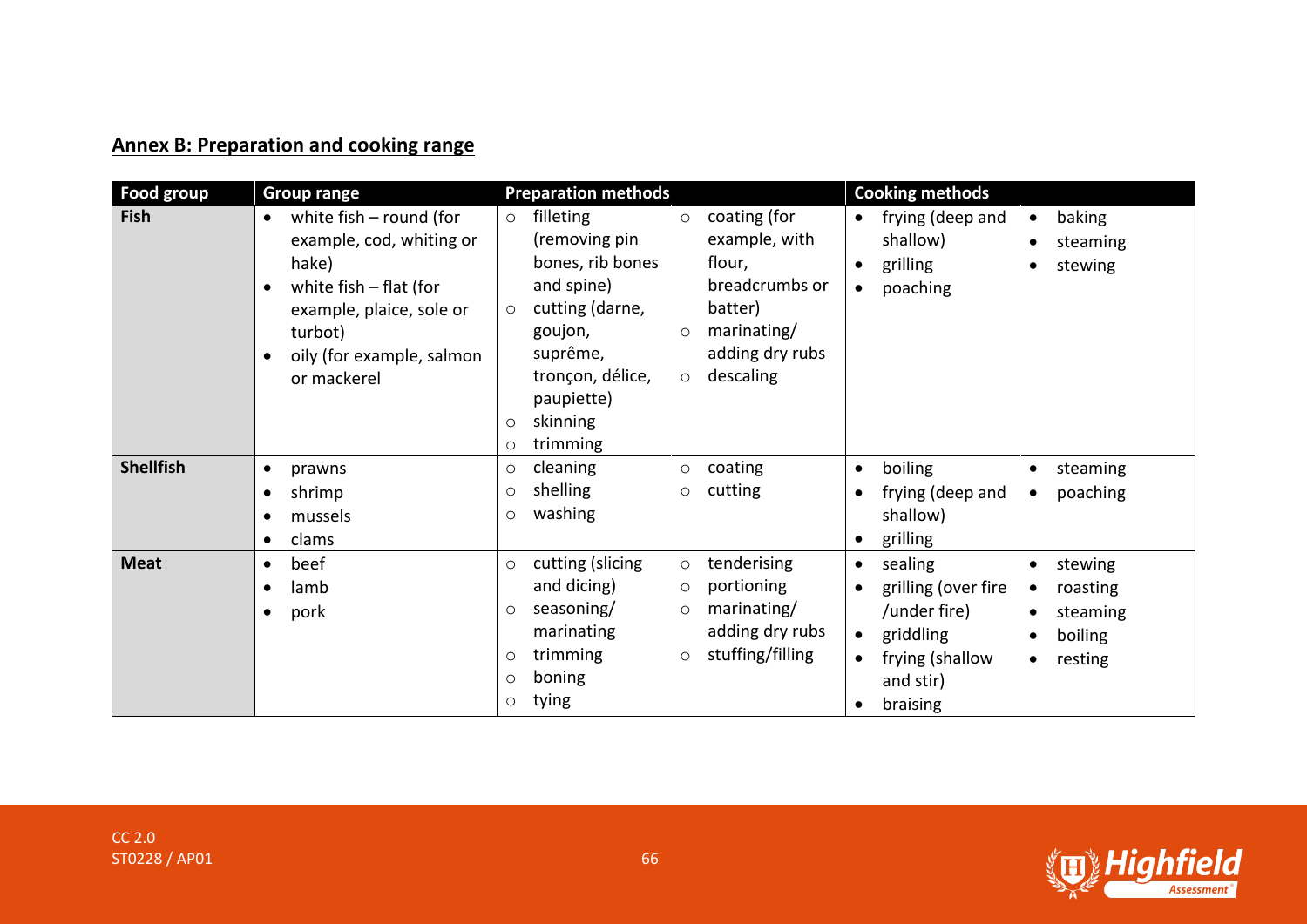| <b>Poultry</b> | chicken<br>$\bullet$<br>duck<br>turkey                                                    | checking and<br>coating<br>$\circ$<br>$\circ$<br>preparing the<br>tying and<br>$\circ$<br>cavity<br>trussing<br>seasoning/<br>batting out<br>$\circ$<br>$\circ$<br>marinating<br>brining<br>$\circ$<br>trimming<br>O<br>cutting (portion,<br>O<br>dice and cut)<br>stuffing / filling<br>$\circ$ | grilling (over fire<br>steaming<br>$\bullet$<br>$\bullet$<br>and under heat)<br>braising<br>$\bullet$<br>griddling<br>confit<br>$\bullet$<br>roasting<br>combining<br>$\bullet$<br>$\bullet$<br>cooking<br>poaching<br>$\bullet$<br>methods<br>frying (deep,<br>$\bullet$<br>shallow, sauté<br>and stir) |
|----------------|-------------------------------------------------------------------------------------------|--------------------------------------------------------------------------------------------------------------------------------------------------------------------------------------------------------------------------------------------------------------------------------------------------|----------------------------------------------------------------------------------------------------------------------------------------------------------------------------------------------------------------------------------------------------------------------------------------------------------|
| Game           | furred $-$ e.g. venison,<br>$\bullet$<br>rabbit<br>feathered $-$ e.g.<br>pheasant, pigeon | checking and<br>stuffing/filling<br>$\circ$<br>$\circ$<br>preparing the<br>trussing<br>$\circ$<br>cavity<br>seasoning<br>O<br>cutting (portion<br>O<br>and dice)                                                                                                                                 | sealing<br>frying (shallow<br>$\bullet$<br>and deep)<br>grilling<br>$\bullet$<br>braising<br>griddling<br>$\bullet$<br>$\bullet$<br>sautéing<br>stewing<br>$\bullet$<br>combining<br>roasting<br>$\bullet$<br>cooking<br>methods                                                                         |
| <b>Offal</b>   | liver<br>$\bullet$<br>kidney<br>sweetbread<br>cheek<br>$\bullet$                          | cutting and<br>skinning<br>$\circ$<br>$\circ$<br>slicing<br>trimming<br>$\circ$<br>marinating/<br>blending and<br>$\circ$<br>$\circ$<br>mincing<br>seasoning<br>coating with<br>$\circ$<br>flour                                                                                                 | grilling<br>combined<br>$\bullet$<br>cooking<br>griddling<br>$\bullet$<br>methods<br>shallow frying<br>$\bullet$<br>baking<br>boiling<br>$\bullet$<br>steaming<br>braising<br>$\bullet$<br>'bain-marie'<br>poaching<br>$\bullet$<br>sautéing                                                             |

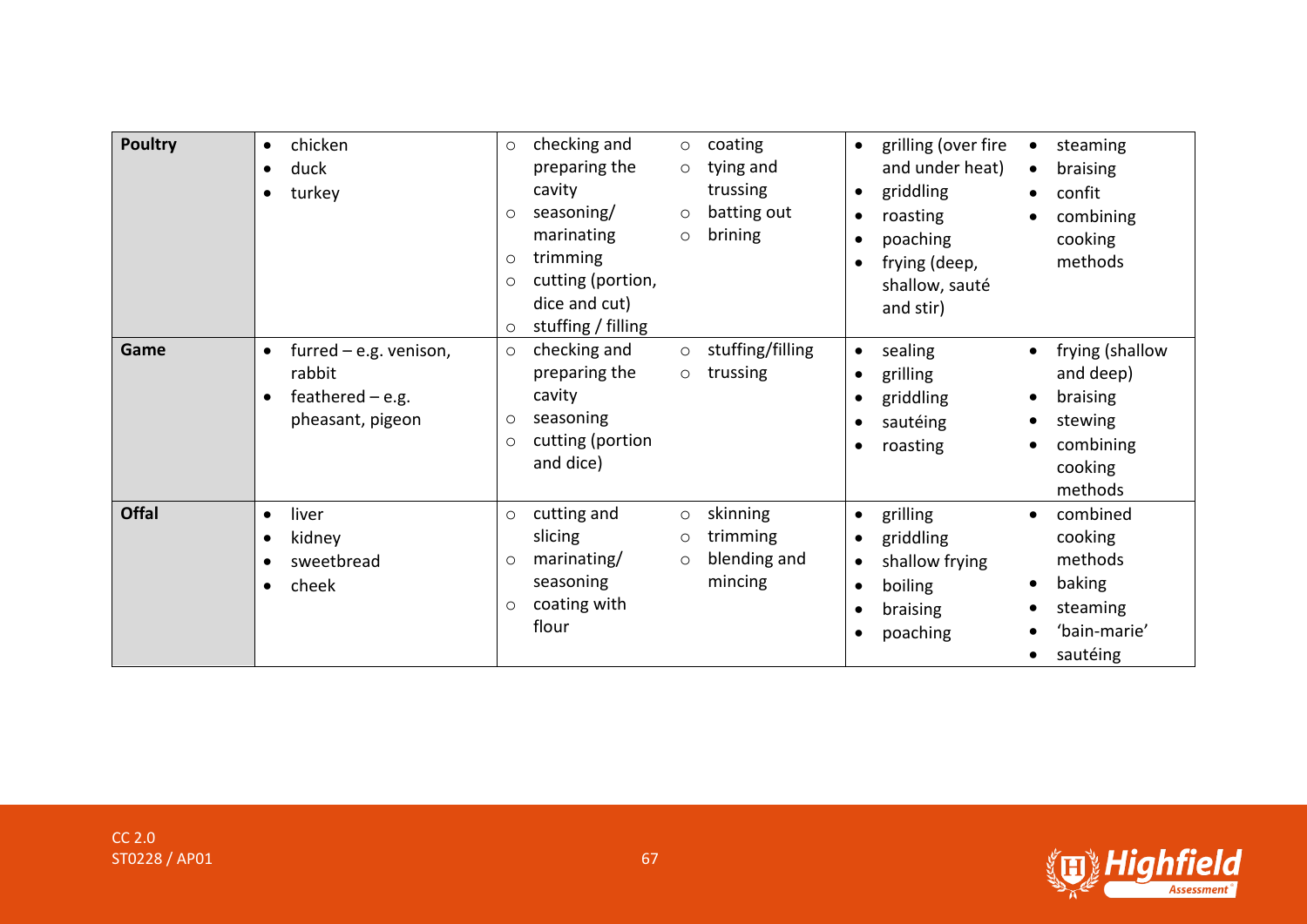| <b>Vegetables</b> | roots<br>$\bullet$<br>bulbs<br>$\bullet$<br>flower heads<br>fungi<br>$\bullet$<br>seeds and pods<br>٠<br>tubers<br>$\bullet$<br>leaves<br>stems<br>vegetable fruits                                                                                                                            | washing<br>$\circ$<br>peeling<br>$\circ$<br>re-washing<br>$\circ$<br>chopping<br>$\circ$<br>traditional<br>$\circ$<br>French cuts,<br>including | Julienne,<br>$\circ$<br>Brunoise,<br>Macédoine,<br>Jardinière and<br>Paysanne<br>slicing<br>$\circ$<br>trimming<br>$\circ$<br>grating<br>$\circ$<br>turning<br>$\circ$ | blanching<br>braising<br>$\bullet$<br>$\bullet$<br>boiling<br>frying (deep,<br>$\bullet$<br>shallow and stir)<br>roasting<br>$\bullet$<br>baking<br>steaming<br>$\bullet$<br>grilling<br>stewing<br>$\bullet$<br>combining<br>cooking<br>methods |
|-------------------|------------------------------------------------------------------------------------------------------------------------------------------------------------------------------------------------------------------------------------------------------------------------------------------------|-------------------------------------------------------------------------------------------------------------------------------------------------|------------------------------------------------------------------------------------------------------------------------------------------------------------------------|--------------------------------------------------------------------------------------------------------------------------------------------------------------------------------------------------------------------------------------------------|
| <b>Sauces</b>     | thickened gravy (jus lié)<br>$\bullet$<br>roast gravy (jus rôti)<br>$\bullet$<br>curry gravy<br>٠<br>white sauce (béchamel)<br>٠<br>brown sauce (demi-glace)<br>velouté<br>$\bullet$<br>purée<br>$\bullet$<br>butter sauce (beurre<br>blanc, beurre noisette)<br>emulsified sauce<br>$\bullet$ | weighing/<br>$\circ$<br>measuring<br>chopping<br>$\circ$<br>simmering<br>$\circ$<br>boiling<br>$\circ$                                          | 'make roux'<br>$\circ$<br>passing/<br>$\circ$<br>straining/<br>blending<br>skimming<br>$\circ$<br>whisking<br>$\circ$                                                  | adding cream<br>adding other<br>$\bullet$<br>$\bullet$<br>ingredients (e.g.<br>reducing<br>$\bullet$<br>alcohol)<br>adding<br>$\bullet$<br>$\bullet$<br>thickening<br>agents                                                                     |
| <b>Stock</b>      | vegetable<br>$\bullet$<br>brown<br>٠<br>white<br>fish<br>$\bullet$                                                                                                                                                                                                                             | weighing/<br>$\circ$<br>measuring<br>chopping<br>$\circ$<br>simmering<br>$\circ$<br>boiling<br>$\circ$                                          | 'make roux'<br>$\circ$<br>passing/<br>$\circ$<br>straining/<br>blending<br>skimming<br>$\circ$<br>whisking<br>$\circ$                                                  | N/A                                                                                                                                                                                                                                              |

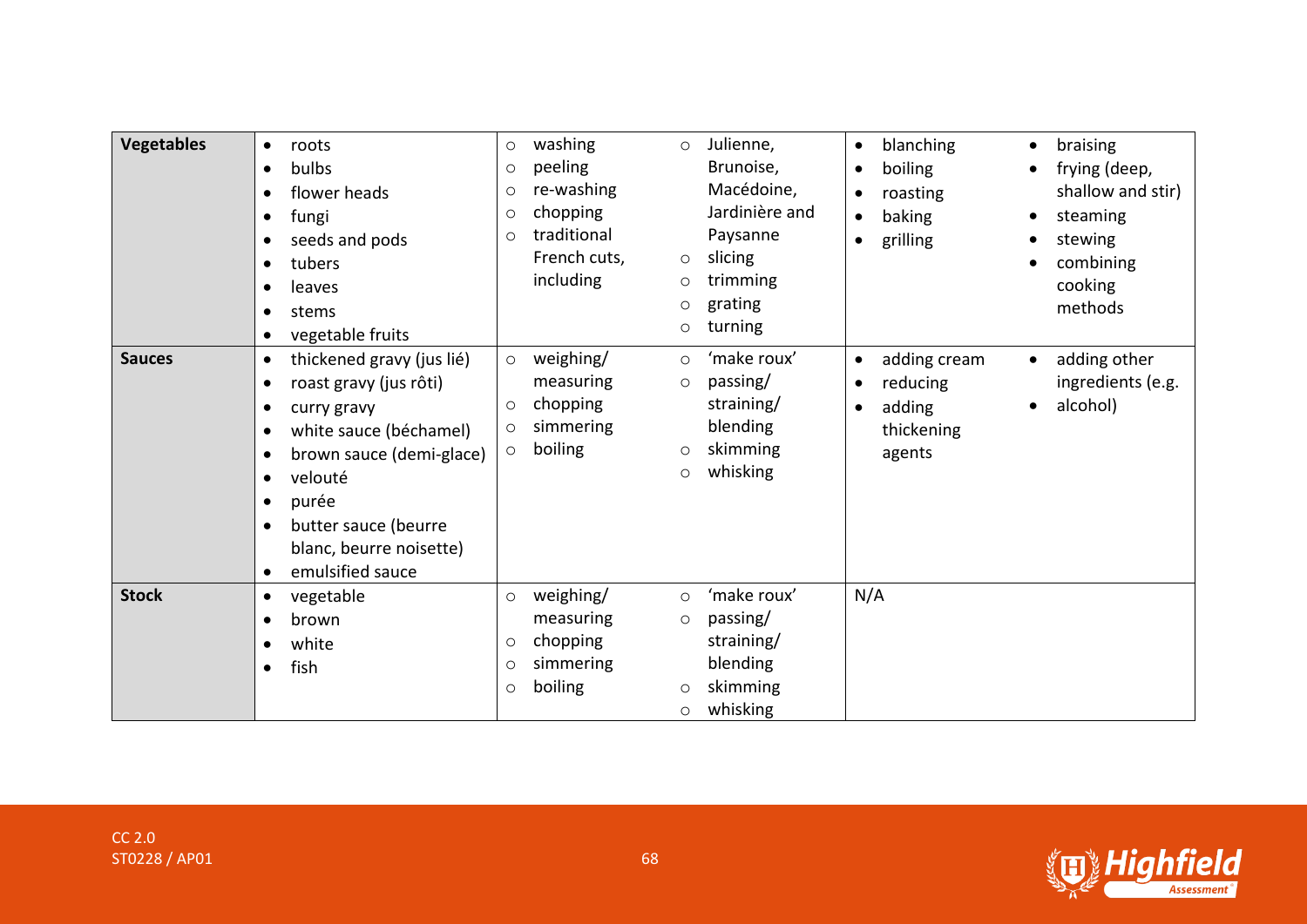| Soup                 | puree<br>$\bullet$<br>broth/potage<br>$\bullet$<br>finished with cream<br>٠<br>velouté<br>$\bullet$ | weighing/<br>passing/<br>$\circ$<br>$\circ$<br>straining<br>measuring<br>blending/<br>chopping<br>$\circ$<br>$\circ$<br>liquidising<br>simmering<br>$\circ$<br>boiling<br>sweating<br>$\circ$<br>$\circ$<br>'make roux'<br>vegetable<br>$\circ$<br>ingredients<br>skimming<br>$\circ$ | adding cream<br>garnishing<br>$\bullet$<br>$\bullet$                                                                                                |
|----------------------|-----------------------------------------------------------------------------------------------------|---------------------------------------------------------------------------------------------------------------------------------------------------------------------------------------------------------------------------------------------------------------------------------------|-----------------------------------------------------------------------------------------------------------------------------------------------------|
| <b>Rice</b>          | long<br>$\bullet$<br>short<br>$\bullet$<br>round<br>٠<br>brown<br>$\bullet$                         | washing/soaking<br>$\circ$                                                                                                                                                                                                                                                            | boiling<br>steaming<br>$\bullet$<br>٠<br>frying<br>stewing<br>$\bullet$<br>baking<br>braising<br>$\bullet$<br>$\bullet$                             |
| Pasta/noodles        | shaped pasta<br>$\bullet$<br>flat pasta<br>$\bullet$<br>dried pasta<br>fresh pasta<br>stuffed pasta | N/A                                                                                                                                                                                                                                                                                   | blanching<br>boiling<br>$\bullet$<br>$\bullet$<br>baking<br>straining<br>$\bullet$<br>combining<br>mixing<br>$\bullet$<br>cooking<br>methods        |
| <b>Egg dishes</b>    | chicken eggs<br>$\bullet$<br>duck eggs<br>$\bullet$<br>quail eggs                                   | beating<br>$\circ$                                                                                                                                                                                                                                                                    | blanching<br>mixing<br>$\bullet$<br>$\bullet$<br>boiling<br>straining<br>$\bullet$<br>$\bullet$                                                     |
| Vegetable<br>protein | soya<br>$\bullet$<br>Quorn<br>$\bullet$<br>seitan<br>$\bullet$<br>tofu (both firm and soft)         | soaking<br>stewing<br>$\circ$<br>$\circ$<br>washing<br>straining<br>$\circ$<br>$\circ$                                                                                                                                                                                                | boiling<br>roasting<br>$\bullet$<br>٠<br>baking<br>braising<br>$\bullet$<br>frying<br>steaming<br>$\bullet$<br>deep frying<br>sautéing<br>$\bullet$ |



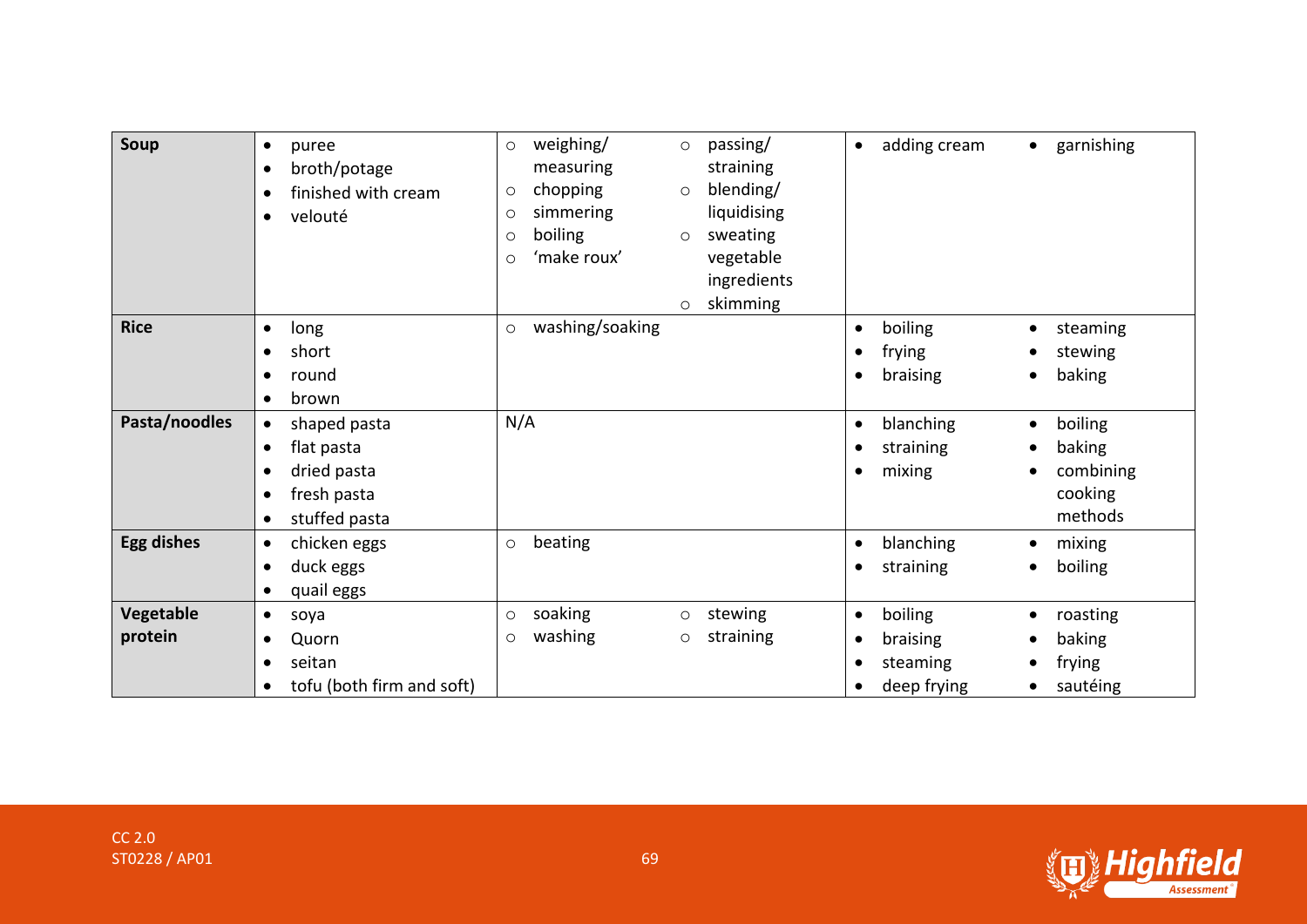| <b>Bread and</b>        | enriched dough<br>$\bullet$         | $\circ$ | weighing/<br>$\circ$  | proving          | $\bullet$ | baking         | $\bullet$ | icing       |
|-------------------------|-------------------------------------|---------|-----------------------|------------------|-----------|----------------|-----------|-------------|
| dough                   | soda bread dough<br>$\bullet$       |         | measuring<br>$\circ$  | knocking back    | $\bullet$ | frying         |           | filling     |
|                         | bread dough                         | $\circ$ | sieving<br>$\circ$    | shaping          | $\bullet$ | glazing        |           | decorating  |
|                         | naan dough/pitta dough<br>$\bullet$ | $\circ$ | mixing/               |                  |           |                |           |             |
|                         | pizza dough                         |         | kneading              |                  |           |                |           |             |
| <b>Pastry</b>           | short<br>$\bullet$                  | $\circ$ | weighing/<br>$\circ$  | piping           | $\bullet$ | baking         | ٠         | deep frying |
|                         | sweet                               |         | measuring<br>$\circ$  | rolling          |           | steaming       |           | combining   |
|                         | suet                                | $\circ$ | sifting<br>$\circ$    | cutting/shaping  |           |                |           | cooking     |
|                         | choux<br>$\bullet$                  | $\circ$ | rubbing in            | /trimming        |           |                |           | methods     |
|                         | convenience                         | $\circ$ | creaming<br>$\circ$   | lining           |           |                |           |             |
|                         |                                     | $\circ$ | resting               |                  |           |                |           |             |
| Cakes, Sponges,         | cakes<br>$\bullet$                  | $\circ$ | weighing/<br>$\circ$  | portioning       | $\bullet$ | baking         | $\bullet$ | dusting/    |
| <b>Biscuits, Scones</b> | sponges                             |         | measuring<br>$\circ$  | piping           |           | trimming/icing |           | dredging/   |
|                         | biscuits<br>$\bullet$               | $\circ$ | creaming/<br>$\circ$  | shaping          | $\bullet$ | spreading/     |           | sprinkling  |
|                         | scones                              |         | beating<br>$\circ$    | filling          |           | smoothing      | $\bullet$ | mixing      |
|                         |                                     | $\circ$ | whisking<br>$\circ$   | rolling          |           |                |           |             |
|                         |                                     | $\circ$ | folding<br>$\circ$    | lining           |           |                |           |             |
|                         |                                     | $\circ$ | rubbing in<br>$\circ$ | kneading         |           |                |           |             |
|                         |                                     | $\circ$ | greasing              |                  |           |                |           |             |
|                         |                                     | $\circ$ | glazing               |                  |           |                |           |             |
| <b>Cold and hot</b>     | ice cream<br>$\bullet$              | $\circ$ | slicing<br>$\circ$    | addition of      | $\bullet$ | boiling/       | $\bullet$ | frying      |
| desserts                | mousse<br>$\bullet$                 | $\circ$ | creaming              | flavours/colours |           | poaching       |           | filling     |
|                         | egg based                           | $\circ$ | folding<br>$\circ$    | puréeing         | $\bullet$ | stewing        |           | glazing     |
|                         | batter based                        | $\circ$ | moulding<br>$\circ$   | combining        | $\bullet$ | baking         |           | piping      |
|                         | sponge based                        | $\circ$ | mixing<br>$\circ$     | portioning       | $\bullet$ | combination    |           | garnishing  |
|                         | fruit based                         | $\circ$ | aeration<br>$\circ$   | chilling         |           | cooking        |           |             |
|                         | pastry based                        |         |                       |                  | $\bullet$ | steaming       |           |             |